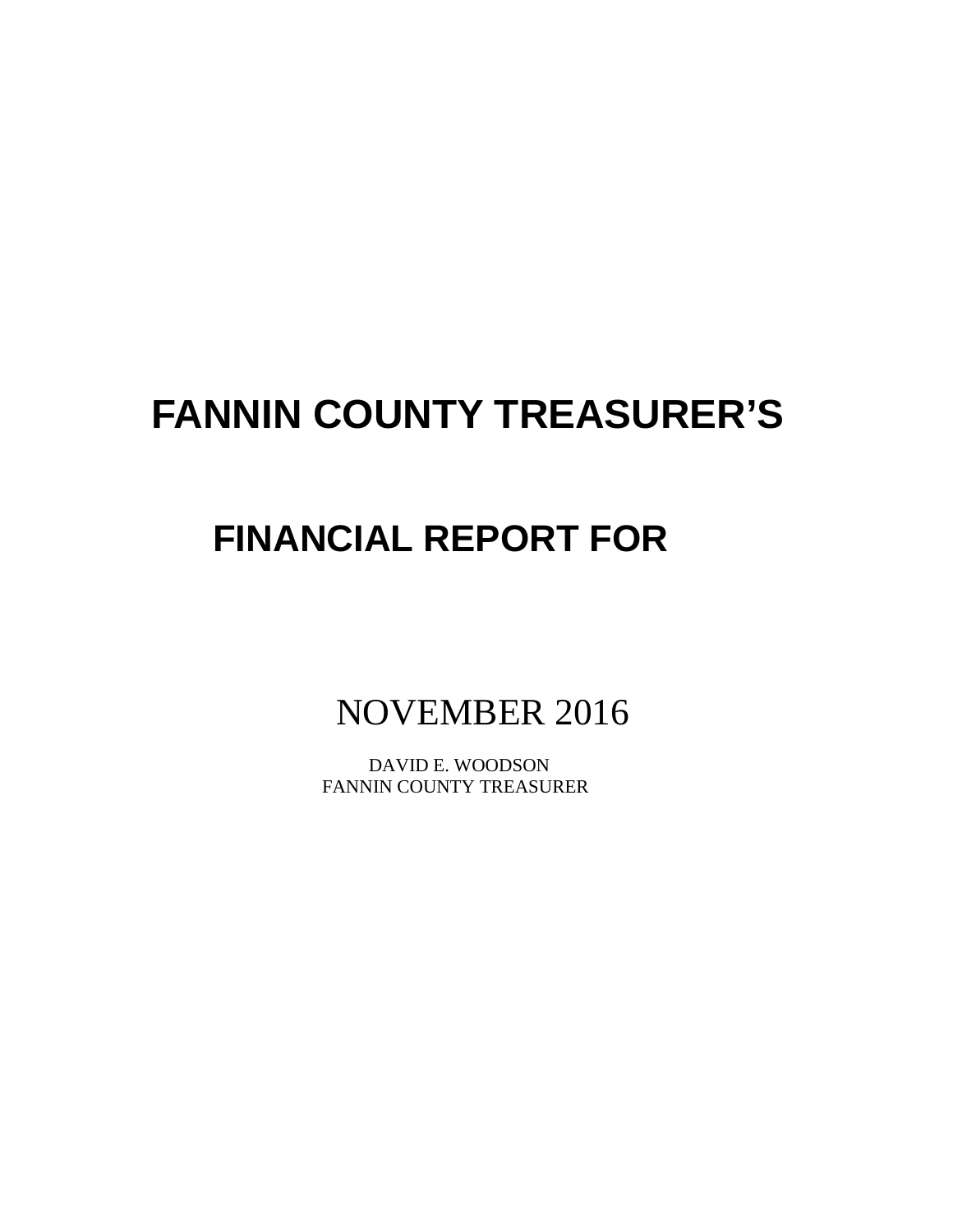12/01/2016 FUND DEPOSIT LISTING PAGE 1

| RECEIPT | <b>RECEIVED</b> | DATE            | DATE    | DESCRIPTION       | <b>BANK</b> | <b>TNCOME</b> | REPORT | AMOUNT          |
|---------|-----------------|-----------------|---------|-------------------|-------------|---------------|--------|-----------------|
| NUMBER  | FROM            | <b>RECEIVED</b> | DEPOSIT | OF MONEY RECEIVED | ACCOUNT     | ACCOUNT       | CODES  | <b>RECEIVED</b> |
|         |                 |                 |         |                   |             |               |        |                 |

GENERAL FUND

| ====================================   |                                                      |                  |                  |            |
|----------------------------------------|------------------------------------------------------|------------------|------------------|------------|
| 0000170095-01 DISTRICT COURTS-         | 11-01-2016 11-01-2016 LONGEVITY                      | $10 - 103 - 100$ | $10 - 370 - 151$ | 1,200.00   |
| 0000170097-01 DISTRICT ATTORNEY TRUST  | 11-01-2016 11-01-2016 ADMIN. FEES                    | $10 - 103 - 100$ | $10 - 340 - 475$ | 8.06       |
| 0000170097-02 DISTRICT ATTORNEY TRUST  | 11-01-2016 11-01-2016 CERTIFIED MAIL                 | $10 - 103 - 100$ | $10 - 475 - 311$ | 6.73       |
| 0000170098-01 TEXPOOL                  | 11-01-2016 11-01-2016 OCT. 2016 INTEREST             | 10-103-175       | $10 - 360 - 100$ | 1,147.32   |
| 0000170099-01 VISION MEDIA GROUP, INC. | 11-02-2016 11-02-2016 NOV, 2016 TOWER REN 10-103-100 |                  | $10 - 370 - 100$ | 200.00     |
| 0000170102-01 APPRAISAL DISTRICT       | 11-03-2016 11-03-2016 TAXES                          | $10 - 103 - 100$ | $10 - 310 - 110$ | 143,881.56 |
| 0000170102-02 APPRAISAL DISTRICT       | 11-03-2016 11-03-2016 TAXES                          | $10 - 103 - 100$ | $10 - 321 - 901$ | 588.17     |
| 0000170102-07 APPRAISAL DISTRICT       | 11-03-2016 11-03-2016 TAXES                          | $10 - 103 - 100$ | $10 - 310 - 120$ | 3,693.99   |
| 0000170103-01 DISTRICT CLERK           | 11-03-2016 11-03-2016 AUG. 1-31, 2016                | $10 - 103 - 100$ | $10 - 318 - 130$ | 6,867.79   |
| 0000170103-02 DISTRICT CLERK           | 11-03-2016 11-03-2016 AUG. 1-31, 2016                | $10 - 103 - 100$ | $10 - 318 - 132$ | 100.14     |
| 0000170103-03 DISTRICT CLERK           | 11-03-2016 11-03-2016 AUG. 1-31, 2016                | $10 - 103 - 100$ | $10 - 340 - 135$ | 180.00     |
| 0000170103-04 DISTRICT CLERK           | 11-03-2016 11-03-2016 AUG. 1-31, 2016                | $10 - 103 - 100$ | $10 - 340 - 450$ | 5,903.72   |
| 0000170103-05 DISTRICT CLERK           | 11-03-2016 11-03-2016 AUG. 1-31, 2016                | $10 - 103 - 100$ | $10 - 340 - 560$ | 1,097.71   |
| 0000170103-06 DISTRICT CLERK           | 11-03-2016 11-03-2016 AUG. 1-31, 2016                | $10 - 103 - 100$ | $10 - 340 - 600$ | 155.00     |
| 0000170103-07 DISTRICT CLERK           | 11-03-2016 11-03-2016 AUG. 1-31, 2016                | $10 - 103 - 100$ | $10 - 370 - 162$ | 465.00     |
| 0000170103-08 DISTRICT CLERK           | 11-03-2016 11-03-2016 AUG. 1-31, 2016                | $10 - 103 - 100$ | $10 - 370 - 163$ | 30.64      |
| 0000170103-09 DISTRICT CLERK           | 11-03-2016 11-03-2016 AUG. 1-31, 2016                | $10 - 103 - 100$ | $10 - 370 - 164$ | 122.58     |
| 0000170103-10 DISTRICT CLERK           | 11-03-2016 11-03-2016 AUG. 1-31, 2016                | $10 - 103 - 100$ | $10 - 370 - 166$ | 6.87       |
| 0000170103-11 DISTRICT CLERK           | 11-03-2016 11-03-2016 AUG. 1-31, 2016                | $10 - 103 - 100$ | $10 - 370 - 167$ | 45.49      |
| 0000170103-12 DISTRICT CLERK           | 11-03-2016 11-03-2016 AUG. 1-31, 2016                | $10 - 103 - 100$ | $10 - 370 - 450$ | 130.00     |
| 0000170104-01 JANIE HERRINGTON         | 11-04-2016 11-04-2016 SERVICE PINS                   | $10 - 103 - 100$ | $10 - 510 - 316$ | 61.35      |
| 0000170105-01 SHERRY ZINDARS           | 11-04-2016 11-04-2016 SERVICE PIN                    | $10 - 103 - 100$ | $10 - 510 - 316$ | 39.40      |
| 0000170107-01 DISTRICT CLERK           | 11-04-2016 11-04-2016 SEPT. 1-30, 2016               | $10 - 103 - 100$ | $10 - 318 - 130$ | 5,595.71   |
| 0000170107-02 DISTRICT CLERK           | 11-04-2016 11-04-2016 SEPT. 1-30, 2016               | $10 - 103 - 100$ | $10 - 318 - 132$ | 208.50     |
| 0000170107-03 DISTRICT CLERK           | 11-04-2016 11-04-2016 SEPT. 1-30, 2016               | $10 - 103 - 100$ | $10 - 340 - 135$ | 195.00     |
| 0000170107-04 DISTRICT CLERK           | 11-04-2016 11-04-2016 SEPT. 1-30, 2016               | $10 - 103 - 100$ | $10 - 340 - 450$ | 5,768.23   |
| 0000170107-05 DISTRICT CLERK           | 11-04-2016 11-04-2016 SEPT. 1-30, 2016               | $10 - 103 - 100$ | $10 - 340 - 560$ | 639.04     |
| 0000170107-06 DISTRICT CLERK           | 11-04-2016 11-04-2016 SEPT. 1-30, 2016               | $10 - 103 - 100$ | $10 - 340 - 600$ | 130.00     |
| 0000170107-07 DISTRICT CLERK           | 11-04-2016 11-04-2016 SEPT. 1-30, 2016               | $10 - 103 - 100$ | $10 - 370 - 162$ | 390.00     |
| 0000170107-08 DISTRICT CLERK           | 11-04-2016 11-04-2016 SEPT. 1-30, 2016               | $10 - 103 - 100$ | $10 - 370 - 163$ | 27.07      |
| 0000170107-09 DISTRICT CLERK           | 11-04-2016 11-04-2016 SEPT. 1-30, 2016               | $10 - 103 - 100$ | $10 - 370 - 164$ | 108.28     |
| 0000170107-10 DISTRICT CLERK           | 11-04-2016 11-04-2016 SEPT. 1-30, 2016               | $10 - 103 - 100$ | $10 - 370 - 166$ | 4.46       |
| 0000170107-11 DISTRICT CLERK           | 11-04-2016 11-04-2016 SEPT. 1-30, 2016               | $10 - 103 - 100$ | $10 - 370 - 167$ | 29.97      |
| 0000170107-12 DISTRICT CLERK           | 11-04-2016 11-04-2016 SEPT. 1-30, 2016               | $10 - 103 - 100$ | $10 - 370 - 450$ | 100.00     |
| 0000170113-01 LEGEND BANK              | 11-04-2016 11-04-2016 OCT. 2016 INTEREST             | 10-103-100       | $10 - 360 - 100$ | 136.72     |
| 0000170113-29 LEGEND BANK              | 11-04-2016 11-04-2016 OCT. 2016 INTEREST             | $10 - 100 - 100$ | $10 - 360 - 100$ | 1.94       |
| 0000170114-01 BOND SUPERVISION         | 11-07-2016 11-07-2016 WEEK OF 10/31/16 TH 10-103-100 |                  | $10 - 340 - 573$ | 1,680.00   |
| 0000170115-01 TAX A/C                  | 11-08-2016 11-08-2016 WEEK OF 10/28/16               | $10 - 103 - 100$ | $10 - 321 - 200$ | 1,665.00   |
| 0000170116-01 TAX A/C                  | 11-08-2016 11-08-2016 WEEK OF 10/28/16 17 10-103-100 |                  | $10 - 321 - 250$ | 890.00     |
| 0000170121-01 COUNTY CLERK             | 11-09-2016 11-09-2016 JUNE 2016                      | $10 - 103 - 100$ | $10 - 318 - 130$ | 6,215.04   |
| 0000170121-02 COUNTY CLERK             | 11-09-2016 11-09-2016 JUNE 2016                      | 10-103-100       | $10 - 340 - 560$ | 2,237.83   |
| 0000170121-03 COUNTY CLERK             | 11-09-2016 11-09-2016 JUNE 2016                      | $10 - 103 - 100$ | $10 - 340 - 403$ | 20,531.21  |
| 0000170121-04 COUNTY CLERK             | 11-09-2016 11-09-2016 JUNE 2016                      | $10 - 103 - 100$ | $10 - 370 - 162$ | 315.00     |
| 0000170121-05 COUNTY CLERK             | 11-09-2016 11-09-2016 JUNE 2016                      | $10 - 103 - 100$ | $10 - 370 - 163$ | 51.17      |
| 0000170121-06 COUNTY CLERK             | 11-09-2016 11-09-2016 JUNE 2016                      | $10 - 103 - 100$ | $10 - 370 - 164$ | 204.67     |
| 0000170121-07 COUNTY CLERK             | 11-09-2016 11-09-2016 JUNE 2016                      | $10 - 103 - 100$ | $10 - 370 - 166$ | 14.68      |
| 0000170121-08 COUNTY CLERK             | 11-09-2016 11-09-2016 JUNE 2016                      | $10 - 103 - 100$ | $10 - 370 - 167$ | 101.62     |
| 0000170121-09 COUNTY CLERK             | 11-09-2016 11-09-2016 JUNE 2016                      | $10 - 103 - 100$ | $10 - 340 - 400$ | 17.00      |
| 0000170121-10 COUNTY CLERK             | 11-09-2016 11-09-2016 JUNE 2016                      | $10 - 103 - 100$ | $10 - 340 - 475$ | 652.47     |
| 0000170121-11 COUNTY CLERK             | 11-09-2016 11-09-2016 JUNE 2016                      | $10 - 103 - 100$ | $10 - 340 - 550$ | 0.35       |
| 0000170121-12 COUNTY CLERK             | 11-09-2016 11-09-2016 JUNE 2016                      | $10 - 103 - 100$ | $10 - 340 - 601$ | 100.00     |
| 0000170121-13 COUNTY CLERK             | 11-09-2016 11-09-2016 JUNE 2016                      | $10 - 103 - 100$ | $10 - 318 - 132$ | 1,506.83   |
| 0000170121-14 COUNTY CLERK             | 11-09-2016 11-09-2016 JUNE 2016                      | $10 - 103 - 100$ | $10 - 352 - 201$ | 20.00      |
| 0000170121-15 COUNTY CLERK             | 11-09-2016 11-09-2016 JUNE 2016                      | $10 - 103 - 100$ | $10 - 360 - 100$ | 1.09       |
|                                        |                                                      |                  |                  |            |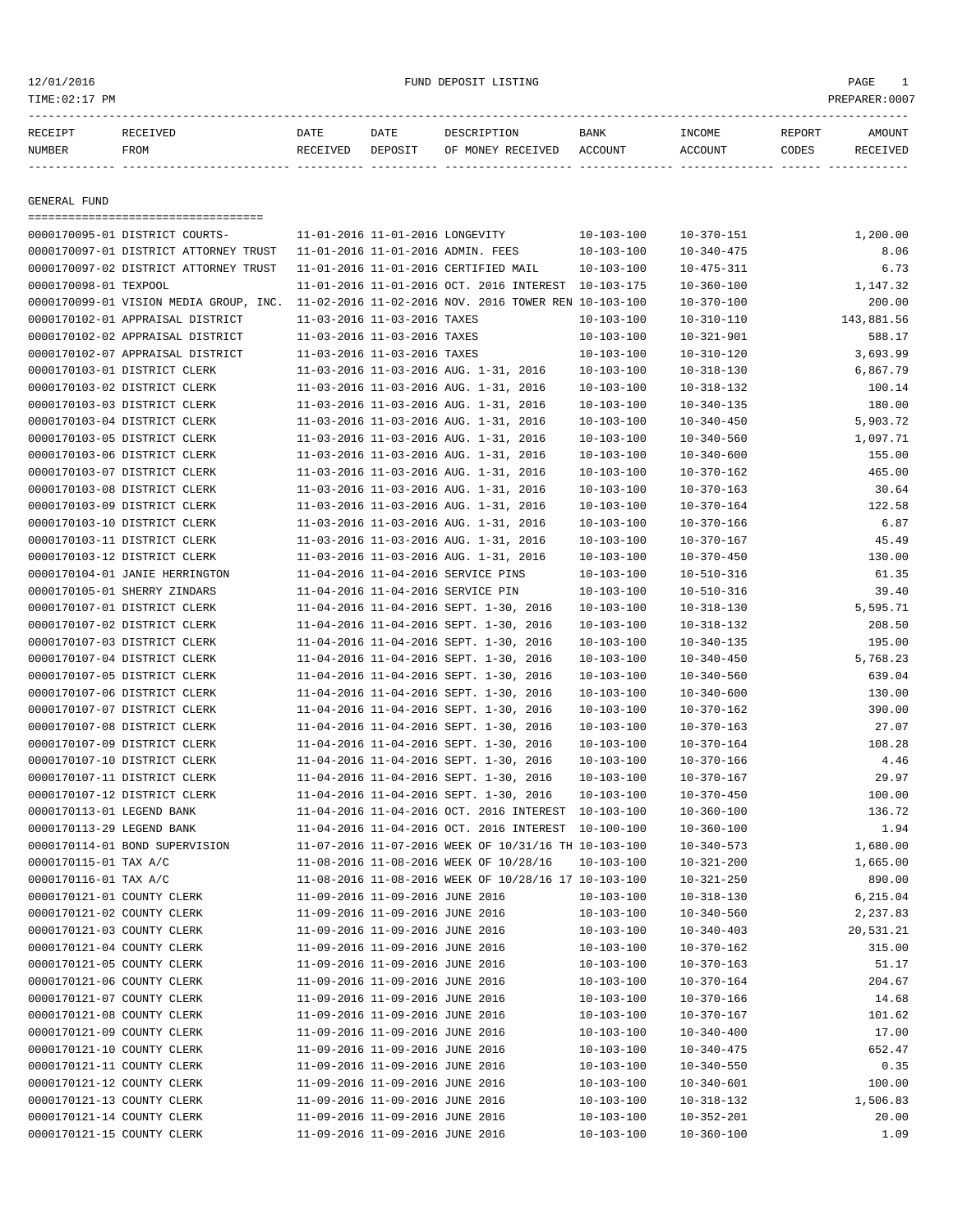## 12/01/2016 FUND DEPOSIT LISTING PAGE 2

| RECEIPT | RECEIVED | DATE     | DATE    | DESCRIPTION       | <b>BANK</b> | <b>TNCOME</b> | <b>REPORT</b> | AMOUNT          |
|---------|----------|----------|---------|-------------------|-------------|---------------|---------------|-----------------|
| NUMBER  | FROM     | RECEIVED | DEPOSIT | OF MONEY RECEIVED | ACCOUNT     | ACCOUNT       | CODES         | <b>RECEIVED</b> |
|         |          |          |         |                   |             |               |               |                 |

GENERAL FUND

| =====================================                                                        |                                  |                                  |                                                      |                  |                  |            |
|----------------------------------------------------------------------------------------------|----------------------------------|----------------------------------|------------------------------------------------------|------------------|------------------|------------|
| 0000170121-16 COUNTY CLERK                                                                   |                                  | 11-09-2016 11-09-2016 JUNE 2016  |                                                      | $10 - 103 - 100$ | $10 - 425 - 319$ | 6.00       |
| 0000170124-01 APPRAISAL DISTRICT                                                             | 11-10-2016 11-10-2016 TAXES      |                                  |                                                      | $10 - 103 - 100$ | $10 - 310 - 110$ | 47,809.28  |
| 0000170124-06 APPRAISAL DISTRICT                                                             |                                  | 11-10-2016 11-10-2016 TAXES      |                                                      | $10 - 103 - 100$ | $10 - 310 - 120$ | 14,418.96  |
| 0000170125-01 CONSTABLE PCT. # 2                                                             |                                  |                                  | 11-10-2016 11-10-2016 SERVE PAPERS                   | $10 - 103 - 100$ | $10 - 340 - 550$ | 70.00      |
| 0000170126-01 TAX A/C                                                                        |                                  |                                  | 11-10-2016 11-10-2016 WEEK OF 11/4/16                | $10 - 103 - 100$ | $10 - 321 - 200$ | 1,962.55   |
| 0000170127-01 TAX A/C                                                                        |                                  |                                  | 11-10-2016 11-10-2016 WEEK OF 11/4/16 148 10-103-100 |                  | $10 - 321 - 250$ | 740.00     |
| 0000170128-01 TAX A/C                                                                        |                                  |                                  | 11-10-2016 11-10-2016 WEEK OF 11/4/16                | $10 - 103 - 100$ | $10 - 321 - 200$ | 1.90       |
| 0000170129-01 TAX A/C                                                                        |                                  |                                  | 11-10-2016 11-10-2016 WEEK OF 10/14/16               | $10 - 103 - 100$ | $10 - 321 - 200$ | 1.90       |
| 0000170130-01 FANNIN COUNTY CSCD                                                             |                                  |                                  | 11-10-2016 11-10-2016 RESTITUTION- RONNIE 10-103-100 |                  | $10 - 370 - 130$ | 66.26      |
| 0000170131-01 OFFICE OF COURT ADMIN.                                                         |                                  |                                  | 11-14-2016 11-14-2016 FY16 4TH QTR. PYMT. 10-103-100 |                  | $10 - 330 - 437$ | 7,327.50   |
| 0000170132-01 COMPTROLLER-STATE FISCAL                                                       |                                  |                                  | 11-14-2016 11-14-2016 SEPT. 2016 LOCAL SA 10-103-100 |                  | $10 - 318 - 160$ | 62,834.37  |
| 0000170133-01 BOND SUPERVISION                                                               |                                  |                                  | 11-14-2016 11-14-2016 WEEK OF 11/07/16 TH 10-103-100 |                  | $10 - 340 - 573$ | 780.00     |
| 0000170134-01 FANNIN COUNTY HEALTH INSP 11-14-2016 11-14-2016 OCT. 2016 PERMITS & 10-103-100 |                                  |                                  |                                                      |                  | $10 - 320 - 300$ | 9,530.05   |
| 0000170139-01 COUNTY CLERK                                                                   |                                  | 11-14-2016 11-14-2016 JULY 2016  |                                                      | $10 - 103 - 100$ | $10 - 318 - 130$ | 5,173.19   |
| 0000170139-02 COUNTY CLERK                                                                   |                                  | 11-14-2016 11-14-2016 JULY 2016  |                                                      | $10 - 103 - 100$ | $10 - 340 - 560$ | 2,457.85   |
| 0000170139-03 COUNTY CLERK                                                                   |                                  | 11-14-2016 11-14-2016 JULY 2016  |                                                      | $10 - 103 - 100$ | $10 - 340 - 403$ | 16,677.09  |
| 0000170139-04 COUNTY CLERK                                                                   |                                  | 11-14-2016 11-14-2016 JULY 2016  |                                                      | $10 - 103 - 100$ | $10 - 370 - 162$ | 345.00     |
| 0000170139-05 COUNTY CLERK                                                                   |                                  | 11-14-2016 11-14-2016 JULY 2016  |                                                      | $10 - 103 - 100$ | $10 - 370 - 163$ | 39.74      |
| 0000170139-06 COUNTY CLERK                                                                   |                                  | 11-14-2016 11-14-2016 JULY 2016  |                                                      | $10 - 103 - 100$ | $10 - 370 - 164$ | 159.00     |
| 0000170139-07 COUNTY CLERK                                                                   |                                  | 11-14-2016 11-14-2016 JULY 2016  |                                                      | $10 - 103 - 100$ | $10 - 370 - 166$ | 12.84      |
| 0000170139-08 COUNTY CLERK                                                                   |                                  | 11-14-2016 11-14-2016 JULY 2016  |                                                      | $10 - 103 - 100$ | $10 - 370 - 167$ | 85.47      |
| 0000170139-09 COUNTY CLERK                                                                   |                                  | 11-14-2016 11-14-2016 JULY 2016  |                                                      | $10 - 103 - 100$ | $10 - 340 - 400$ | 14.00      |
| 0000170139-10 COUNTY CLERK                                                                   |                                  | 11-14-2016 11-14-2016 JULY 2016  |                                                      | $10 - 103 - 100$ | $10 - 340 - 475$ | 551.79     |
| 0000170139-11 COUNTY CLERK                                                                   |                                  | 11-14-2016 11-14-2016 JULY 2016  |                                                      | $10 - 103 - 100$ | $10 - 340 - 550$ | 0.09       |
| 0000170139-12 COUNTY CLERK                                                                   |                                  | 11-14-2016 11-14-2016 JULY 2016  |                                                      | $10 - 103 - 100$ | $10 - 340 - 601$ | 115.00     |
| 0000170139-13 COUNTY CLERK                                                                   |                                  | 11-14-2016 11-14-2016 JULY 2016  |                                                      | $10 - 103 - 100$ | $10 - 318 - 132$ | 1,664.56   |
| 0000170139-14 COUNTY CLERK                                                                   |                                  | 11-14-2016 11-14-2016 JULY 2016  |                                                      | $10 - 103 - 100$ | $10 - 360 - 100$ | 1.44       |
| 0000170140-01 DISTRICT COURTS-                                                               |                                  |                                  | 11-15-2016 11-15-2016 JUROR REIMB. CY16 Q 10-103-100 |                  | $10 - 370 - 139$ | 6,800.00   |
| 0000170141-01 US BANK                                                                        |                                  |                                  | 11-15-2016 11-15-2016 OCT. 2016 INMATE PE 10-103-100 |                  | $10 - 319 - 553$ | 56,672.50  |
| 0000170142-01 JP PCT. # 3                                                                    |                                  | 11-17-2016 11-17-2016 SEPT. 2016 |                                                      | $10 - 103 - 100$ | $10 - 318 - 130$ | 3,569.06   |
| 0000170142-02 JP PCT. # 3                                                                    |                                  |                                  | 11-17-2016 11-17-2016 SEPT. 2016                     | $10 - 103 - 100$ | $10 - 340 - 560$ | 35.65      |
| 0000170142-03 JP PCT. # 3                                                                    |                                  | 11-17-2016 11-17-2016 SEPT. 2016 |                                                      | $10 - 103 - 100$ | $10 - 350 - 457$ | 50.00      |
| 0000170142-04 JP PCT. # 3                                                                    |                                  |                                  | 11-17-2016 11-17-2016 SEPT. 2016                     | $10 - 103 - 100$ | $10 - 370 - 163$ | 10.57      |
| 0000170142-05 JP PCT. # 3                                                                    |                                  |                                  | 11-17-2016 11-17-2016 SEPT. 2016                     | $10 - 103 - 100$ | $10 - 370 - 164$ | 42.32      |
| 0000170142-06 JP PCT. # 3                                                                    | 11-17-2016 11-17-2016 SEPT. 2016 |                                  |                                                      | $10 - 103 - 100$ | $10 - 370 - 166$ | 23.52      |
| 0000170142-07 JP PCT. # 3                                                                    |                                  |                                  | 11-17-2016 11-17-2016 SEPT. 2016                     | $10 - 103 - 100$ | $10 - 370 - 167$ | 156.62     |
| 0000170142-08 JP PCT. # 3                                                                    | 11-17-2016 11-17-2016 SEPT. 2016 |                                  |                                                      | $10 - 103 - 100$ | $10 - 340 - 457$ | 1,428.67   |
| 0000170142-09 JP PCT. # 3                                                                    | 11-17-2016 11-17-2016 SEPT. 2016 |                                  |                                                      | $10 - 103 - 100$ | $10 - 340 - 550$ | 70.00      |
| 0000170143-01 JP PCT. # 3                                                                    | 11-17-2016 11-17-2016 OCT. 2016  |                                  |                                                      | $10 - 103 - 100$ | $10 - 318 - 130$ | 2,857.30   |
| 0000170143-02 JP PCT. # 3                                                                    |                                  | 11-17-2016 11-17-2016 OCT. 2016  |                                                      | $10 - 103 - 100$ | $10 - 340 - 560$ | 215.92     |
| 0000170143-03 JP PCT. # 3                                                                    |                                  | 11-17-2016 11-17-2016 OCT. 2016  |                                                      | $10 - 103 - 100$ | $10 - 350 - 457$ | 100.90     |
| 0000170143-04 JP PCT. # 3                                                                    |                                  | 11-17-2016 11-17-2016 OCT. 2016  |                                                      | $10 - 103 - 100$ | $10 - 370 - 163$ | 4.37       |
| 0000170143-05 JP PCT. # 3                                                                    |                                  | 11-17-2016 11-17-2016 OCT. 2016  |                                                      | $10 - 103 - 100$ | $10 - 370 - 164$ | 17.50      |
| 0000170143-06 JP PCT. # 3                                                                    |                                  | 11-17-2016 11-17-2016 OCT. 2016  |                                                      | $10 - 103 - 100$ | $10 - 370 - 166$ | 19.65      |
| 0000170143-07 JP PCT. # 3                                                                    |                                  | 11-17-2016 11-17-2016 OCT. 2016  |                                                      | $10 - 103 - 100$ | $10 - 370 - 167$ | 131.08     |
| 0000170143-08 JP PCT. # 3                                                                    |                                  | 11-17-2016 11-17-2016 OCT. 2016  |                                                      | $10 - 103 - 100$ | $10 - 340 - 457$ | 514.70     |
| 0000170143-09 JP PCT. # 3                                                                    |                                  | 11-17-2016 11-17-2016 OCT. 2016  |                                                      | $10 - 103 - 100$ | $10 - 340 - 550$ | 70.00      |
| 0000170144-01 APPRAISAL DISTRICT                                                             |                                  | 11-17-2016 11-17-2016 TAXES      |                                                      | $10 - 103 - 100$ | $10 - 310 - 110$ | 96, 921.22 |
| 0000170144-02 APPRAISAL DISTRICT                                                             |                                  | 11-17-2016 11-17-2016 TAXES      |                                                      | $10 - 103 - 100$ | $10 - 321 - 901$ | 139.96     |
| 0000170144-07 APPRAISAL DISTRICT                                                             |                                  | 11-17-2016 11-17-2016 TAXES      |                                                      | $10 - 103 - 100$ | $10 - 310 - 120$ | 1,113.22   |
| 0000170145-01 DISTRICT CLERK                                                                 |                                  |                                  | 11-17-2016 11-17-2016 OCT. 1-31, 2016                | $10 - 103 - 100$ | $10 - 318 - 130$ | 5,927.97   |
| 0000170145-02 DISTRICT CLERK                                                                 |                                  |                                  | 11-17-2016 11-17-2016 OCT. 1-31, 2016                | $10 - 103 - 100$ | $10 - 318 - 132$ | 133.38     |
| 0000170145-03 DISTRICT CLERK                                                                 |                                  |                                  | 11-17-2016 11-17-2016 OCT. 1-31, 2016                | $10 - 103 - 100$ | $10 - 340 - 135$ | 167.96     |
| 0000170145-04 DISTRICT CLERK                                                                 |                                  |                                  | 11-17-2016 11-17-2016 OCT. 1-31, 2016                | $10 - 103 - 100$ | $10 - 340 - 450$ | 7,529.76   |
|                                                                                              |                                  |                                  |                                                      |                  |                  |            |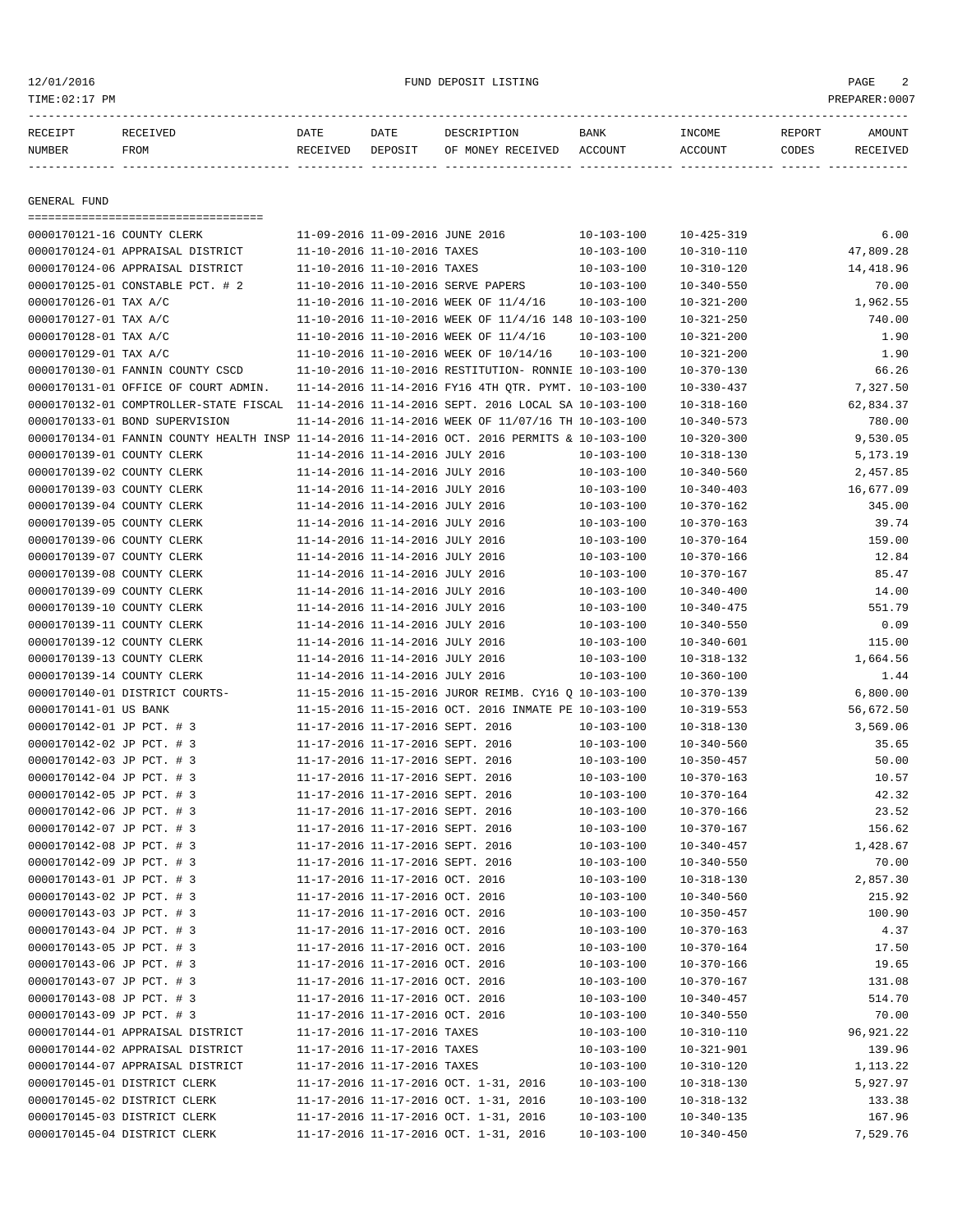| RECEIPT | RECEIVED | DATE     | DATE    | DESCRIPTION       | BANK    | INCOME  | REPORT | AMOUNT   |
|---------|----------|----------|---------|-------------------|---------|---------|--------|----------|
| NUMBER  | FROM     | RECEIVED | DEPOSIT | OF MONEY RECEIVED | ACCOUNT | ACCOUNT | CODES  | RECEIVED |
|         |          |          |         |                   |         |         |        |          |
|         |          |          |         |                   |         |         |        |          |

GENERAL FUND

| =====================================                                                        |                             |                                                      |                  |                  |           |
|----------------------------------------------------------------------------------------------|-----------------------------|------------------------------------------------------|------------------|------------------|-----------|
| 0000170145-05 DISTRICT CLERK                                                                 |                             | 11-17-2016 11-17-2016 OCT. 1-31, 2016                | $10 - 103 - 100$ | $10 - 340 - 560$ | 672.93    |
| 0000170145-06 DISTRICT CLERK                                                                 |                             | 11-17-2016 11-17-2016 OCT. 1-31, 2016                | $10 - 103 - 100$ | $10 - 340 - 600$ | 125.99    |
| 0000170145-07 DISTRICT CLERK                                                                 |                             | 11-17-2016 11-17-2016 OCT. 1-31, 2016                | $10 - 103 - 100$ | $10 - 370 - 162$ | 377.96    |
| 0000170145-08 DISTRICT CLERK                                                                 |                             | 11-17-2016 11-17-2016 OCT. 1-31, 2016                | $10 - 103 - 100$ | $10 - 370 - 163$ | 25.99     |
| 0000170145-09 DISTRICT CLERK                                                                 |                             | 11-17-2016 11-17-2016 OCT. 1-31, 2016                | $10 - 103 - 100$ | $10 - 370 - 164$ | 104.00    |
| 0000170145-10 DISTRICT CLERK                                                                 |                             | 11-17-2016 11-17-2016 OCT. 1-31, 2016                | $10 - 103 - 100$ | $10 - 370 - 166$ | 5.41      |
| 0000170145-11 DISTRICT CLERK                                                                 |                             | 11-17-2016 11-17-2016 OCT. 1-31, 2016                | $10 - 103 - 100$ | 10-370-167       | 33.88     |
| 0000170145-12 DISTRICT CLERK                                                                 |                             | 11-17-2016 11-17-2016 OCT. 1-31, 2016                | $10 - 103 - 100$ | $10 - 370 - 450$ | 110.00    |
| 0000170153-01 BOND SUPERVISION                                                               |                             | 11-21-2016 11-21-2016 WEEK OF 11/14/16 TH 10-103-100 |                  | $10 - 340 - 573$ | 1,275.00  |
| 0000170155-01 THE AMERICAN BOTTLING COM 11-21-2016 11-21-2016 DR. PEPPER COMMISSI 10-103-100 |                             |                                                      |                  | $10 - 370 - 510$ | 32.00     |
| 0000170157-01 DISTRICT COURTS                                                                |                             | 11-22-2016 11-22-2016 COUNTY SUPPLEMENT F 10-103-100 |                  | $10 - 370 - 152$ | 359.81    |
| 0000170158-01 APPRAISAL DISTRICT                                                             | 11-23-2016 11-23-2016 TAXES |                                                      | $10 - 103 - 100$ | $10 - 310 - 110$ | 98,894.03 |
| 0000170158-02 APPRAISAL DISTRICT                                                             | 11-23-2016 11-23-2016 TAXES |                                                      | $10 - 103 - 100$ | $10 - 321 - 901$ | 614.89    |
| 0000170158-07 APPRAISAL DISTRICT                                                             | 11-23-2016 11-23-2016 TAXES |                                                      | $10 - 103 - 100$ | $10 - 310 - 120$ | 2,508.70  |
| 0000170159-01 BOND SUPERVISION                                                               |                             | 11-28-2016 11-28-2016 WEEK OF 11/21/16 TH 10-103-100 |                  | $10 - 340 - 573$ | 806.00    |
| 0000170160-01 TEXAS COMPTROLLER                                                              |                             | 11-28-2016 11-28-2016 UTILITY REIMBURSEME 10-103-100 |                  | $10 - 370 - 147$ | 743.53    |
| 0000170161-01 TEXAS COMPTROLLER                                                              |                             | 11-28-2016 11-28-2016 UTILITY REIMBURSEME 10-103-100 |                  | $10 - 370 - 147$ | 283.50    |
| 0000170162-01 AMERICAN TOWER                                                                 |                             | 11-28-2016 11-28-2016 DEC. 2016 TOWER REN 10-103-100 |                  | $10 - 370 - 115$ | 925.75    |
| 0000170165-01 TEXAS DISTRICT & COUNTY                                                        |                             | 11-28-2016 11-28-2016 TRAVEL REIMBURSEMEN 10-103-100 |                  | $10 - 475 - 427$ | 120.00    |
| 0000170167-01 SECURUS TECHNOLOGIES                                                           |                             | 11-28-2016 11-28-2016 OCT. 2016 COMMISSIO 10-103-100 |                  | $10 - 319 - 420$ | 6,092.94  |
| 0000170170-01 TAX A/C                                                                        |                             | 11-29-2016 11-29-2016 WEEK OF 11/18/16               | $10 - 103 - 100$ | $10 - 321 - 200$ | 1,501.25  |
| 0000170171-01 TAX A/C                                                                        |                             | 11-29-2016 11-29-2016 WEEK OF 11/11/16               | $10 - 103 - 100$ | $10 - 321 - 200$ | 1,082.90  |
| 0000170172-01 TAX A/C                                                                        |                             | 11-29-2016 11-29-2016 2016 TERP SURCHARGE 10-103-100 |                  | $10 - 321 - 251$ | 627.63    |
| 0000170173-01 TAX A/C                                                                        |                             | 11-29-2016 11-29-2016 WEEK OF 11/18/16 18 10-103-100 |                  | $10 - 321 - 250$ | 905.00    |
| 0000170174-01 TAX A/C                                                                        |                             | 11-29-2016 11-29-2016 WEEK OF 11/11/16 12 10-103-100 |                  | $10 - 321 - 250$ | 605.00    |
| 0000170175-01 PURCHASE COOP                                                                  |                             | 11-30-2016 11-30-2016 2015-2016 COOP BUYB 10-103-100 |                  | $10 - 370 - 130$ | 177.17    |

FUND TOTAL 692,051.29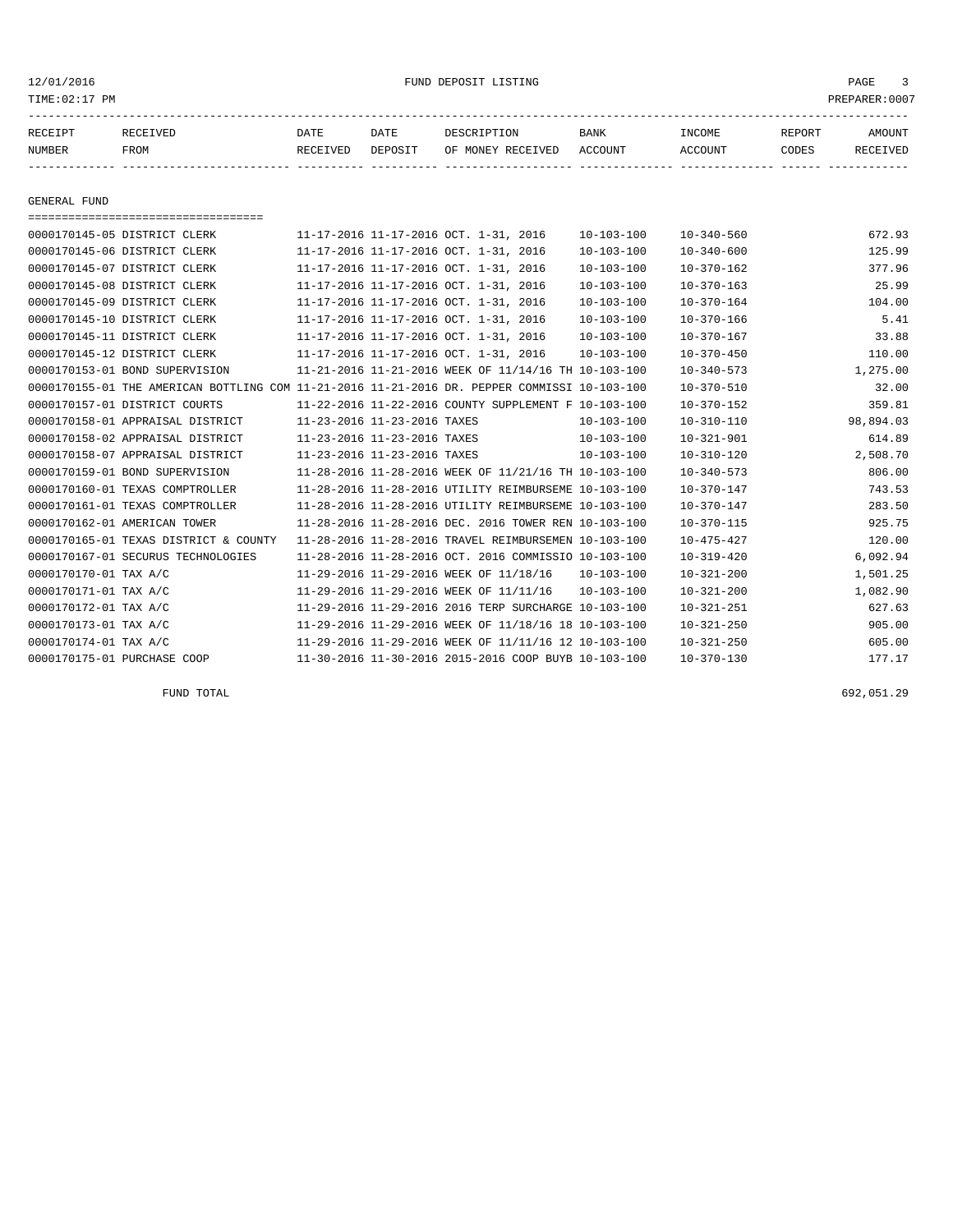| PREPARER: 0007<br>TIME: 02:17 PM |          |          |         |                   |         |         |        |          |
|----------------------------------|----------|----------|---------|-------------------|---------|---------|--------|----------|
| RECEIPT                          | RECEIVED | DATE     | DATE    | DESCRIPTION       | BANK    | INCOME  | REPORT | AMOUNT   |
| NUMBER                           | FROM     | RECEIVED | DEPOSIT | OF MONEY RECEIVED | ACCOUNT | ACCOUNT | CODES  | RECEIVED |
|                                  |          |          |         |                   |         |         |        |          |
| COURTHOUSE SECURITY              |          |          |         |                   |         |         |        |          |

## ===================================

| 0000170103-13 DISTRICT CLERK | 11-03-2016 11-03-2016 AUG. 1-31, 2016    | $11 - 103 - 100$ | $11 - 340 - 650$ | 232.75 |
|------------------------------|------------------------------------------|------------------|------------------|--------|
| 0000170107-13 DISTRICT CLERK | 11-04-2016 11-04-2016 SEPT. 1-30, 2016   | 11-103-100       | $11 - 340 - 650$ | 186.18 |
| 0000170113-02 LEGEND BANK    | 11-04-2016 11-04-2016 OCT. 2016 INTEREST | $11 - 103 - 100$ | $11 - 360 - 100$ | 7.13   |
| 0000170121-17 COUNTY CLERK   | 11-09-2016 11-09-2016 JUNE 2016          | $11 - 103 - 100$ | $11 - 340 - 600$ | 847.40 |
| 0000170139-15 COUNTY CLERK   | 11-14-2016 11-14-2016 JULY 2016          | $11 - 103 - 100$ | $11 - 340 - 600$ | 691.42 |
| 0000170142-10 JP PCT. # 3    | 11-17-2016 11-17-2016 SEPT. 2016         | $11 - 103 - 100$ | $11 - 340 - 651$ | 117.45 |
| 0000170143-10 JP PCT. # 3    | 11-17-2016 11-17-2016 OCT. 2016          | $11 - 103 - 100$ | $11 - 340 - 651$ | 98.32  |
| 0000170145-13 DISTRICT CLERK | 11-17-2016 11-17-2016 OCT. 1-31, 2016    | $11 - 103 - 100$ | $11 - 340 - 650$ | 198.80 |

FUND TOTAL 2,379.45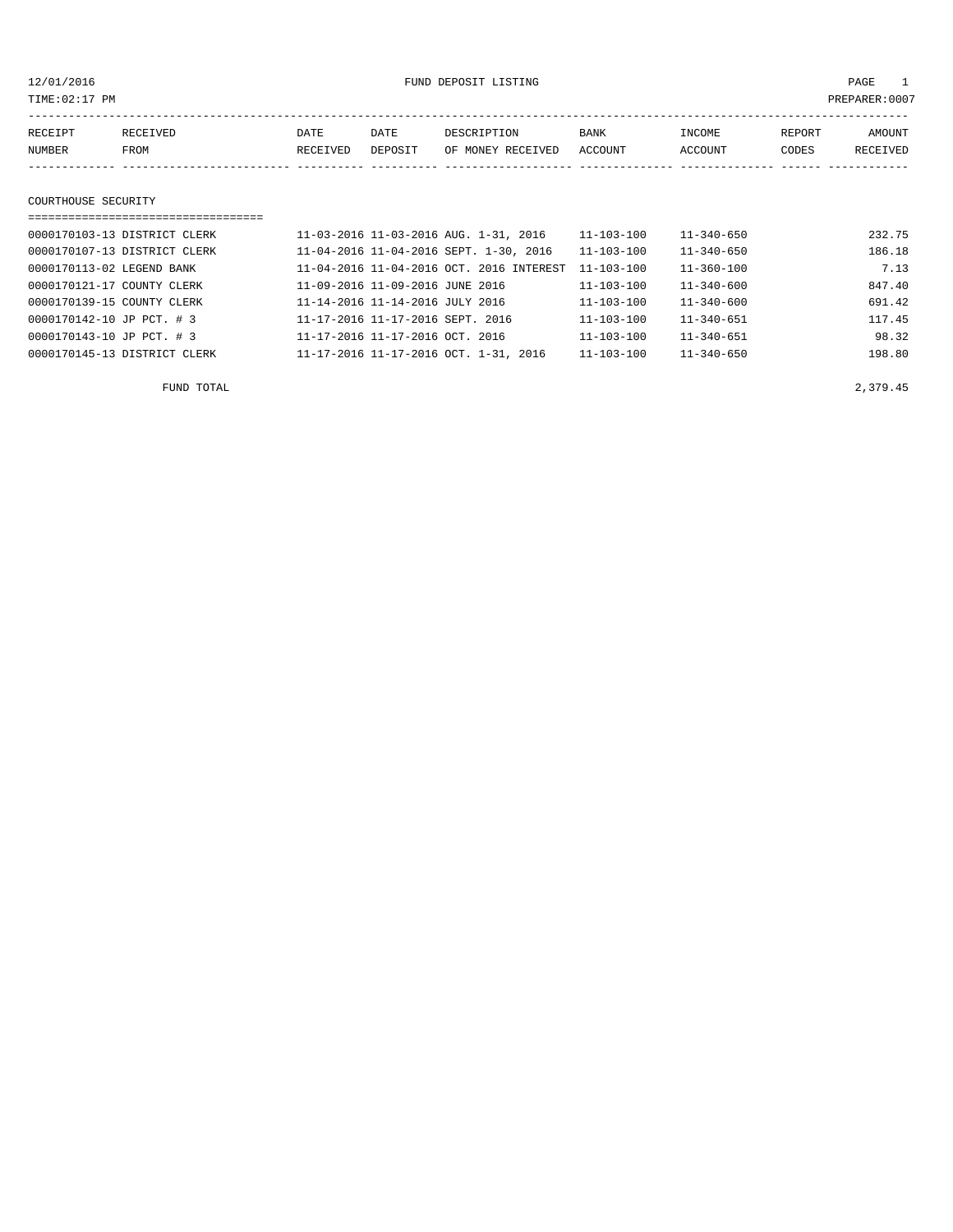TIME:02:17 PM PREPARER:0007

| RECEIPT | RECEIVED | DATE     | DATE    | DESCRIPTION       | <b>BANK</b> | INCOME  | REPORT | AMOUNT   |
|---------|----------|----------|---------|-------------------|-------------|---------|--------|----------|
| NUMBER  | FROM     | RECEIVED | DEPOSIT | OF MONEY RECEIVED | ACCOUNT     | ACCOUNT | CODES  | RECEIVED |
|         |          |          |         |                   |             |         |        |          |
|         |          |          |         |                   |             |         |        |          |

## CO.CLK.VITAL STAT.FEE

| 0000170113-03 LEGEND BANK  | 11-04-2016 11-04-2016 OCT, 2016 INTEREST 12-103-100 |                  | $12 - 360 - 100$ | 0.47  |
|----------------------------|-----------------------------------------------------|------------------|------------------|-------|
| 0000170121-18 COUNTY CLERK | 11-09-2016 11-09-2016 JUNE 2016                     | $12 - 103 - 100$ | $12 - 370 - 134$ | 84.00 |
| 0000170139-16 COUNTY CLERK | 11-14-2016 11-14-2016 JULY 2016                     | $12 - 103 - 100$ | $12 - 370 - 134$ | 73.00 |

FUND TOTAL 157.47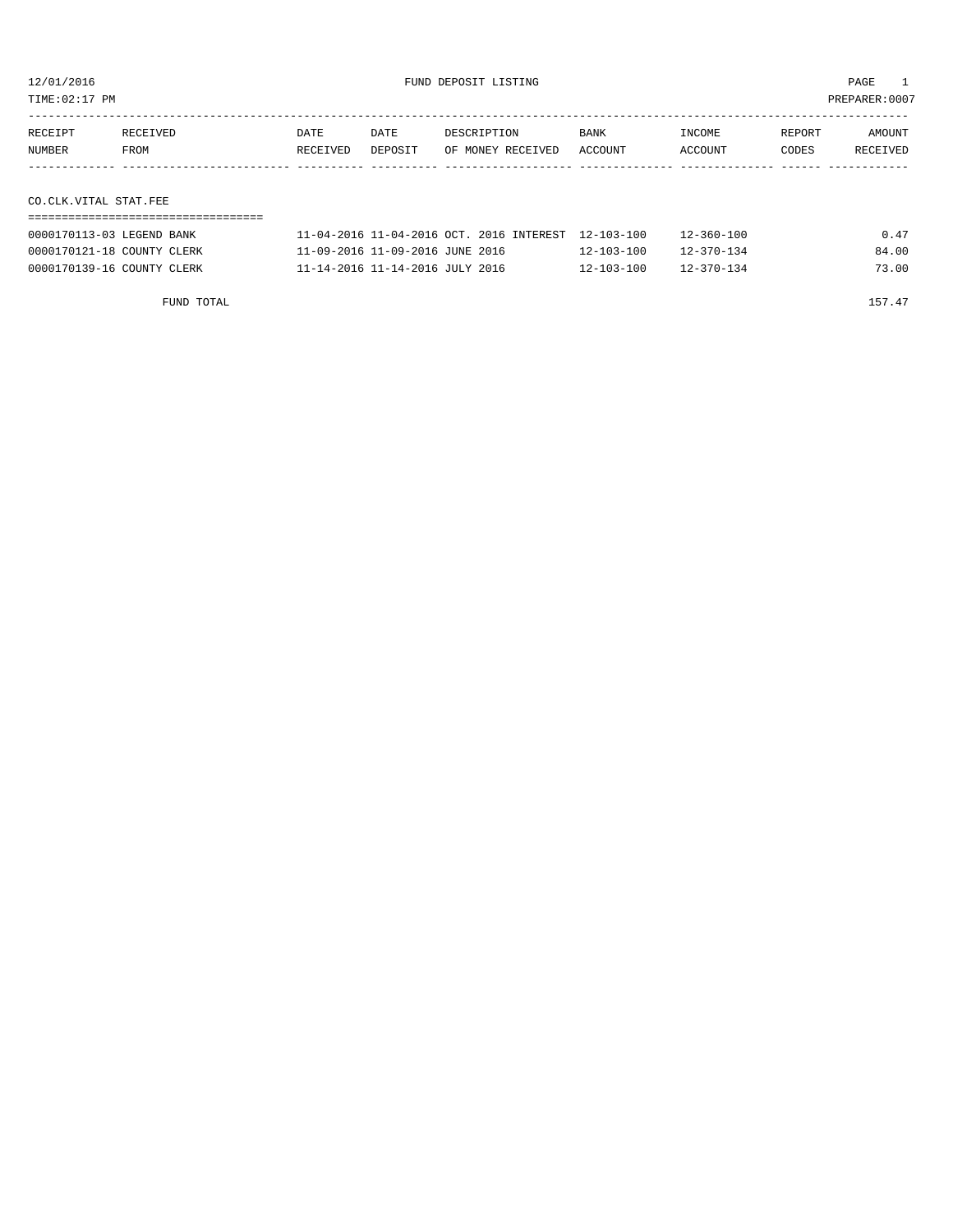## 12/01/2016 FUND DEPOSIT LISTING PAGE 1

| RECEIPT | RECEIVED | DATE     | DATE    | DESCRIPTION       | <b>BANK</b> | INCOME  | REPORT | AMOUNT   |
|---------|----------|----------|---------|-------------------|-------------|---------|--------|----------|
| NUMBER  | FROM     | RECEIVED | DEPOSIT | OF MONEY RECEIVED | ACCOUNT     | ACCOUNT | CODES  | RECEIVED |
|         |          |          |         |                   |             |         |        |          |
|         |          |          |         |                   |             |         |        |          |

## BAIL BONDS TRUST FUND

| ;============================          |                                 |                  |                  |        |
|----------------------------------------|---------------------------------|------------------|------------------|--------|
| 0000170136-01 CARPENTER'S BAIL BONDS   | 11-14-2016 11-14-2016 BOND FEES | $13 - 103 - 113$ | $13 - 345 - 113$ | 120.00 |
| 0000170137-01 DOC'S BAIL BONDS         | 11-14-2016 11-14-2016 BOND FEES | $13 - 103 - 113$ | $13 - 345 - 113$ | 120.00 |
| 0000170138-01 FANNIN COUNTY BAIL BONDS | 11-14-2016 11-14-2016 BOND FEES | $13 - 103 - 113$ | $13 - 345 - 113$ | 135.00 |
| 0000170150-01 DOC'S BAIL BONDS         | 11-18-2016 11-18-2016 BOND FEES | $13 - 103 - 113$ | $13 - 345 - 113$ | 75.00  |
| 0000170151-01 CARPENTER'S BAIL BONDS   | 11-18-2016 11-18-2016 BOND FEES | $13 - 103 - 113$ | $13 - 345 - 113$ | 15.00  |
| 0000170152-01 FANNIN COUNTY BAIL BONDS | 11-18-2016 11-18-2016 BOND FEES | $13 - 103 - 113$ | $13 - 345 - 113$ | 15.00  |
|                                        |                                 |                  |                  |        |

FUND TOTAL 480.00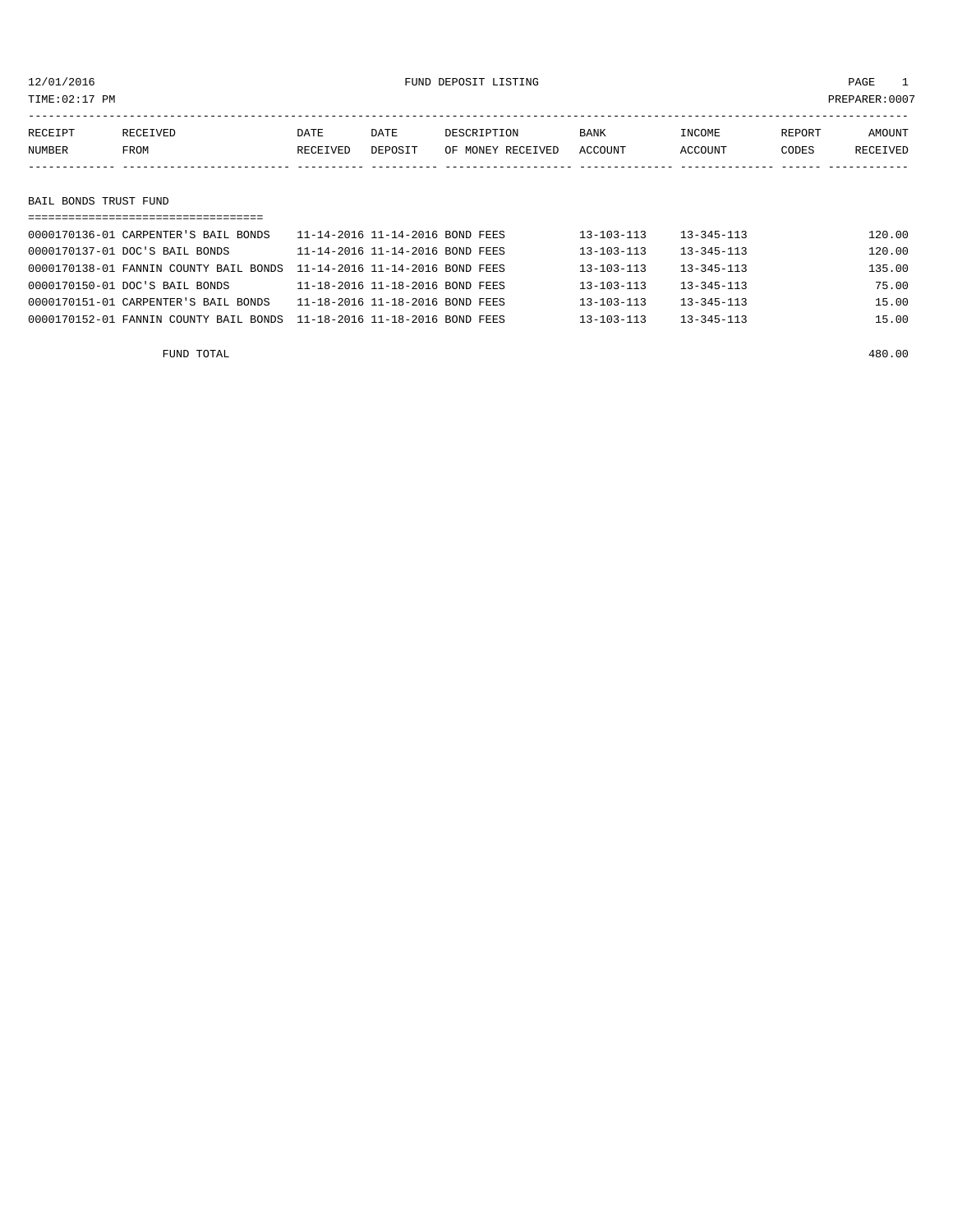| TIME:02:17 PM<br>PREPARER: 0007 |                  |                  |                 |                                  |                 |                   |                 |                    |
|---------------------------------|------------------|------------------|-----------------|----------------------------------|-----------------|-------------------|-----------------|--------------------|
| RECEIPT<br>NUMBER               | RECEIVED<br>FROM | DATE<br>RECEIVED | DATE<br>DEPOSIT | DESCRIPTION<br>OF MONEY RECEIVED | BANK<br>ACCOUNT | INCOME<br>ACCOUNT | REPORT<br>CODES | AMOUNT<br>RECEIVED |
| JUSTICE CT.BLDG.SECURITY        |                  |                  |                 |                                  |                 |                   |                 |                    |
|                                 |                  |                  |                 |                                  |                 |                   |                 |                    |
| 0000170142-11 JP PCT. # 3       |                  |                  |                 | 11-17-2016 11-17-2016 SEPT. 2016 | 14-103-100      | 14-370-168        |                 | 39.14              |

| 0000170143-11 JP PCT. # 3 | 11-17-2016 11-17-2016 OCT. 2016 | $14 - 103 - 100$<br>14-370-168 | 32.76 |
|---------------------------|---------------------------------|--------------------------------|-------|
|                           |                                 |                                |       |
| FUND TOTAL                |                                 |                                | 71.90 |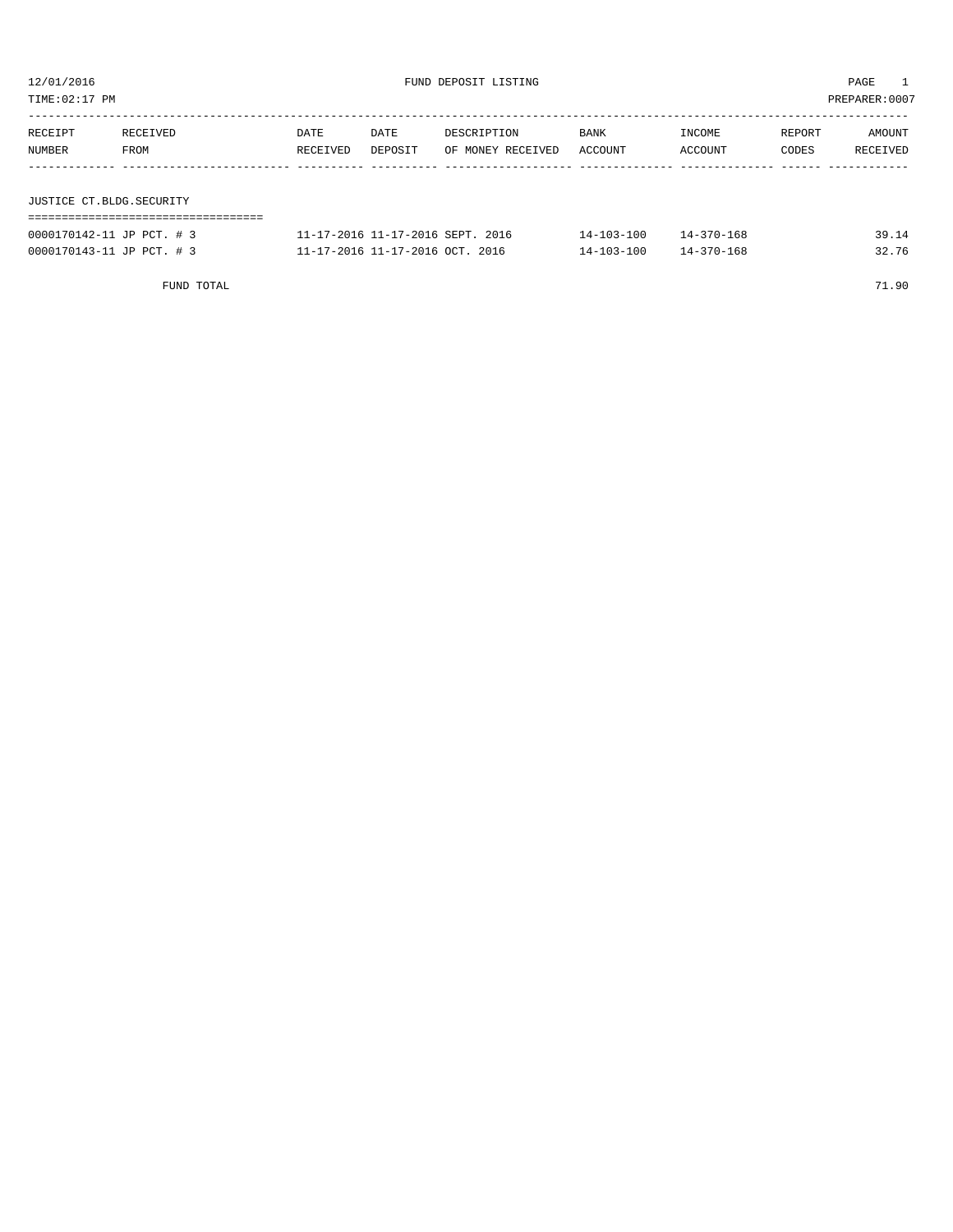| TIME: 02:17 PM<br>PREPARER: 0007 |                  |                  |                 |                                  |                 |                   |                 |                    |
|----------------------------------|------------------|------------------|-----------------|----------------------------------|-----------------|-------------------|-----------------|--------------------|
| RECEIPT<br>NUMBER                | RECEIVED<br>FROM | DATE<br>RECEIVED | DATE<br>DEPOSIT | DESCRIPTION<br>OF MONEY RECEIVED | BANK<br>ACCOUNT | INCOME<br>ACCOUNT | REPORT<br>CODES | AMOUNT<br>RECEIVED |
|                                  |                  |                  |                 |                                  |                 |                   |                 |                    |
| PROBATE JUDGES EDUCATION         |                  |                  |                 |                                  |                 |                   |                 |                    |

| 0000170121-19 COUNTY CLERK | 11-09-2016 11-09-2016 JUNE 2016 | $17 - 103 - 100$ | $17 - 340 - 131$ | 90.00  |
|----------------------------|---------------------------------|------------------|------------------|--------|
| 0000170139-17 COUNTY CLERK | 11-14-2016 11-14-2016 JULY 2016 | $17 - 103 - 100$ | $17 - 340 - 131$ | 105.00 |

FUND TOTAL 195.00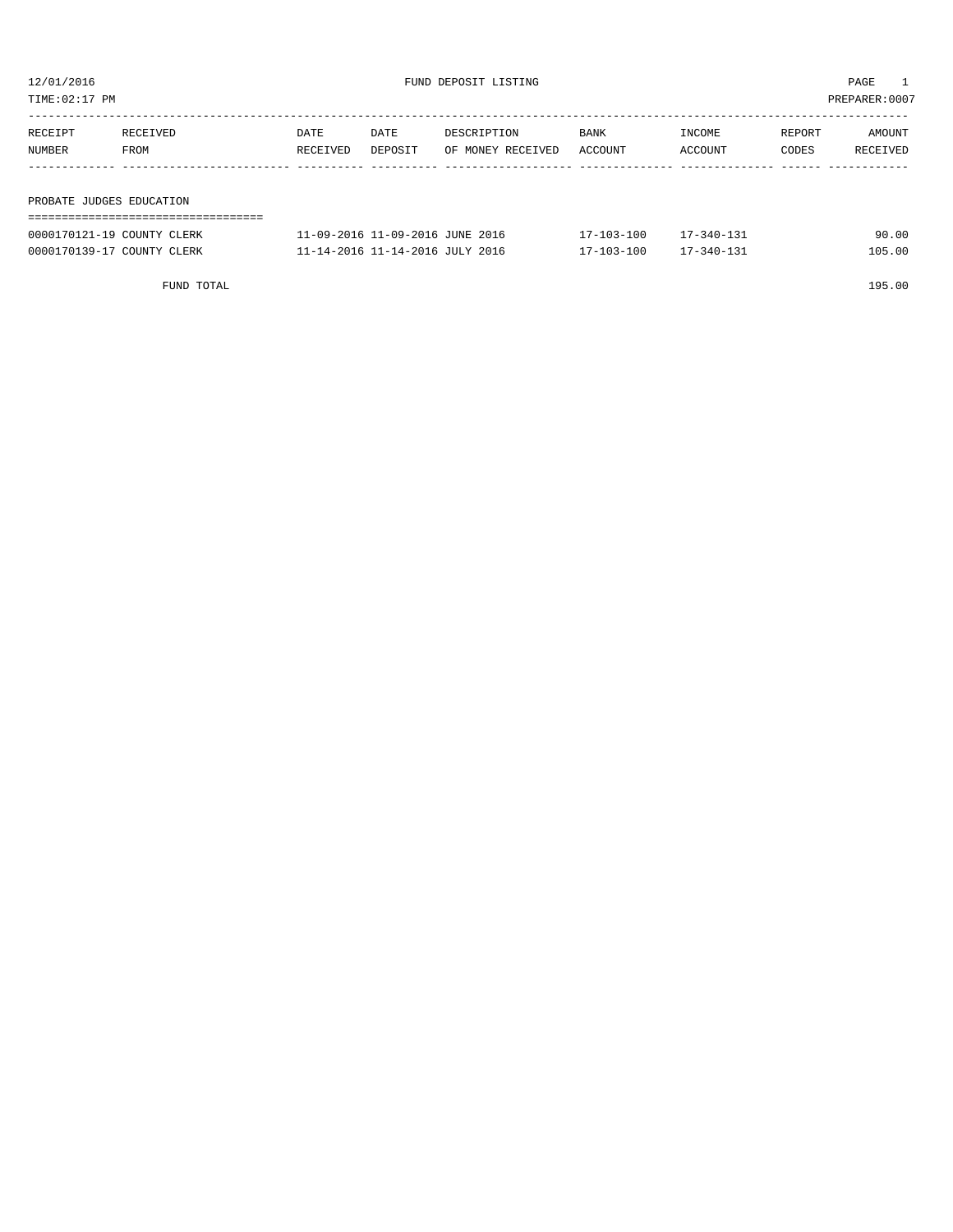TIME:02:17 PM PREPARER:0007

| RECEIPT                | RECEIVED | DATE     | DATE    | DESCRIPTION       | BANK    | INCOME  | REPORT | AMOUNT   |
|------------------------|----------|----------|---------|-------------------|---------|---------|--------|----------|
| NUMBER                 | FROM     | RECEIVED | DEPOSIT | OF MONEY RECEIVED | ACCOUNT | ACCOUNT | CODES  | RECEIVED |
|                        |          |          |         |                   |         |         |        |          |
|                        |          |          |         |                   |         |         |        |          |
| CO.CLERK RECORD MNGMT. |          |          |         |                   |         |         |        |          |
|                        |          |          |         |                   |         |         |        |          |

| 0000170113-04 LEGEND BANK  | 11-04-2016 11-04-2016 OCT, 2016 INTEREST 18-103-100 |                  | $18 - 360 - 100$ | 1.47     |
|----------------------------|-----------------------------------------------------|------------------|------------------|----------|
| 0000170121-20 COUNTY CLERK | 11-09-2016 11-09-2016 JUNE 2016                     | $18 - 103 - 100$ | $18 - 370 - 133$ | 6,247.50 |
| 0000170139-18 COUNTY CLERK | 11-14-2016 11-14-2016 JULY 2016                     | $18 - 103 - 100$ | $18 - 370 - 133$ | 5,024.51 |

FUND TOTAL  $11,273.48$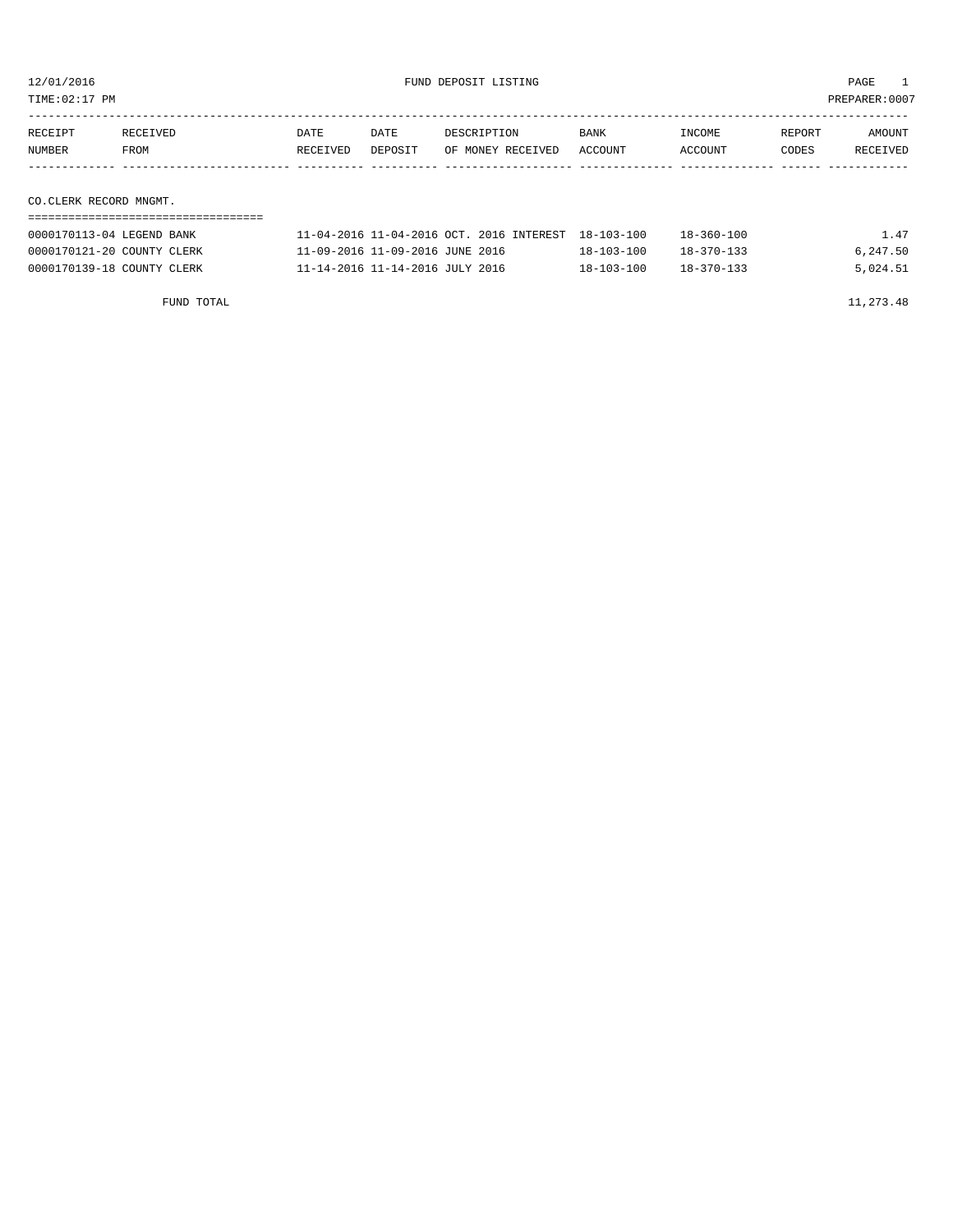TIME:02:17 PM PREPARER:0007

| RECEIPT | RECEIVED | DATE     | DATE    | DESCRIPTION       | <b>BANK</b> | INCOME  | REPORT | AMOUNT   |
|---------|----------|----------|---------|-------------------|-------------|---------|--------|----------|
| NUMBER  | FROM     | RECEIVED | DEPOSIT | OF MONEY RECEIVED | ACCOUNT     | ACCOUNT | CODES  | RECEIVED |
|         |          |          |         |                   |             |         |        |          |

DIST.CLK.RECORDS MNGMT.

| 0000170103-14 DISTRICT CLERK | 11-03-2016 11-03-2016 AUG. 1-31, 2016               | 19-103-100       | 19-370-136 | 233.21 |
|------------------------------|-----------------------------------------------------|------------------|------------|--------|
| 0000170107-14 DISTRICT CLERK | 11-04-2016 11-04-2016 SEPT. 1-30, 2016              | $19 - 103 - 100$ | 19-370-136 | 203.35 |
| 0000170113-05 LEGEND BANK    | 11-04-2016 11-04-2016 OCT. 2016 INTEREST 19-103-100 |                  | 19-360-100 | 0.38   |
| 0000170145-14 DISTRICT CLERK | 11-17-2016 11-17-2016 OCT. 1-31, 2016               | $19 - 103 - 100$ | 19-370-136 | 205.45 |

FUND TOTAL 642.39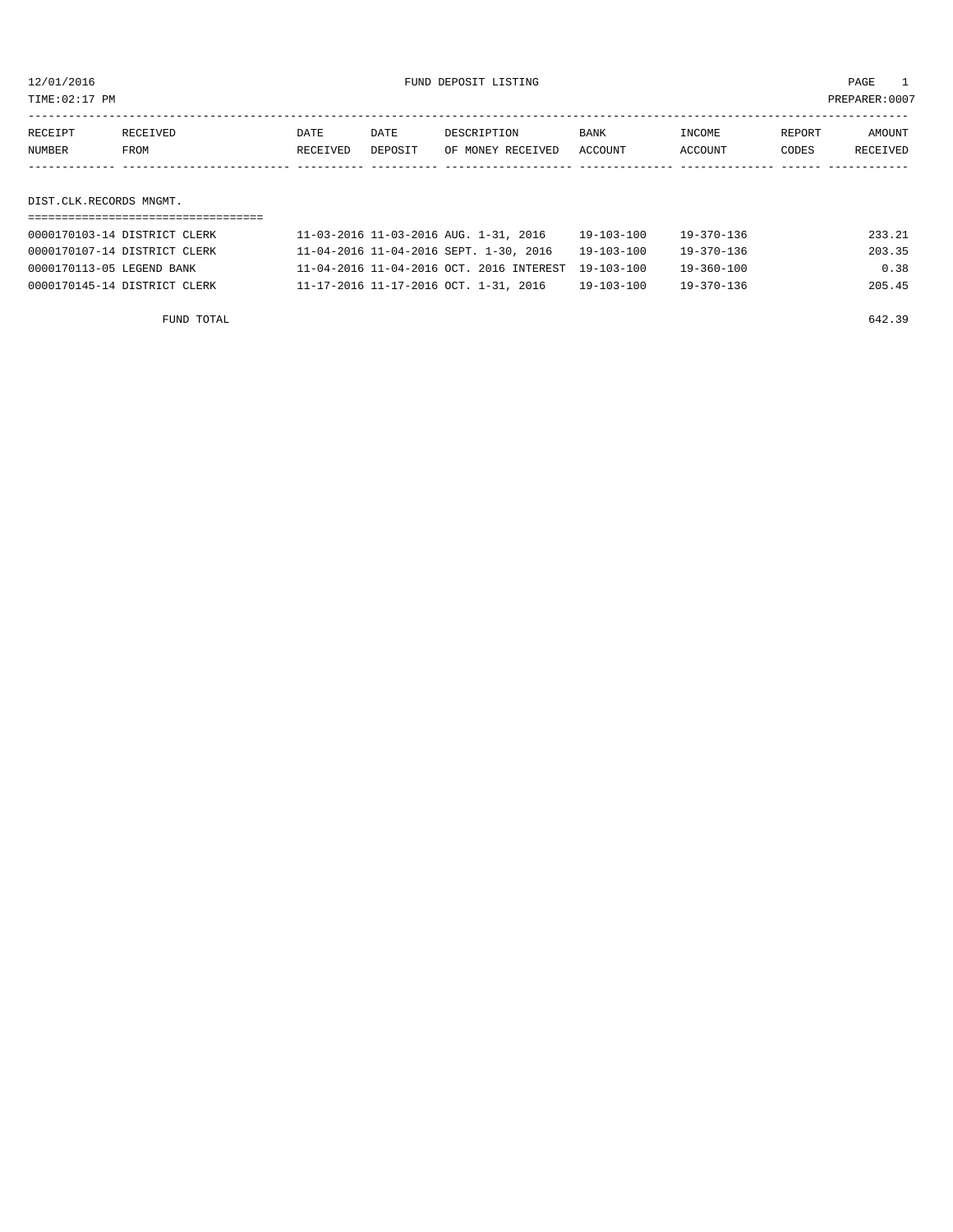12/01/2016 FUND DEPOSIT LISTING PAGE 1

| RECEIPT                                                                                                                                                                                                                         | RECEIVED | DATE     | DATE    | DESCRIPTION       | BANK    | INCOME  | REPORT | <b>AMOUNT</b> |
|---------------------------------------------------------------------------------------------------------------------------------------------------------------------------------------------------------------------------------|----------|----------|---------|-------------------|---------|---------|--------|---------------|
| NUMBER                                                                                                                                                                                                                          | FROM     | RECEIVED | DEPOSIT | OF MONEY RECEIVED | ACCOUNT | ACCOUNT | CODES  | RECEIVED      |
|                                                                                                                                                                                                                                 |          |          |         |                   |         |         |        |               |
|                                                                                                                                                                                                                                 |          |          |         |                   |         |         |        |               |
| $\sim$ . The contract of the contract of the contract of the contract of the contract of the contract of the contract of the contract of the contract of the contract of the contract of the contract of the contract of the co |          |          |         |                   |         |         |        |               |

COUNTY OFFICES REC.MNGMT.

| =============================== |                                             |                  |                  |        |
|---------------------------------|---------------------------------------------|------------------|------------------|--------|
| 0000170103-15 DISTRICT CLERK    | 11-03-2016 11-03-2016 AUG. 1-31, 2016       | 20-103-100       | $20 - 370 - 135$ | 355.38 |
| 0000170107-15 DISTRICT CLERK    | 11-04-2016 11-04-2016 SEPT. 1-30, 2016      | $20 - 103 - 100$ | $20 - 370 - 135$ | 312.11 |
| 0000170113-06 LEGEND BANK       | 11-04-2016 11-04-2016 OCT. 2016 INTEREST    | $20 - 103 - 100$ | $20 - 360 - 100$ | 4.19   |
| 0000170121-21 COUNTY CLERK      | 11-09-2016 11-09-2016 JUNE 2016             | $20 - 103 - 100$ | $20 - 370 - 135$ | 821.48 |
| 0000170139-19 COUNTY CLERK      | $11 - 14 - 2016$ $11 - 14 - 2016$ JULY 2016 | $20 - 103 - 100$ | $20 - 370 - 135$ | 670.59 |
| 0000170145-15 DISTRICT CLERK    | 11-17-2016 11-17-2016 OCT. 1-31, 2016       | $20 - 103 - 100$ | $20 - 370 - 135$ | 324.70 |
|                                 |                                             |                  |                  |        |

FUND TOTAL 2,488.45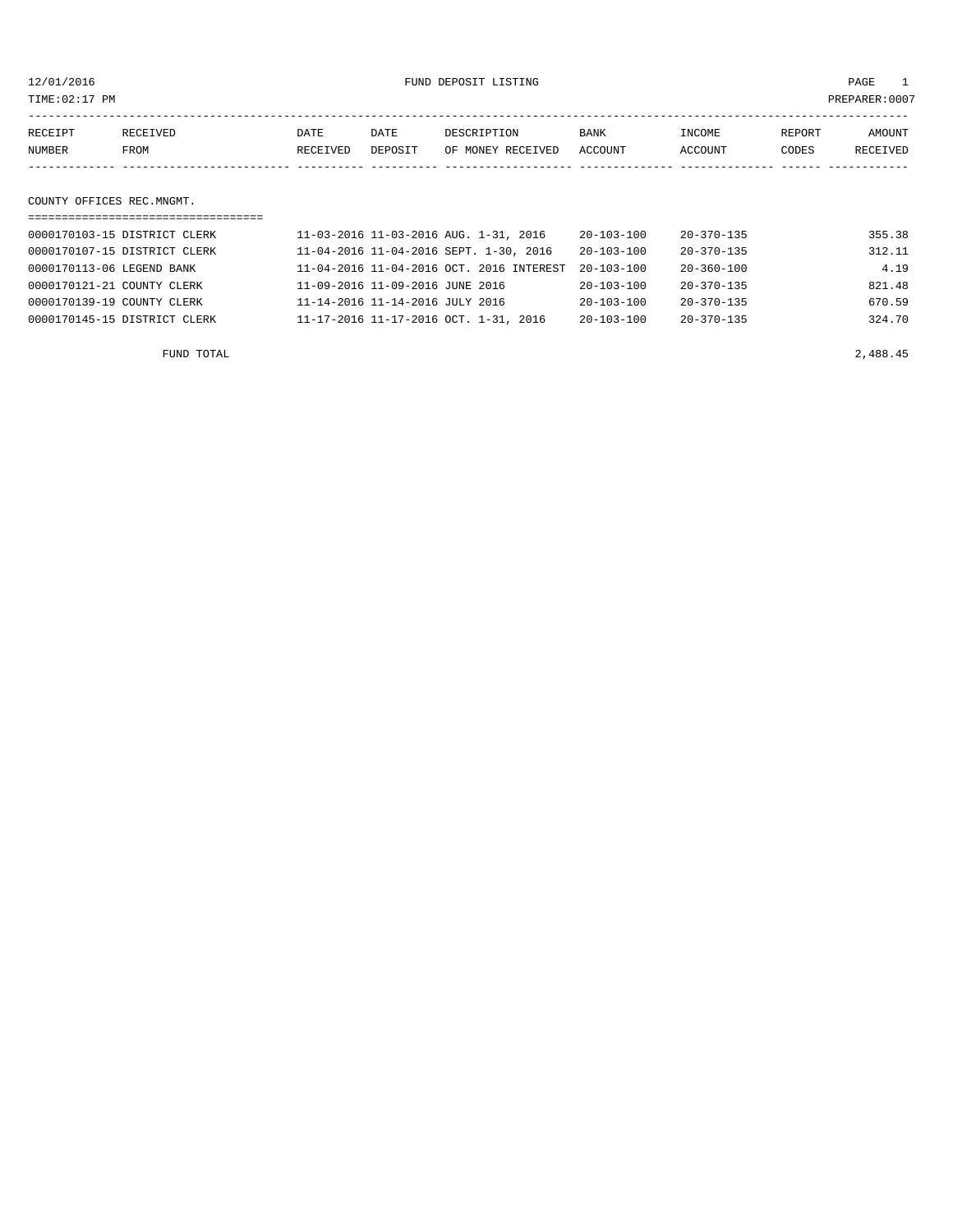#### 12/01/2016 FUND DEPOSIT LISTING PAGE 1

| RECEIPT | RECEIVED | DATE     | DATE    | DESCRIPTION       | <b>BANK</b> | INCOME  | REPORT | AMOUNT          |
|---------|----------|----------|---------|-------------------|-------------|---------|--------|-----------------|
| NUMBER  | FROM     | RECEIVED | DEPOSIT | OF MONEY RECEIVED | ACCOUNT     | ACCOUNT | CODES  | <b>RECEIVED</b> |
|         |          |          |         |                   |             |         |        |                 |

FANNIN CO. R & B #1 FUND

| ====================================== |                                                                                             |                  |                  |          |
|----------------------------------------|---------------------------------------------------------------------------------------------|------------------|------------------|----------|
| 0000170098-02 TEXPOOL                  | 11-01-2016 11-01-2016 OCT. 2016 INTEREST 21-103-175                                         |                  | $21 - 360 - 100$ | 5.63     |
| 0000170102-03 APPRAISAL DISTRICT       | 11-03-2016 11-03-2016 TAXES                                                                 | $21 - 103 - 100$ | $21 - 310 - 110$ | 8,265.99 |
| 0000170102-08 APPRAISAL DISTRICT       | 11-03-2016 11-03-2016 TAXES                                                                 | $21 - 103 - 100$ | $21 - 310 - 120$ | 211.72   |
| 0000170103-18 DISTRICT CLERK           | 11-03-2016 11-03-2016 AUG. 1-31, 2016                                                       | $21 - 103 - 100$ | $21 - 350 - 450$ | 634.71   |
|                                        | 0000170106-01 TEXAS DEPT. OF PUBLIC SAF 11-04-2016 11-04-2016 CFDA:97.036 SEVERE            | $21 - 103 - 100$ | $21 - 330 - 200$ | 356.20   |
| 0000170107-18 DISTRICT CLERK           | 11-04-2016 11-04-2016 SEPT. 1-30, 2016                                                      | $21 - 103 - 100$ | $21 - 350 - 450$ | 580.19   |
| 0000170112-01 TEXAS COMPTROLLER OF     | 11-04-2016 11-04-2016 INTERNATIONAL FUEL                                                    | $21 - 103 - 100$ | $21 - 621 - 457$ | 2.02     |
| 0000170113-07 LEGEND BANK              | 11-04-2016 11-04-2016 OCT. 2016 INTEREST                                                    | $21 - 103 - 100$ | $21 - 360 - 100$ | 11.90    |
| 0000170115-02 TAX A/C                  | 11-08-2016 11-08-2016 WEEK OF 10/28/16                                                      | $21 - 103 - 100$ | $21 - 321 - 300$ | 1,237.07 |
| 0000170117-01 JASON T. SLUDER          | 11-09-2016 11-09-2016 CULVERT                                                               | $21 - 103 - 100$ | $21 - 370 - 145$ | 758.40   |
| 0000170118-01 ROGER NICHOLS JR.        | 11-09-2016 11-09-2016 CULVERT                                                               | $21 - 103 - 100$ | $21 - 370 - 145$ | 190.00   |
| 0000170121-23 COUNTY CLERK             | 11-09-2016 11-09-2016 JUNE 2016                                                             | $21 - 103 - 100$ | $21 - 350 - 403$ | 1,315.50 |
| 0000170124-02 APPRAISAL DISTRICT       | 11-10-2016 11-10-2016 TAXES                                                                 | $21 - 103 - 100$ | $21 - 310 - 110$ | 2,742.56 |
| 0000170124-07 APPRAISAL DISTRICT       | 11-10-2016 11-10-2016 TAXES                                                                 | $21 - 103 - 100$ | $21 - 310 - 120$ | 810.15   |
| 0000170126-02 TAX A/C                  | 11-10-2016 11-10-2016 WEEK OF 11/4/16                                                       | $21 - 103 - 100$ | $21 - 321 - 300$ | 1,367.50 |
| 0000170128-02 TAX A/C                  | 11-10-2016 11-10-2016 WEEK OF 11/4/16                                                       | $21 - 103 - 100$ | $21 - 321 - 300$ | 2.04     |
| 0000170129-02 TAX A/C                  | 11-10-2016 11-10-2016 WEEK OF 10/14/16                                                      | $21 - 103 - 100$ | $21 - 321 - 300$ | 2.04     |
|                                        | 0000170132-02 COMPTROLLER-STATE FISCAL 11-14-2016 11-14-2016 SEPT. 2016 LOCAL SA 21-103-100 |                  | $21 - 318 - 160$ | 3,611.85 |
| 0000170139-21 COUNTY CLERK             | 11-14-2016 11-14-2016 JULY 2016                                                             | $21 - 103 - 100$ | $21 - 350 - 403$ | 768.18   |
| 0000170142-13 JP PCT. # 3              | 11-17-2016 11-17-2016 SEPT. 2016                                                            | $21 - 103 - 100$ | $21 - 350 - 457$ | 334.01   |
| 0000170143-13 JP PCT. # 3              | 11-17-2016 11-17-2016 OCT. 2016                                                             | $21 - 103 - 100$ | $21 - 350 - 457$ | 536.89   |
| 0000170144-03 APPRAISAL DISTRICT       | 11-17-2016 11-17-2016 TAXES                                                                 | $21 - 103 - 100$ | $21 - 310 - 110$ | 5,540.95 |
| 0000170144-08 APPRAISAL DISTRICT       | 11-17-2016 11-17-2016 TAXES                                                                 | $21 - 103 - 100$ | $21 - 310 - 120$ | 63.40    |
| 0000170145-18 DISTRICT CLERK           | 11-17-2016 11-17-2016 OCT. 1-31, 2016                                                       | $21 - 103 - 100$ | $21 - 350 - 450$ | 697.17   |
| 0000170158-03 APPRAISAL DISTRICT       | 11-23-2016 11-23-2016 TAXES                                                                 | $21 - 103 - 100$ | $21 - 310 - 110$ | 5,684.63 |
| 0000170158-08 APPRAISAL DISTRICT       | 11-23-2016 11-23-2016 TAXES                                                                 | $21 - 103 - 100$ | $21 - 310 - 120$ | 142.88   |
| 0000170166-01 RONNIE DULWORTH          | 11-28-2016 11-28-2016 CULVERTS                                                              | $21 - 103 - 100$ | $21 - 370 - 145$ | 460.35   |
| 0000170170-02 TAX A/C                  | 11-29-2016 11-29-2016 WEEK OF 11/18/16                                                      | $21 - 103 - 100$ | $21 - 321 - 300$ | 1,151.47 |
| 0000170171-02 TAX A/C                  | 11-29-2016 11-29-2016 WEEK OF 11/11/16                                                      | $21 - 103 - 100$ | $21 - 321 - 300$ | 790.74   |

FUND TOTAL  $38,276.14$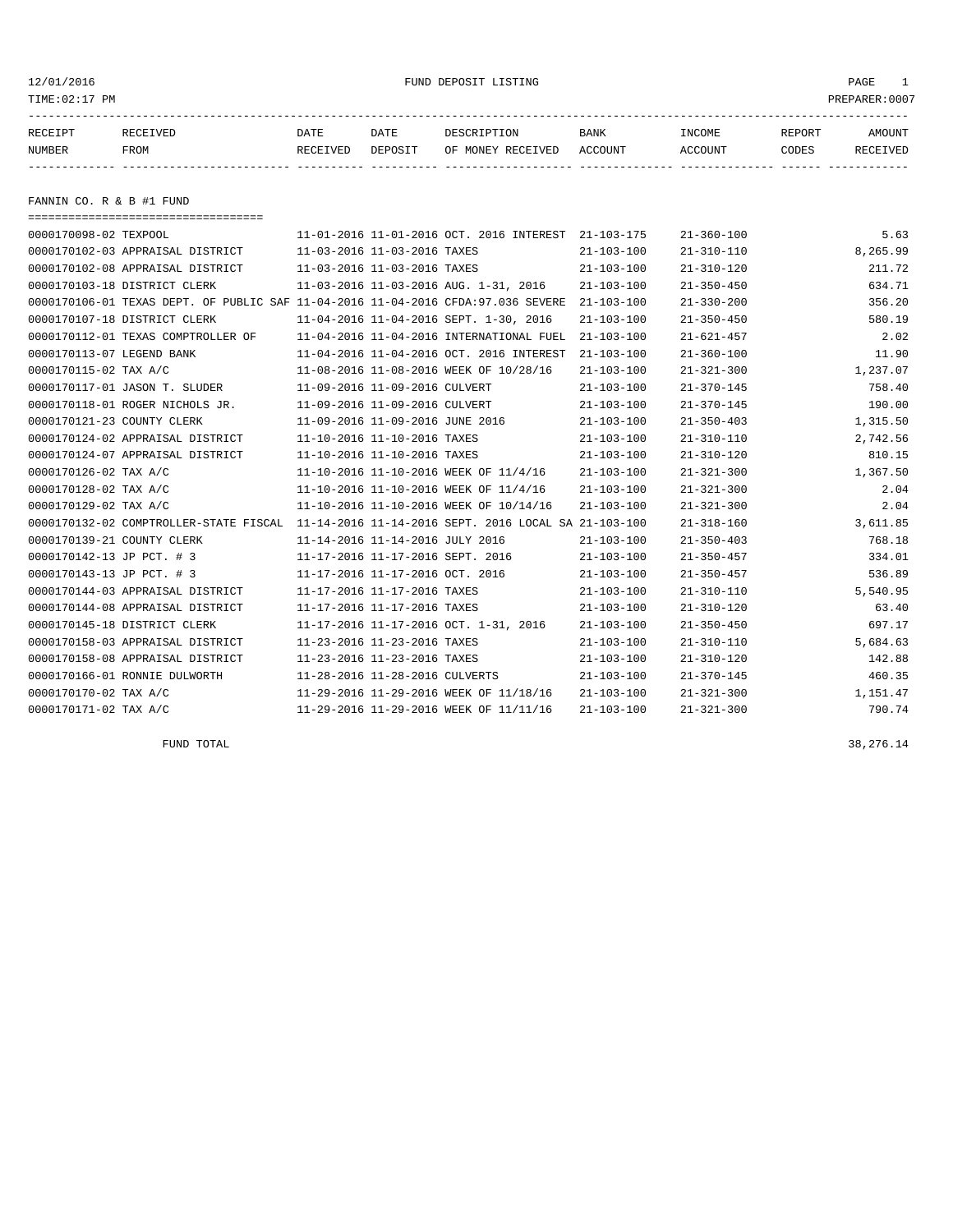12/01/2016 FUND DEPOSIT LISTING PAGE 1

| RECEIPT | <b>RECEIVED</b> | DATE     | DATE    | DESCRIPTION       | <b>BANK</b> | INCOME  | REPORT | AMOUNT          |
|---------|-----------------|----------|---------|-------------------|-------------|---------|--------|-----------------|
| NUMBER  | FROM            | RECEIVED | DEPOSIT | OF MONEY RECEIVED | ACCOUNT     | ACCOUNT | CODES  | <b>RECEIVED</b> |
|         |                 |          |         |                   |             |         |        |                 |

FANNIN CO. R & B #2 FUND

| ====================================   |                                                      |                  |                  |          |
|----------------------------------------|------------------------------------------------------|------------------|------------------|----------|
| 0000170098-03 TEXPOOL                  | 11-01-2016 11-01-2016 OCT. 2016 INTEREST             | 22-103-175       | $22 - 360 - 100$ | 122.96   |
| 0000170102-04 APPRAISAL DISTRICT       | 11-03-2016 11-03-2016 TAXES                          | $22 - 103 - 100$ | $22 - 310 - 110$ | 9,628.78 |
| 0000170102-09 APPRAISAL DISTRICT       | 11-03-2016 11-03-2016 TAXES                          | $22 - 103 - 100$ | $22 - 310 - 120$ | 246.62   |
| 0000170103-19 DISTRICT CLERK           | 11-03-2016 11-03-2016 AUG. 1-31, 2016                | $22 - 103 - 100$ | $22 - 350 - 450$ | 739.36   |
| 0000170107-19 DISTRICT CLERK           | 11-04-2016 11-04-2016 SEPT. 1-30, 2016               | $22 - 103 - 100$ | $22 - 350 - 450$ | 675.84   |
| 0000170112-02 TEXAS COMPTROLLER OF     | 11-04-2016 11-04-2016 INTERNATIONAL FUEL             | $22 - 103 - 100$ | $22 - 622 - 457$ | 52.52    |
| 0000170113-08 LEGEND BANK              | 11-04-2016 11-04-2016 OCT. 2016 INTEREST             | $22 - 103 - 100$ | $22 - 360 - 100$ | 6.01     |
| 0000170115-03 TAX A/C                  | 11-08-2016 11-08-2016 WEEK OF 10/28/16               | $22 - 103 - 100$ | $22 - 321 - 300$ | 1,441.02 |
| 0000170121-24 COUNTY CLERK             | 11-09-2016 11-09-2016 JUNE 2016                      | $22 - 103 - 100$ | $22 - 350 - 403$ | 1,532.39 |
| 0000170124-03 APPRAISAL DISTRICT       | 11-10-2016 11-10-2016 TAXES                          | $22 - 103 - 100$ | $22 - 310 - 110$ | 3,194.72 |
| 0000170124-08 APPRAISAL DISTRICT       | 11-10-2016 11-10-2016 TAXES                          | $22 - 103 - 100$ | $22 - 310 - 120$ | 943.72   |
| 0000170126-03 TAX A/C                  | 11-10-2016 11-10-2016 WEEK OF 11/4/16                | $22 - 103 - 100$ | $22 - 321 - 300$ | 1,592.95 |
| 0000170128-03 TAX A/C                  | 11-10-2016 11-10-2016 WEEK OF 11/4/16                | $22 - 103 - 100$ | $22 - 321 - 300$ | 2.37     |
| 0000170129-03 TAX A/C                  | 11-10-2016 11-10-2016 WEEK OF 10/14/16               | $22 - 103 - 100$ | $22 - 321 - 300$ | 2.37     |
| 0000170132-03 COMPTROLLER-STATE FISCAL | 11-14-2016 11-14-2016 SEPT. 2016 LOCAL SA 22-103-100 |                  | $22 - 318 - 160$ | 4,207.33 |
| 0000170139-22 COUNTY CLERK             | 11-14-2016 11-14-2016 JULY 2016                      | $22 - 103 - 100$ | $22 - 350 - 403$ | 894.83   |
| 0000170142-14 JP PCT. # 3              | 11-17-2016 11-17-2016 SEPT. 2016                     | $22 - 103 - 100$ | $22 - 350 - 457$ | 389.07   |
| 0000170143-14 JP PCT. # 3              | 11-17-2016 11-17-2016 OCT. 2016                      | $22 - 103 - 100$ | $22 - 350 - 457$ | 625.41   |
| 0000170144-04 APPRAISAL DISTRICT       | 11-17-2016 11-17-2016 TAXES                          | $22 - 103 - 100$ | $22 - 310 - 110$ | 6,454.47 |
| 0000170144-09 APPRAISAL DISTRICT       | 11-17-2016 11-17-2016 TAXES                          | $22 - 103 - 100$ | $22 - 310 - 120$ | 73.86    |
| 0000170145-19 DISTRICT CLERK           | 11-17-2016 11-17-2016 OCT. 1-31, 2016                | $22 - 103 - 100$ | $22 - 350 - 450$ | 812.11   |
| 0000170158-04 APPRAISAL DISTRICT       | 11-23-2016 11-23-2016 TAXES                          | $22 - 103 - 100$ | $22 - 310 - 110$ | 6,621.84 |
| 0000170158-09 APPRAISAL DISTRICT       | 11-23-2016 11-23-2016 TAXES                          | $22 - 103 - 100$ | $22 - 310 - 120$ | 166.44   |
| 0000170170-03 TAX A/C                  | 11-29-2016 11-29-2016 WEEK OF 11/18/16               | $22 - 103 - 100$ | $22 - 321 - 300$ | 1,341.31 |
| 0000170171-03 TAX A/C                  | 11-29-2016 11-29-2016 WEEK OF 11/11/16               | $22 - 103 - 100$ | $22 - 321 - 300$ | 921.11   |

FUND TOTAL  $42,689.41$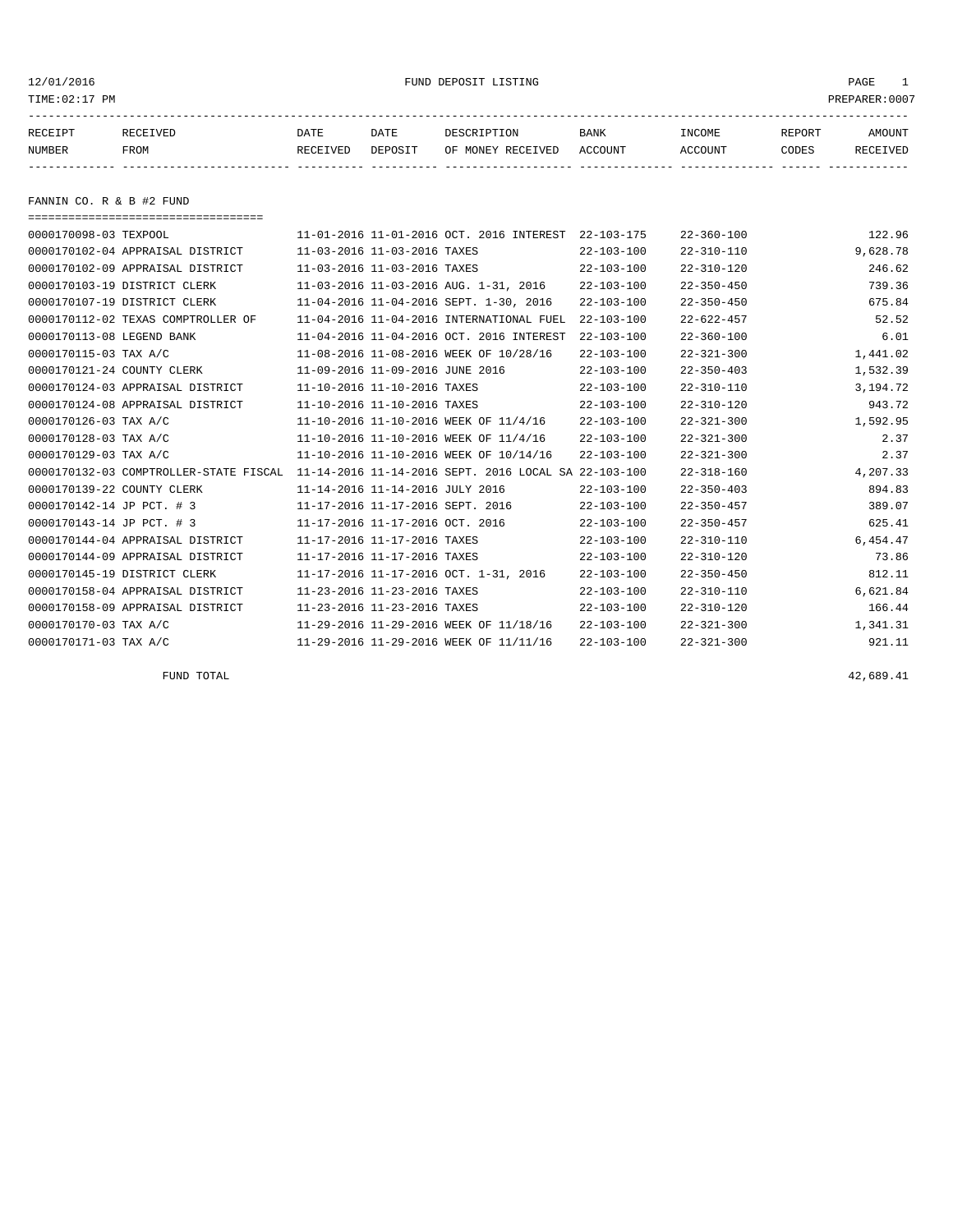12/01/2016 FUND DEPOSIT LISTING PAGE 1

| RECEIPT                 | RECEIVED | DATE     | DATE    | DESCRIPTION       | BANK    | INCOME  | REPORT | <b>AMOUNT</b> |
|-------------------------|----------|----------|---------|-------------------|---------|---------|--------|---------------|
| NUMBER                  | FROM     | RECEIVED | DEPOSIT | OF MONEY RECEIVED | ACCOUNT | ACCOUNT | CODES  | RECEIVED      |
|                         |          |          |         |                   |         |         |        |               |
| FANNIN CO R & R #3 FIND |          |          |         |                   |         |         |        |               |

=================================== 0000170094-01 TONY BRAWNER 11-01-2016 11-01-2016 CULVERT 23-103-100 23-370-145 379.50 0000170098-04 TEXPOOL 11-01-2016 11-01-2016 0CT. 2016 INTEREST 23-103-175 23-360-100 24.03 0000170102-05 APPRAISAL DISTRICT 11-03-2016 11-03-2016 TAXES 23-103-100 23-310-110 14,443.18 0000170102-10 APPRAISAL DISTRICT 11-03-2016 11-03-2016 TAXES 23-103-100 23-310-120 369.93 0000170103-20 DISTRICT CLERK 11-03-2016 11-03-2016 AUG. 1-31, 2016 23-103-100 23-350-450 1,109.04 0000170106-02 TEXAS DEPT. OF PUBLIC SAF 11-04-2016 11-04-2016 CFDA:97.036 SEVERE 23-103-100 23-330-200 356.21 0000170107-20 DISTRICT CLERK 11-04-2016 11-04-2016 SEPT. 1-30, 2016 23-103-100 23-350-450 1,013.77 0000170112-03 TEXAS COMPTROLLER OF 11-04-2016 11-04-2016 INTERNATIONAL FUEL 23-103-100 23-623-457 105.05 0000170113-09 LEGEND BANK 11-04-2016 11-04-2016 OCT. 2016 INTEREST 23-103-100 23-360-100 23-360-100 22.08 0000170115-04 TAX A/C 11-08-2016 11-08-2016 WEEK OF 10/28/16 23-103-100 23-321-300 2,161.53 0000170121-25 COUNTY CLERK 11-09-2016 11-09-2016 JUNE 2016 23-103-100 23-350-403 2,298.58 0000170124-04 APPRAISAL DISTRICT 11-10-2016 11-10-2016 TAXES 23-103-100 23-310-110 4,792.09 0000170124-09 APPRAISAL DISTRICT 11-10-2016 11-10-2016 TAXES 23-103-100 23-310-120 1,415.57 0000170126-04 TAX A/C 11-10-2016 11-10-2016 WEEK OF 11/4/16 23-103-100 23-321-300 2,389.43 0000170128-04 TAX A/C 11-10-2016 11-10-2016 WEEK OF 11/4/16 23-103-100 23-321-300 3.56 0000170129-04 TAX A/C 11-10-2016 11-10-2016 WEEK OF 10/14/16 23-103-100 23-321-300 23-56 0000170132-04 COMPTROLLER-STATE FISCAL 11-14-2016 11-14-2016 SEPT. 2016 LOCAL SA 23-103-100 23-318-160 6,310.99 0000170139-23 COUNTY CLERK 11-14-2016 11-14-2016 JULY 2016 23-103-100 23-350-403 1,342.24 0000170142-15 JP PCT. # 3 11-17-2016 11-17-2016 SEPT. 2016 23-103-100 23-350-457 583.61 0000170143-15 JP PCT. # 3 11-17-2016 11-17-2016 OCT. 2016 23-103-100 23-350-457 938.11 0000170144-05 APPRAISAL DISTRICT 11-17-2016 11-17-2016 TAXES 23-103-100 23-310-110 9,681.70 0000170144-10 APPRAISAL DISTRICT 11-17-2016 11-17-2016 TAXES 23-103-100 23-310-120 110.79 0000170145-20 DISTRICT CLERK 11-17-2016 11-17-2016 OCT. 1-31, 2016 23-103-100 23-350-450 1,218.17 0000170146-01 CITY OF HONEY GROVE 11-18-2016 11-18-2016 ROCK 23-103-100 23-370-145 111.98 0000170156-01 ROBERT E. NORMAN 11-22-2016 11-22-2016 CULVERT 23-103-100 23-370-145 379.50 0000170158-05 APPRAISAL DISTRICT 11-23-2016 11-23-2016 TAXES 23-103-100 23-310-110 9,932.77 0000170158-10 APPRAISAL DISTRICT 11-23-2016 11-23-2016 TAXES 23-103-100 23-310-120 249.66 0000170170-04 TAX A/C 11-29-2016 11-29-2016 WEEK OF 11/18/16 23-103-100 23-321-300 2,011.96 0000170171-04 TAX A/C 1,381.67 11-29-2016 11-29-2016 WEEK OF 11/11/16 23-103-100 23-321-300 1,381.67

 $FUND$  TOTAL 65,190.26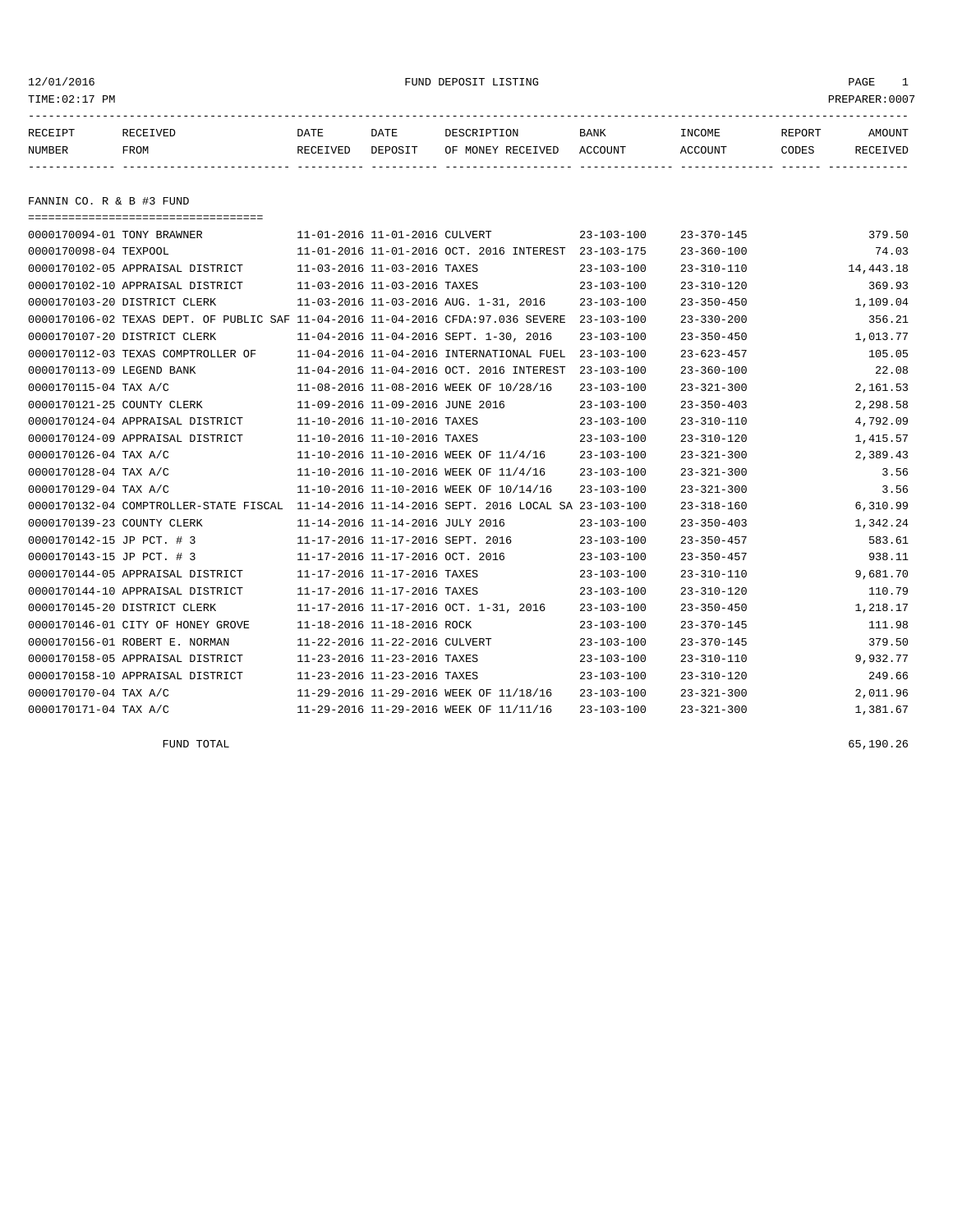12/01/2016 FUND DEPOSIT LISTING PAGE 1

| RECEIPT | RECEIVED | DATE     | DATE    | DESCRIPTION       | <b>BANK</b> | <b>INCOME</b> | REPORT       | <b>AMOUNT</b>   |
|---------|----------|----------|---------|-------------------|-------------|---------------|--------------|-----------------|
| NUMBER  | FROM     | RECEIVED | DEPOSIT | OF MONEY RECEIVED | ACCOUNT     | ACCOUNT       | <b>CODES</b> | <b>RECEIVED</b> |
|         |          |          |         |                   |             |               |              |                 |

FANNIN CO. R & B #4 FUND

| =====================================  |                                                      |                  |                  |          |
|----------------------------------------|------------------------------------------------------|------------------|------------------|----------|
| 0000170098-05 TEXPOOL                  | 11-01-2016 11-01-2016 OCT. 2016 INTEREST 24-103-175  |                  | $24 - 360 - 100$ | 65.09    |
| 0000170102-06 APPRAISAL DISTRICT       | 11-03-2016 11-03-2016 TAXES                          | $24 - 103 - 100$ | $24 - 310 - 110$ | 8,221.38 |
| 0000170102-11 APPRAISAL DISTRICT       | 11-03-2016 11-03-2016 TAXES                          | $24 - 103 - 100$ | $24 - 310 - 120$ | 210.58   |
| 0000170103-21 DISTRICT CLERK           | 11-03-2016 11-03-2016 AUG. 1-31, 2016                | $24 - 103 - 100$ | $24 - 350 - 450$ | 631.29   |
| 0000170107-21 DISTRICT CLERK           | 11-04-2016 11-04-2016 SEPT. 1-30, 2016               | $24 - 103 - 100$ | $24 - 350 - 450$ | 577.06   |
| 0000170112-04 TEXAS COMPTROLLER OF     | 11-04-2016 11-04-2016 INTERNATIONAL FUEL             | $24 - 103 - 100$ | $24 - 624 - 457$ | 42.42    |
| 0000170113-10 LEGEND BANK              | 11-04-2016 11-04-2016 OCT. 2016 INTEREST             | $24 - 103 - 100$ | $24 - 360 - 100$ | 4.26     |
| 0000170115-05 TAX A/C                  | 11-08-2016 11-08-2016 WEEK OF 10/28/16               | $24 - 103 - 100$ | $24 - 321 - 300$ | 1,230.38 |
| 0000170121-26 COUNTY CLERK             | 11-09-2016 11-09-2016 JUNE 2016                      | $24 - 103 - 100$ | $24 - 350 - 403$ | 1,308.41 |
| 0000170122-01 THOMAS J. THOMAS         | 11-09-2016 11-09-2016 CULVERT                        | $24 - 103 - 100$ | $24 - 370 - 145$ | 262.50   |
| 0000170123-01 JOE THOMAS               | 11-10-2016 11-10-2016 ROCK                           | $24 - 103 - 100$ | $24 - 370 - 145$ | 75.00    |
| 0000170124-05 APPRAISAL DISTRICT       | 11-10-2016 11-10-2016 TAXES                          | $24 - 103 - 100$ | $24 - 310 - 110$ | 2,727.76 |
| 0000170124-10 APPRAISAL DISTRICT       | 11-10-2016 11-10-2016 TAXES                          | $24 - 103 - 100$ | $24 - 310 - 120$ | 805.78   |
| 0000170126-05 TAX A/C                  | 11-10-2016 11-10-2016 WEEK OF 11/4/16                | $24 - 103 - 100$ | $24 - 321 - 300$ | 1,360.12 |
| 0000170128-05 TAX A/C                  | 11-10-2016 11-10-2016 WEEK OF 11/4/16                | $24 - 103 - 100$ | $24 - 321 - 300$ | 2.03     |
| 0000170129-05 TAX A/C                  | 11-10-2016 11-10-2016 WEEK OF 10/14/16               | $24 - 103 - 100$ | $24 - 321 - 300$ | 2.03     |
| 0000170132-05 COMPTROLLER-STATE FISCAL | 11-14-2016 11-14-2016 SEPT. 2016 LOCAL SA 24-103-100 |                  | $24 - 318 - 160$ | 3,592.35 |
| 0000170139-24 COUNTY CLERK             | 11-14-2016 11-14-2016 JULY 2016                      | $24 - 103 - 100$ | $24 - 350 - 403$ | 764.03   |
| 0000170142-16 JP PCT. # 3              | 11-17-2016 11-17-2016 SEPT. 2016                     | $24 - 103 - 100$ | $24 - 350 - 457$ | 332.21   |
| 0000170143-16 JP PCT. # 3              | 11-17-2016 11-17-2016 OCT. 2016                      | $24 - 103 - 100$ | $24 - 350 - 457$ | 533.99   |
| 0000170144-06 APPRAISAL DISTRICT       | 11-17-2016 11-17-2016 TAXES                          | $24 - 103 - 100$ | $24 - 310 - 110$ | 5,511.04 |
| 0000170144-11 APPRAISAL DISTRICT       | 11-17-2016 11-17-2016 TAXES                          | $24 - 103 - 100$ | $24 - 310 - 120$ | 63.06    |
| 0000170145-21 DISTRICT CLERK           | 11-17-2016 11-17-2016 OCT. 1-31, 2016                | $24 - 103 - 100$ | $24 - 350 - 450$ | 693.41   |
| 0000170158-06 APPRAISAL DISTRICT       | 11-23-2016 11-23-2016 TAXES                          | $24 - 103 - 100$ | $24 - 310 - 110$ | 5,653.95 |
| 0000170158-11 APPRAISAL DISTRICT       | 11-23-2016 11-23-2016 TAXES                          | $24 - 103 - 100$ | $24 - 310 - 120$ | 142.11   |
| 0000170163-01 TEDDY FRY                | 11-28-2016 11-28-2016 CULVERT                        | $24 - 103 - 100$ | $24 - 370 - 145$ | 650.40   |
| 0000170170-05 TAX A/C                  | 11-29-2016 11-29-2016 WEEK OF 11/18/16               | $24 - 103 - 100$ | $24 - 321 - 300$ | 1,145.26 |
| 0000170171-05 TAX A/C                  | 11-29-2016 11-29-2016 WEEK OF 11/11/16               | $24 - 103 - 100$ | $24 - 321 - 300$ | 786.48   |

FUND TOTAL 37,394.38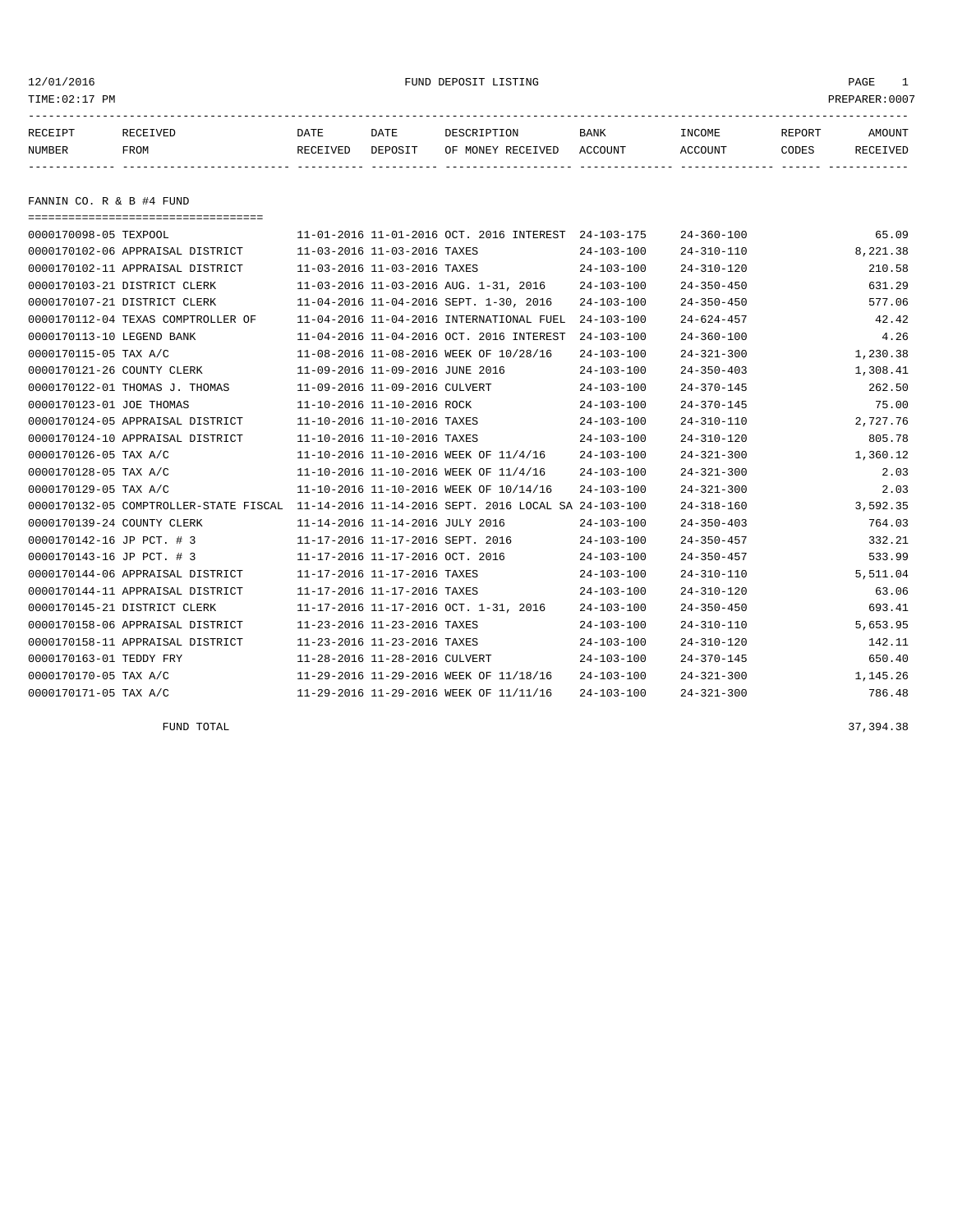TIME:02:17 PM PREPARER:0007 ----------------------------------------------------------------------------------------------------------------------------------- RECEIPT RECEIVED DATE DATE DESCRIPTION BANK INCOME REPORT AMOUNT NUMBER FROM RECEIVED DEPOSIT OF MONEY RECEIVED ACCOUNT ACCOUNT CODES RECEIVED ------------- ------------------------- ---------- ---------- ------------------- -------------- -------------- ------ ------------ J.P.#1 JUST.CT.TECHNOLOGY

===================================

| 0000170113-11<br>LEGEND<br>BANK | .1-04-2016 OCT<br>– ∩ 4 –<br>$\cdot$ . In | 2016 INTEREST | 26-103-100 | 26-360-100 | .06 |
|---------------------------------|-------------------------------------------|---------------|------------|------------|-----|
|                                 |                                           |               |            |            |     |

FUND TOTAL 3.06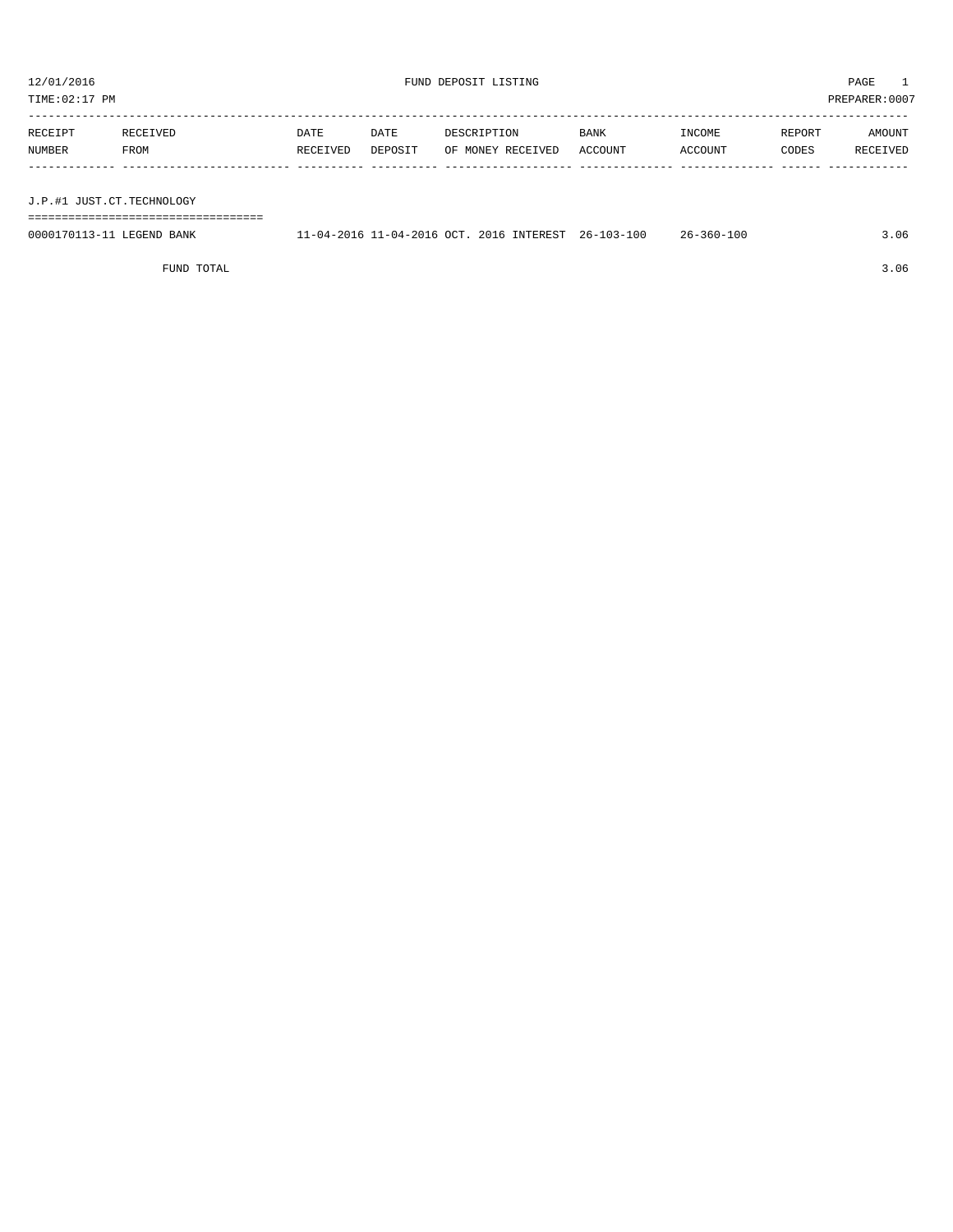TIME:02:17 PM PREPARER:0007 ----------------------------------------------------------------------------------------------------------------------------------- RECEIPT RECEIVED DATE DATE DESCRIPTION BANK INCOME REPORT AMOUNT NUMBER FROM RECEIVED DEPOSIT OF MONEY RECEIVED ACCOUNT ACCOUNT CODES RECEIVED ------------- ------------------------- ---------- ---------- ------------------- -------------- -------------- ------ ------------ J.P.#2 JUST.CT.TECHNOLOGY

===================================

| 0000170113-12 LEGEND BANK |  |  | 11-04-2016 11-04-2016 OCT. 2016 INTEREST 27-103-100 27-360-100 | 0.66 |
|---------------------------|--|--|----------------------------------------------------------------|------|
|                           |  |  |                                                                |      |

FUND TOTAL  $0.66$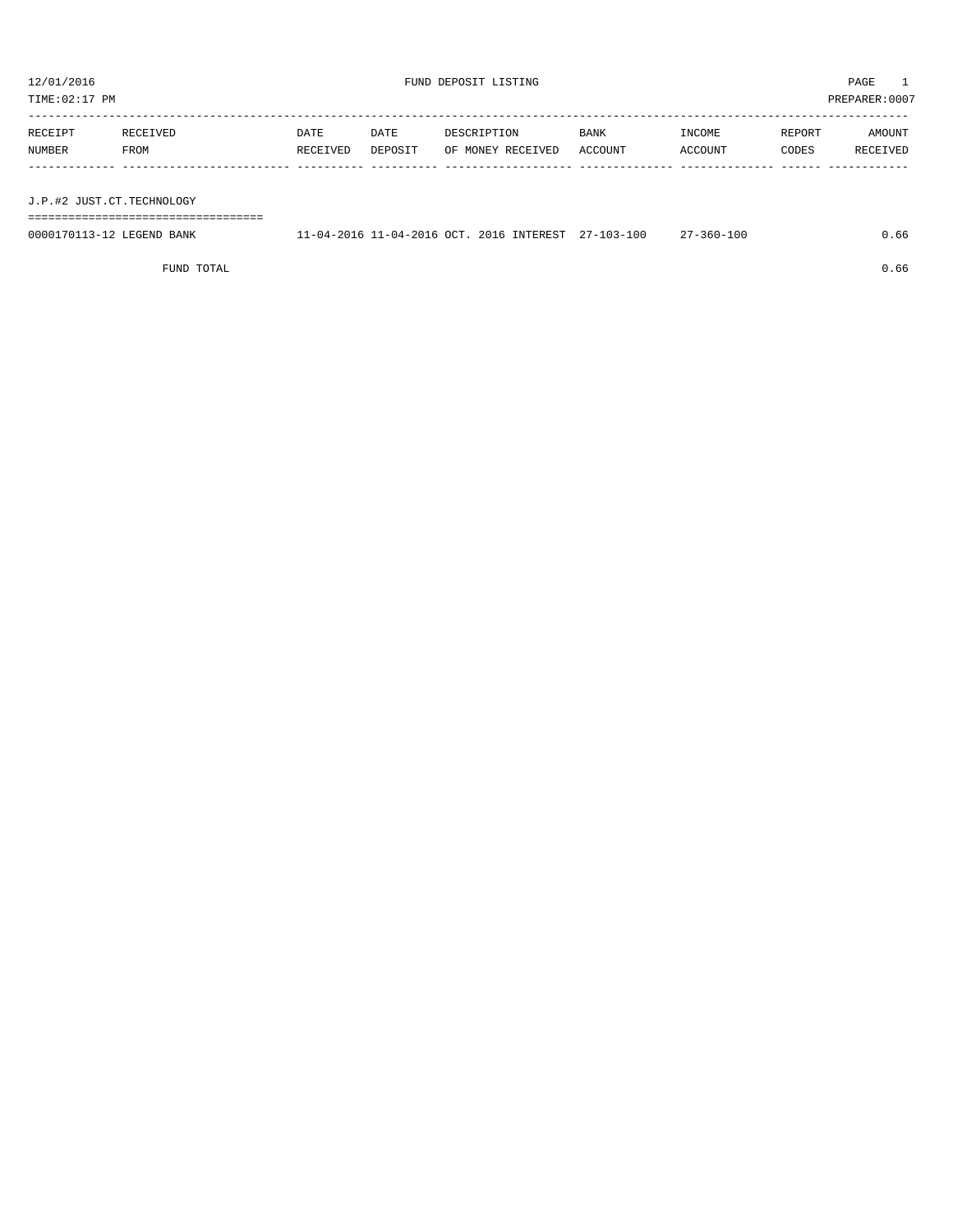TIME:02:17 PM PREPARER:0007

| RECEIPT | RECEIVED                  | DATE     | DATE    | DESCRIPTION       | <b>BANK</b> | INCOME  | REPORT | AMOUNT   |  |  |
|---------|---------------------------|----------|---------|-------------------|-------------|---------|--------|----------|--|--|
| NUMBER  | FROM                      | RECEIVED | DEPOSIT | OF MONEY RECEIVED | ACCOUNT     | ACCOUNT | CODES  | RECEIVED |  |  |
|         |                           |          |         |                   |             |         |        |          |  |  |
|         |                           |          |         |                   |             |         |        |          |  |  |
|         | J.P.#3 JUST.CT.TECHNOLOGY |          |         |                   |             |         |        |          |  |  |

# ===================================

| 0000170113-13 LEGEND BANK | 11-04-2016 11-04-2016 OCT. 2016 INTEREST 28-103-100 |                  | $28 - 360 - 100$ | 0.32   |
|---------------------------|-----------------------------------------------------|------------------|------------------|--------|
| 0000170142-12 JP PCT. # 3 | 11-17-2016 11-17-2016 SEPT. 2016                    | $28 - 103 - 100$ | $28 - 370 - 456$ | 156.60 |
| 0000170143-12 JP PCT. # 3 | 11-17-2016 11-17-2016 OCT, 2016                     | $28 - 103 - 100$ | $28 - 370 - 456$ | 131.10 |

FUND TOTAL 288.02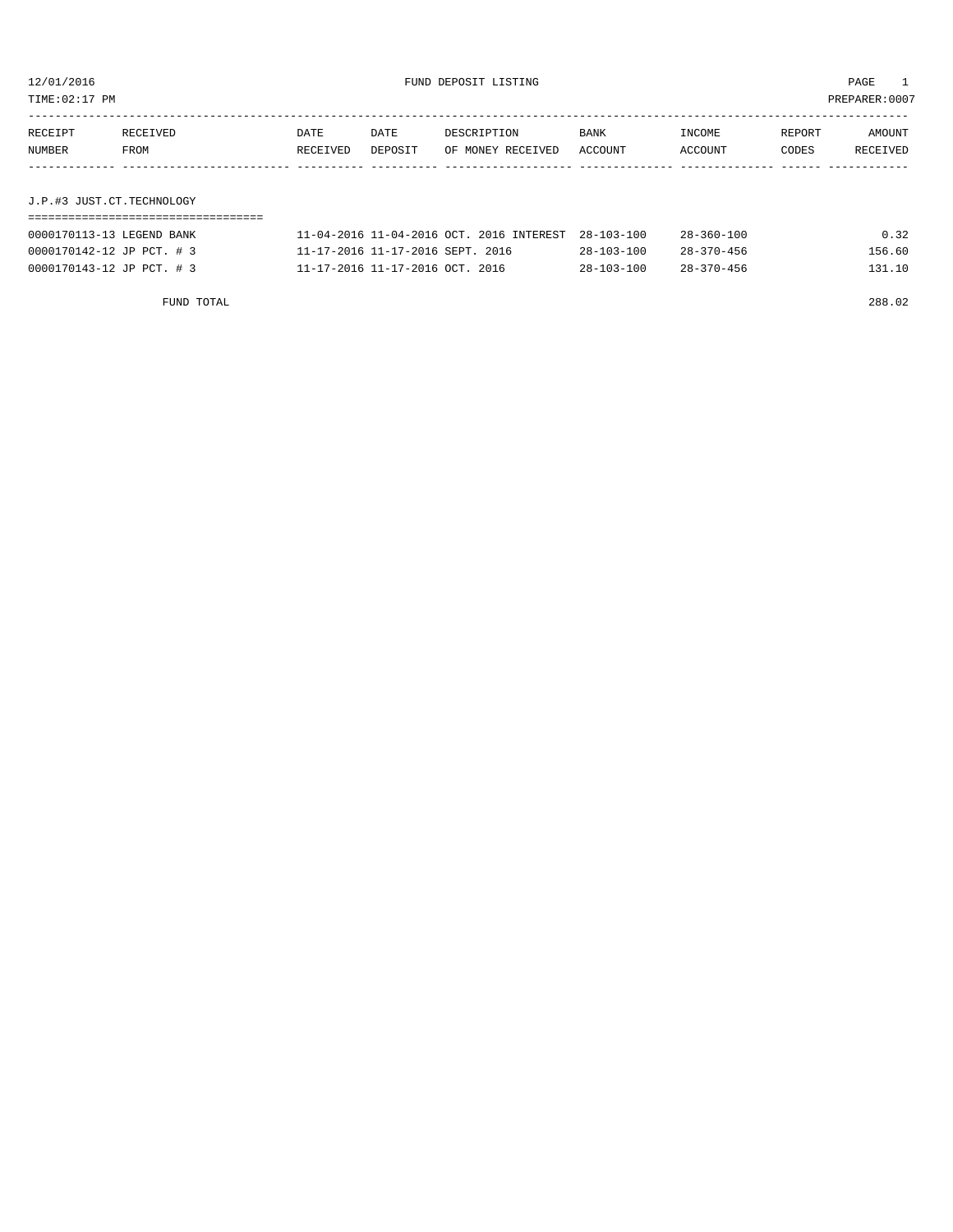12/01/2016 FUND DEPOSIT LISTING PAGE 1

| RECEIPT | <b>RECEIVED</b> | DATE     | DATE    | DESCRIPTION       | <b>BANK</b> | INCOME  | REPORT | AMOUNT          |
|---------|-----------------|----------|---------|-------------------|-------------|---------|--------|-----------------|
| NUMBER  | FROM            | RECEIVED | DEPOSIT | OF MONEY RECEIVED | ACCOUNT     | ACCOUNT | CODES  | <b>RECEIVED</b> |
|         |                 |          |         |                   |             |         |        |                 |

DISTRICT CT.RECORDS ARCHIVE

| 0000170103-16 DISTRICT CLERK | 11-03-2016 11-03-2016 AUG. 1-31, 2016               | 34-103-100       | 34-370-450       | 435.77 |
|------------------------------|-----------------------------------------------------|------------------|------------------|--------|
| 0000170107-16 DISTRICT CLERK | 11-04-2016 11-04-2016 SEPT. 1-30, 2016              | $34 - 103 - 100$ | 34-370-450       | 381.25 |
| 0000170113-14 LEGEND BANK    | 11-04-2016 11-04-2016 OCT. 2016 INTEREST 34-103-100 |                  | $34 - 360 - 100$ | 1.17   |
| 0000170145-16 DISTRICT CLERK | 11-17-2016 11-17-2016 OCT. 1-31, 2016               | $34 - 103 - 100$ | $34 - 370 - 450$ | 377.06 |

FUND TOTAL  $1,195.25$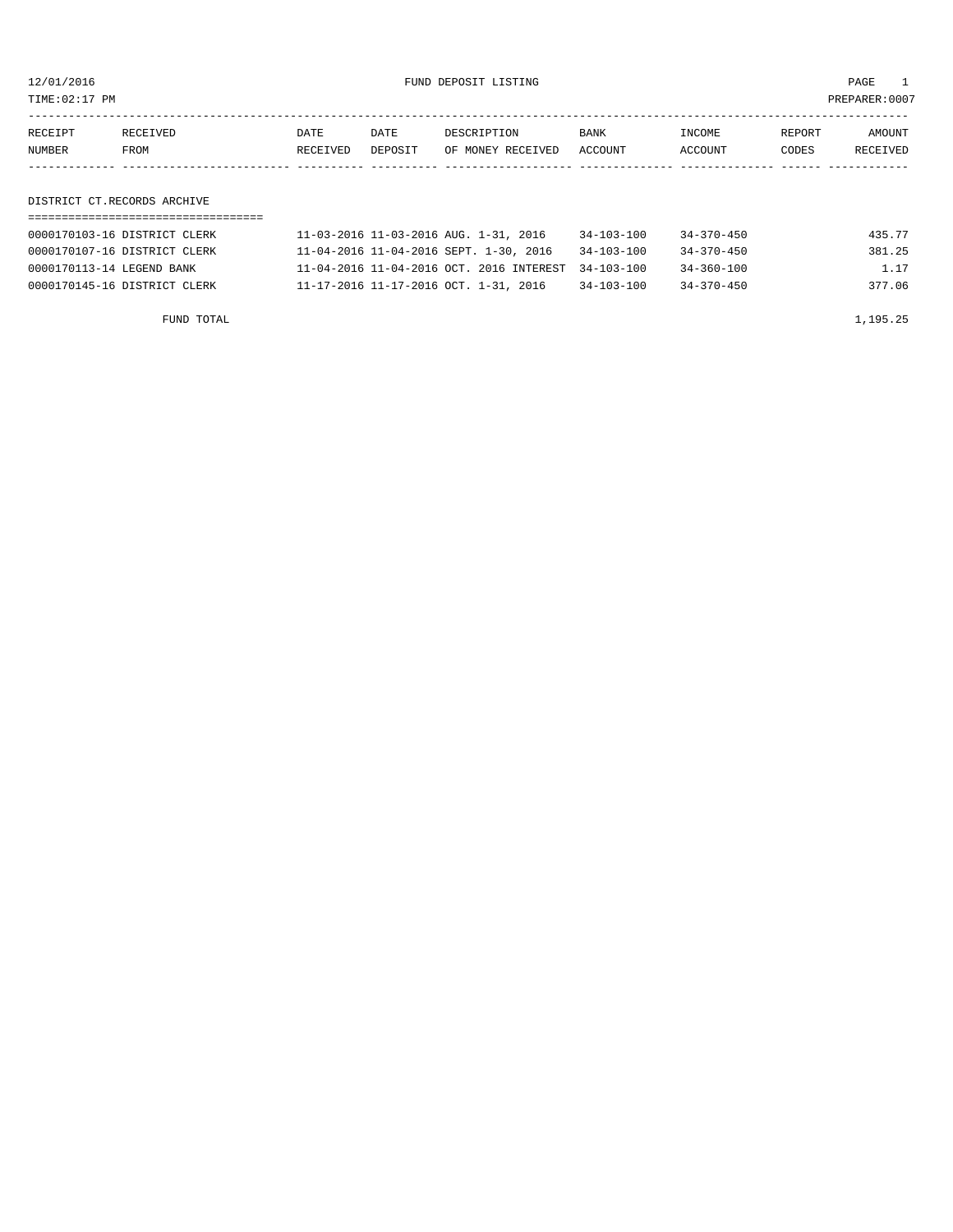12/01/2016 FUND DEPOSIT LISTING PAGE 1

| RECEIPT | RECEIVED    | DATE     | DATE    | DESCRIPTION       | BANK    | INCOME  | REPORT | <b>AMOUNT</b>   |
|---------|-------------|----------|---------|-------------------|---------|---------|--------|-----------------|
| NUMBER  | <b>FROM</b> | RECEIVED | DEPOSIT | OF MONEY RECEIVED | ACCOUNT | ACCOUNT | CODES  | <b>RECEIVED</b> |
|         |             |          |         |                   |         |         |        |                 |
|         |             |          |         |                   |         |         |        |                 |

#### LAW LIBRARY FUND

| =================================== |                                          |                  |                  |          |
|-------------------------------------|------------------------------------------|------------------|------------------|----------|
| 0000170103-17 DISTRICT CLERK        | 11-03-2016 11-03-2016 AUG. 1-31, 2016    | 35-103-100       | $35 - 340 - 450$ | 1,085.00 |
| 0000170107-17 DISTRICT CLERK        | 11-04-2016 11-04-2016 SEPT. 1-30, 2016   | $35 - 103 - 100$ | $35 - 340 - 450$ | 910.00   |
| 0000170113-15 LEGEND BANK           | 11-04-2016 11-04-2016 OCT. 2016 INTEREST | $35 - 103 - 100$ | $35 - 360 - 100$ | 8.22     |
| 0000170121-22 COUNTY CLERK          | 11-09-2016 11-09-2016 JUNE 2016          | $35 - 103 - 100$ | $35 - 340 - 403$ | 735.00   |
| 0000170139-20 COUNTY CLERK          | 11-14-2016 11-14-2016 JULY 2016          | $35 - 103 - 100$ | $35 - 340 - 403$ | 805.00   |
| 0000170145-17 DISTRICT CLERK        | 11-17-2016 11-17-2016 OCT. 1-31, 2016    | $35 - 103 - 100$ | $35 - 340 - 450$ | 881.90   |
|                                     |                                          |                  |                  |          |

FUND TOTAL  $4,425.12$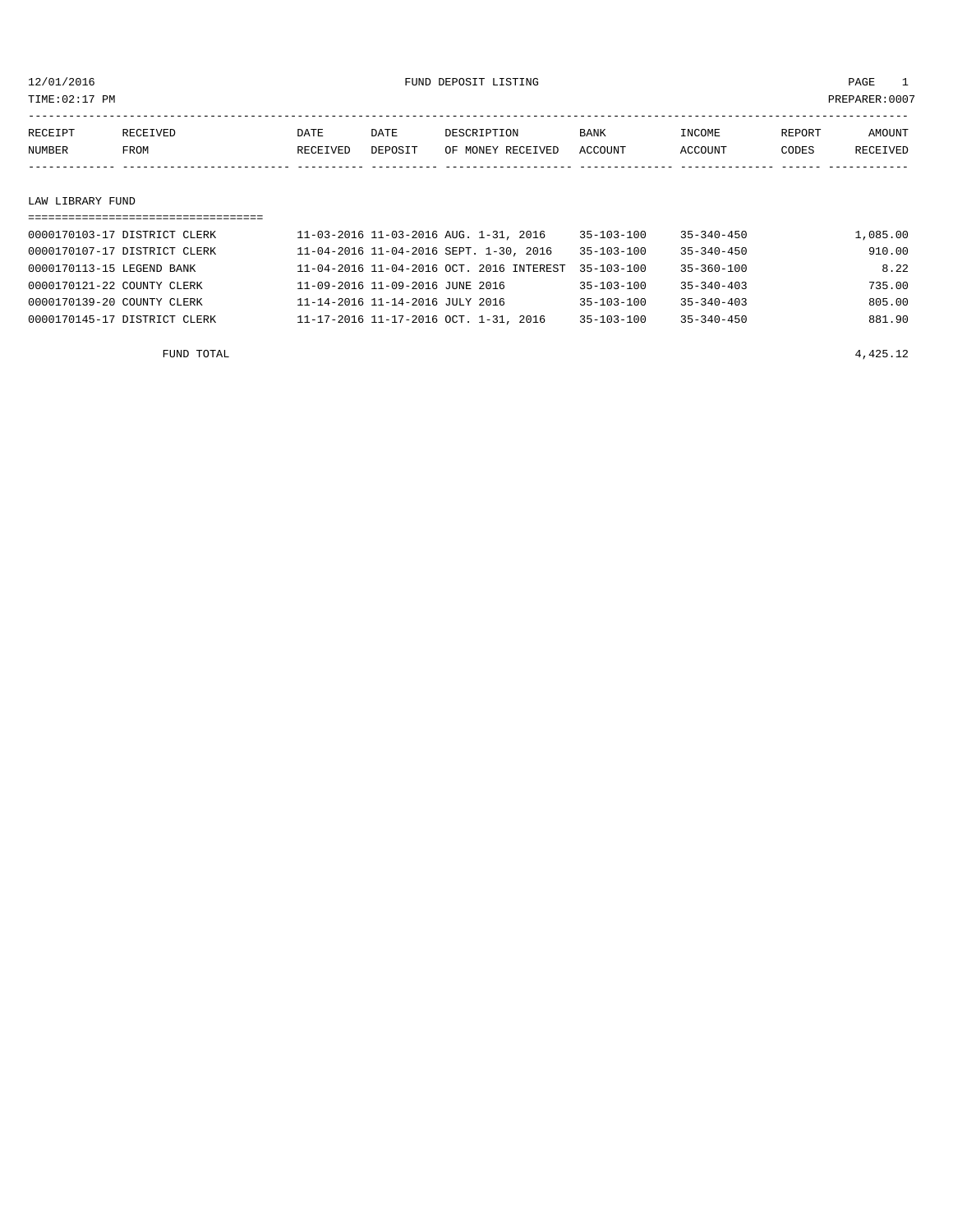12/01/2016 FUND DEPOSIT LISTING PAGE 1

| RECEIPT | RECEIVED | DATE     | DATE    | DESCRIPTION       | <b>BANK</b> | INCOME  | <b>REPORT</b> | AMOUNT   |
|---------|----------|----------|---------|-------------------|-------------|---------|---------------|----------|
| NUMBER  | FROM     | RECEIVED | DEPOSIT | OF MONEY RECEIVED | ACCOUNT     | ACCOUNT | CODES         | RECEIVED |
|         |          |          |         |                   |             |         |               |          |

D.A. FEE ACCOUNT FUND

| $36 - 340 - 475$<br>0000170096-01 DISTRICT ATTORNEY TRUST<br>$36 - 103 - 136$<br>11-01-2016 11-01-2016 CHECK FEES |        |
|-------------------------------------------------------------------------------------------------------------------|--------|
|                                                                                                                   | 77.51  |
| $36 - 360 - 100$<br>0000170113-23 LEGEND BANK<br>11-04-2016 11-04-2016 OCT. 2016 INTEREST<br>$36 - 103 - 136$     | 0.02   |
| $36 - 360 - 236$<br>11-04-2016 11-04-2016 OCT. 2016 INTEREST<br>0000170113-24 LEGEND BANK<br>$36 - 103 - 236$     | 0.09   |
| $36 - 370 - 130$<br>$36 - 103 - 136$<br>0000170135-01 FANNIN COUNTY CSCD<br>11-14-2016 11-14-2016 BLOOD DRAWS     | 112.40 |
| $36 - 370 - 130$<br>0000170168-01 COUNTY CLERK<br>11-28-2016 11-28-2016 BLOOD DRAWS- CHYNA<br>$36 - 103 - 136$    | 39.00  |
| $36 - 370 - 130$<br>11-28-2016 11-28-2016 BLOOD DRAWS- JOSE L 36-103-136<br>0000170168-02 COUNTY CLERK            | 40.00  |
| $36 - 370 - 130$<br>0000170168-03 COUNTY CLERK<br>11-28-2016 11-28-2016 BLOOD DRAWS- TERRY 36-103-136             | 40.00  |
| $36 - 370 - 130$<br>0000170168-04 COUNTY CLERK<br>11-28-2016 11-28-2016 BLOOD DRAWS- WENDEL 36-103-136            | 12.00  |

FUND TOTAL 321.02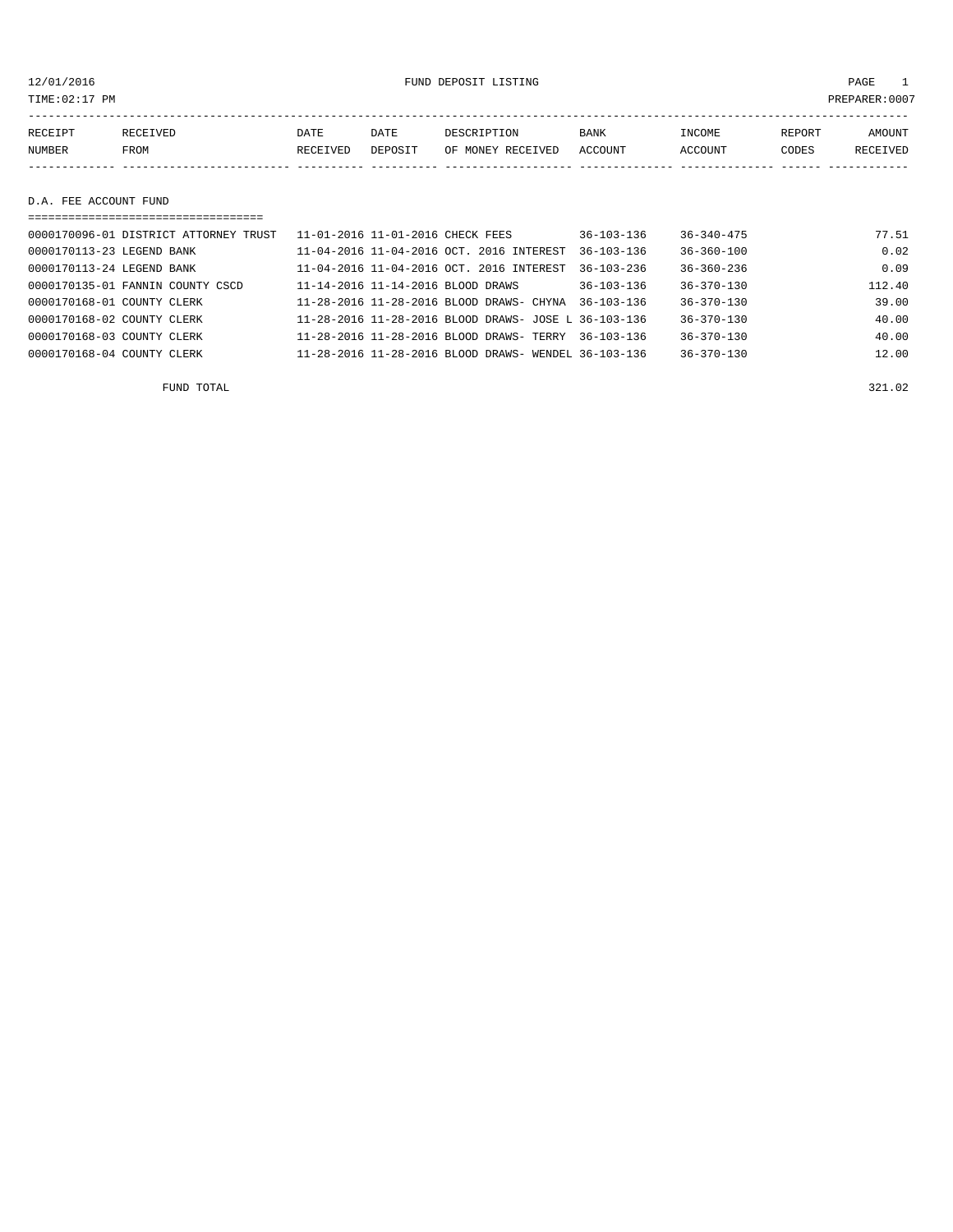| 12/01/2016<br>TIME:02:17 PM |                  |                  |                 | FUND DEPOSIT LISTING             |                 |                   |                 | PAGE<br>PREPARER: 0007 |
|-----------------------------|------------------|------------------|-----------------|----------------------------------|-----------------|-------------------|-----------------|------------------------|
| RECEIPT<br>NUMBER           | RECEIVED<br>FROM | DATE<br>RECEIVED | DATE<br>DEPOSIT | DESCRIPTION<br>OF MONEY RECEIVED | BANK<br>ACCOUNT | INCOME<br>ACCOUNT | REPORT<br>CODES | AMOUNT<br>RECEIVED     |
| CONTRABAND SEIZURE          |                  |                  |                 |                                  |                 |                   |                 |                        |

===================================

| 0000170113-25 LEGEND BANK | . – 04 – 2016 | سم 2016 11-04-2016 OCT. | 2016 INTEREST | $37 - 103 - 137$ | /-360-100 |  |
|---------------------------|---------------|-------------------------|---------------|------------------|-----------|--|
|                           |               |                         |               |                  |           |  |

FUND TOTAL 0.26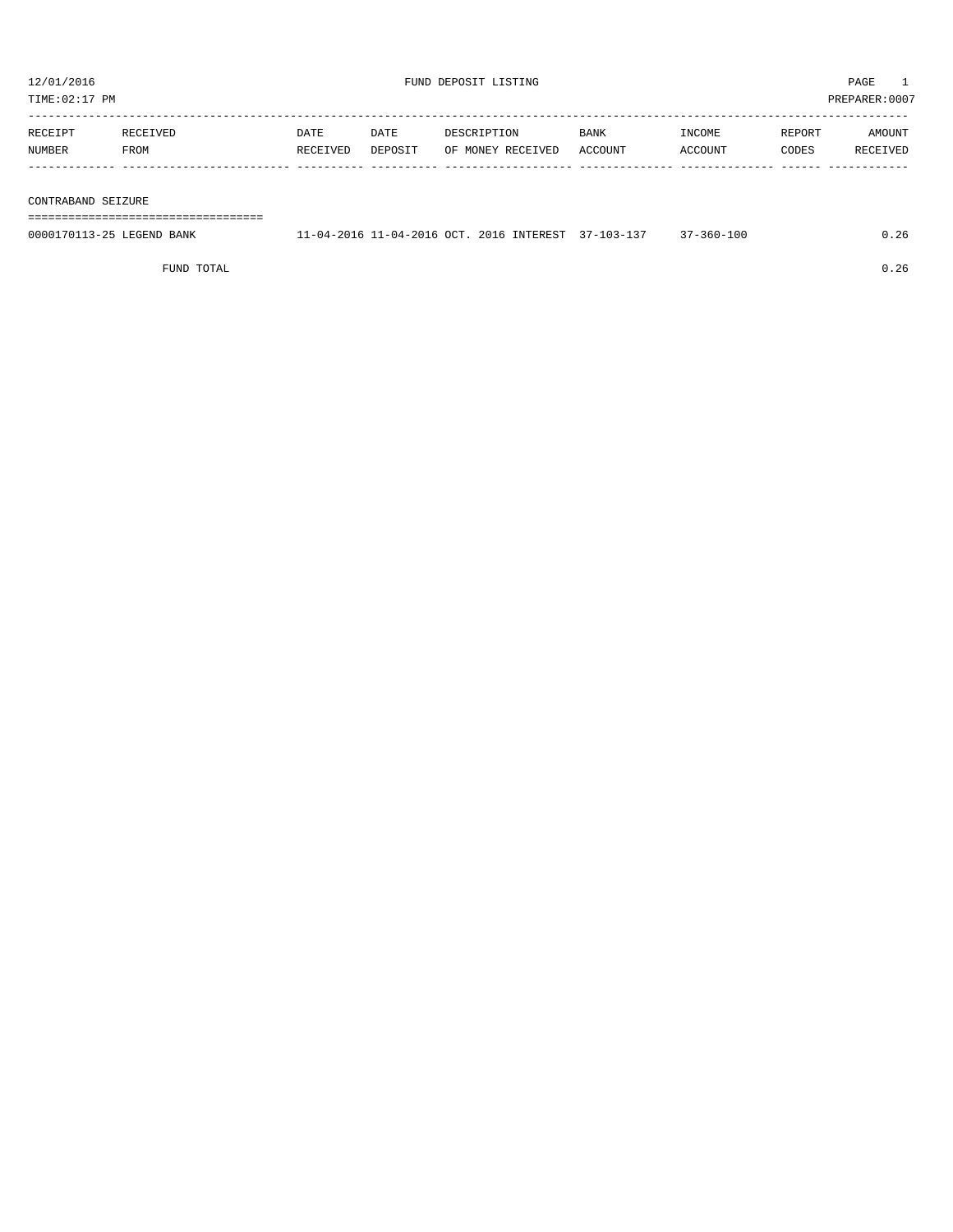TIME:02:17 PM PREPARER:0007

| RECEIPT | RECEIVED | DATE     | DATE    | DESCRIPTION       | <b>BANK</b> | INCOME  | REPORT | AMOUNT   |
|---------|----------|----------|---------|-------------------|-------------|---------|--------|----------|
| NUMBER  | FROM     | RECEIVED | DEPOSIT | OF MONEY RECEIVED | ACCOUNT     | ACCOUNT | CODES  | RECEIVED |
|         |          |          |         |                   |             |         |        |          |
|         |          |          |         |                   |             |         |        |          |

IHC CO-OP GIN

## ===================================

| 0000170098-06 TEXPOOL     | $11 - 01 - 2016$ $11 - 01 - 2016$ OCT, $2016$ INTEREST, $38 - 103 - 175$ |  | $38 - 360 - 100$ | 5.92 |
|---------------------------|--------------------------------------------------------------------------|--|------------------|------|
| 0000170113-16 LEGEND BANK | 11-04-2016 11-04-2016 OCT, 2016 INTEREST, 38-103-100                     |  | 38-360-100       | 0.04 |

FUND TOTAL 5.96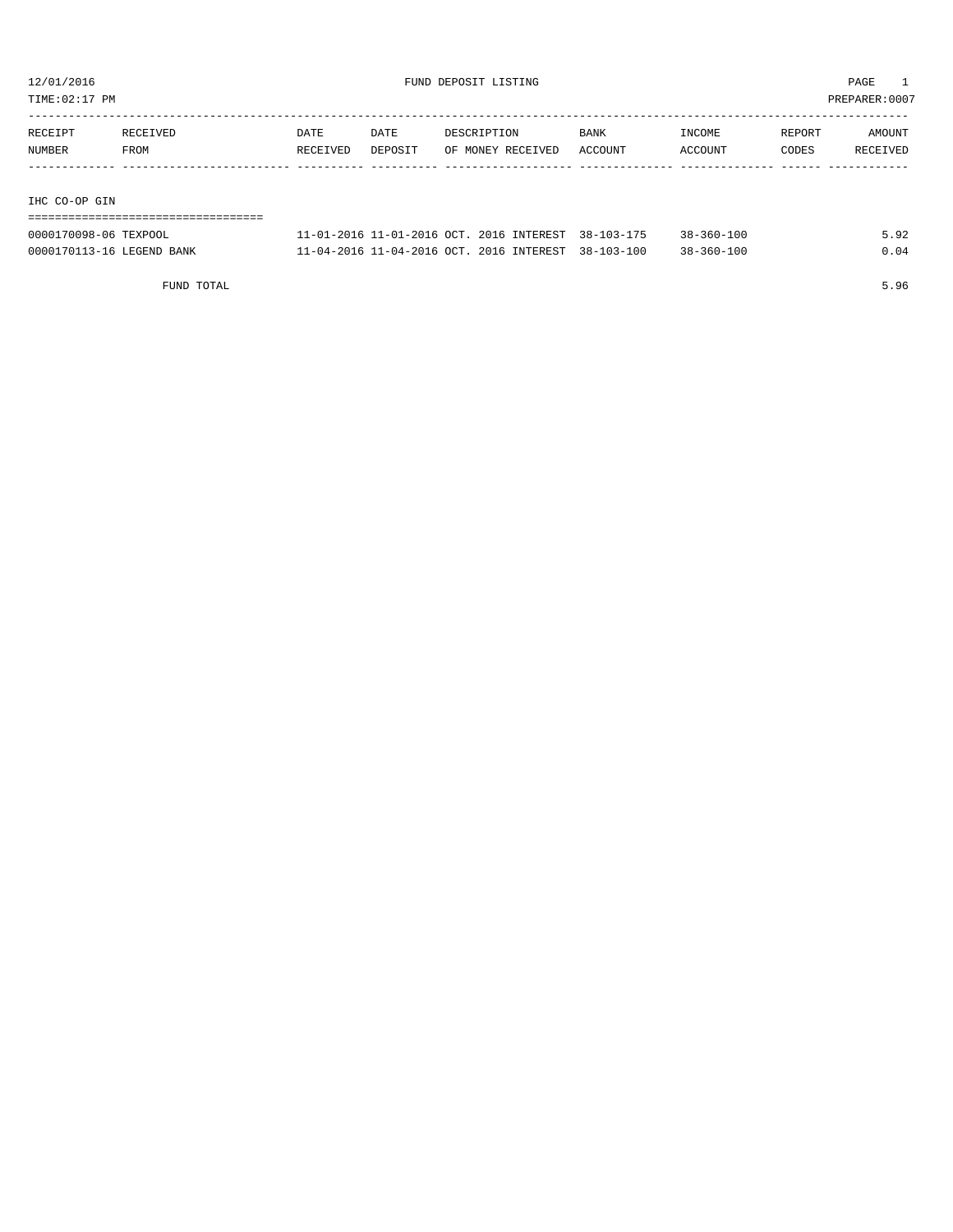TIME:02:17 PM PREPARER:0007

| RECEIPT         | RECEIVED | DATE     | DATE    | DESCRIPTION       | <b>BANK</b> | INCOME  | REPORT | AMOUNT   |
|-----------------|----------|----------|---------|-------------------|-------------|---------|--------|----------|
| NUMBER          | FROM     | RECEIVED | DEPOSIT | OF MONEY RECEIVED | ACCOUNT     | ACCOUNT | CODES  | RECEIVED |
|                 |          |          |         |                   |             |         |        |          |
|                 |          |          |         |                   |             |         |        |          |
| IHC B.R. COOPER |          |          |         |                   |             |         |        |          |
|                 |          |          |         |                   |             |         |        |          |

| 0000170098-07 TEXPOOL     | 1-01-2016 11-01-2016 OCT. 2016 INTEREST 39-103-175  | $39 - 360 - 100$ | . . 89 |
|---------------------------|-----------------------------------------------------|------------------|--------|
| 0000170113-17 LEGEND BANK | 1-04-2016 11-04-2016 OCT, 2016 INTEREST, 39-103-100 | $39 - 360 - 100$ | 70     |

FUND TOTAL 2.59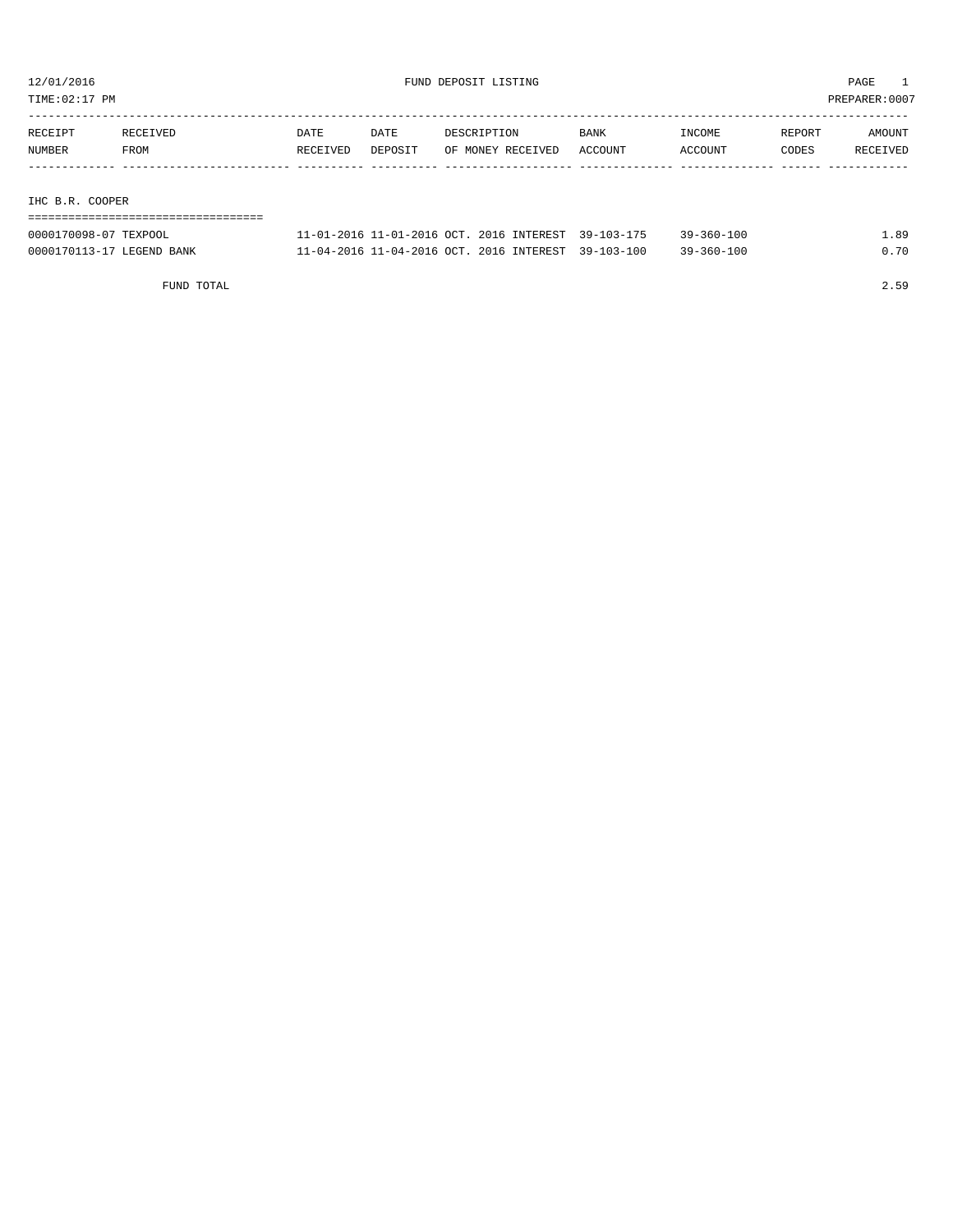| RECEIPT | RECEIVED | DATE     | DATE    | DESCRIPTION       | BANK    | INCOME  | REPORT | <b>AMOUNT</b>   |
|---------|----------|----------|---------|-------------------|---------|---------|--------|-----------------|
| NUMBER  | FROM     | RECEIVED | DEPOSIT | OF MONEY RECEIVED | ACCOUNT | ACCOUNT | CODES  | <b>RECEIVED</b> |
|         |          |          |         |                   |         |         |        |                 |
|         |          |          |         |                   |         |         |        |                 |

#### CHAPTER 19 FUNDS

===================================

| 0000170120-01 SECRETARY OF STATE | 11-09-2016 11-09-2016 JOYCE SOMERVILLE | 45-103-100 | $45 - 330 - 403$ | 772.93 |
|----------------------------------|----------------------------------------|------------|------------------|--------|
|                                  |                                        |            |                  |        |

FUND TOTAL 772.93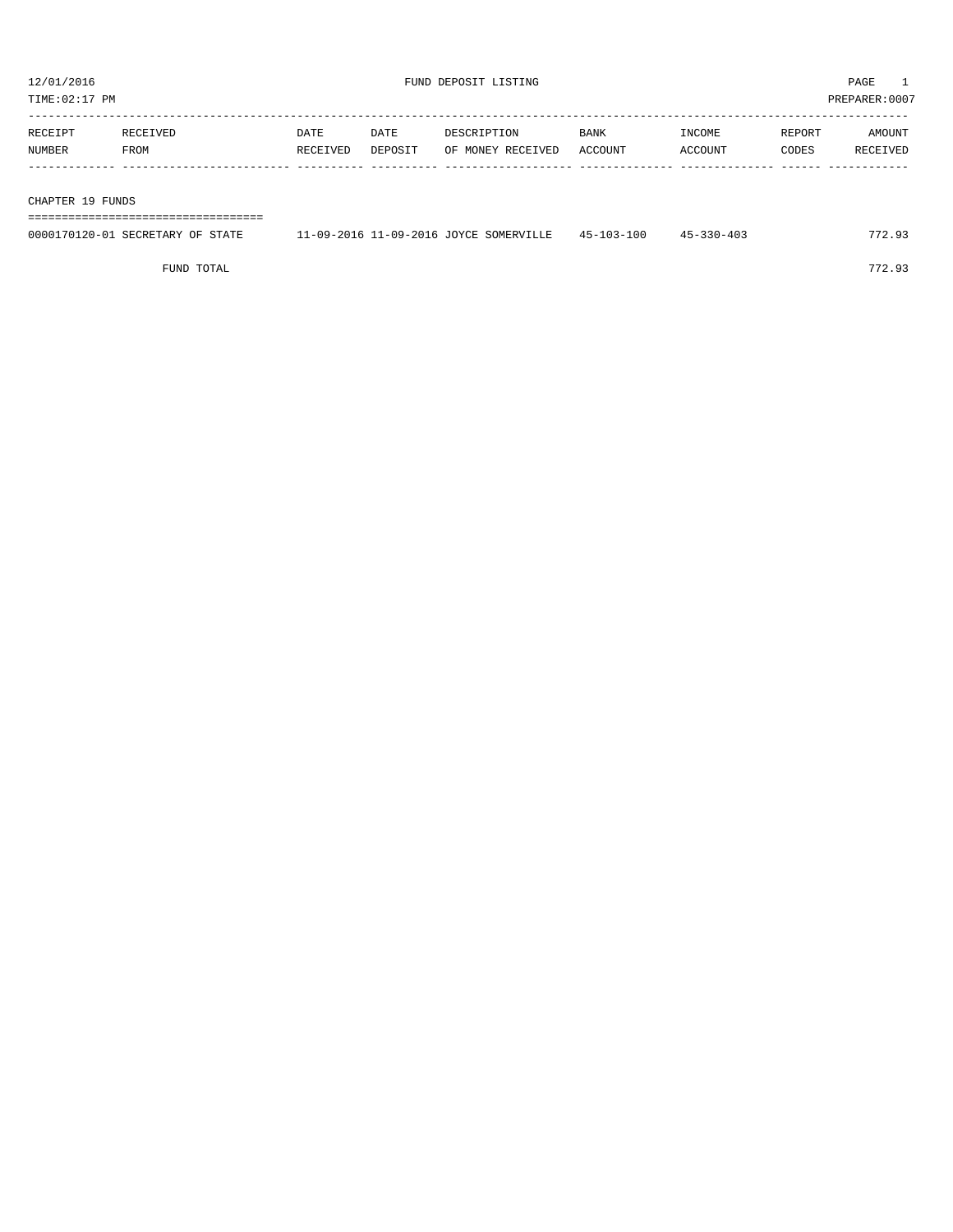TIME:02:17 PM PREPARER:0007

| RECEIPT       | RECEIVED | DATE     | DATE    | DESCRIPTION       | <b>BANK</b>    | <b>INCOME</b> | REPORT | <b>AMOUNT</b>   |
|---------------|----------|----------|---------|-------------------|----------------|---------------|--------|-----------------|
| <b>NUMBER</b> | FROM     | RECEIVED | DEPOSIT | OF MONEY RECEIVED | <b>ACCOUNT</b> | ACCOUNT       | CODES  | <b>RECEIVED</b> |
|               |          |          |         |                   |                |               |        |                 |

#### SAFE ROOM REIMBURSEMENT PROGRAM

| =================================                                                            |  |  |  |  |  |  |  |  |  |                  |           |
|----------------------------------------------------------------------------------------------|--|--|--|--|--|--|--|--|--|------------------|-----------|
| 0000170154-01 TEXAS DEPT. OF PUBLIC SAF 11-21-2016 11-21-2016 CFDA:97.039 4029WIL 46-103-100 |  |  |  |  |  |  |  |  |  | $46 - 330 - 475$ | 21,145.00 |
| 0000170154-02 TEXAS DEPT. OF PUBLIC SAF 11-21-2016 11-21-2016 CFDA:97.039 4029 WI 46-103-100 |  |  |  |  |  |  |  |  |  | 46-330-476       | 800.00    |

FUND TOTAL 21,945.00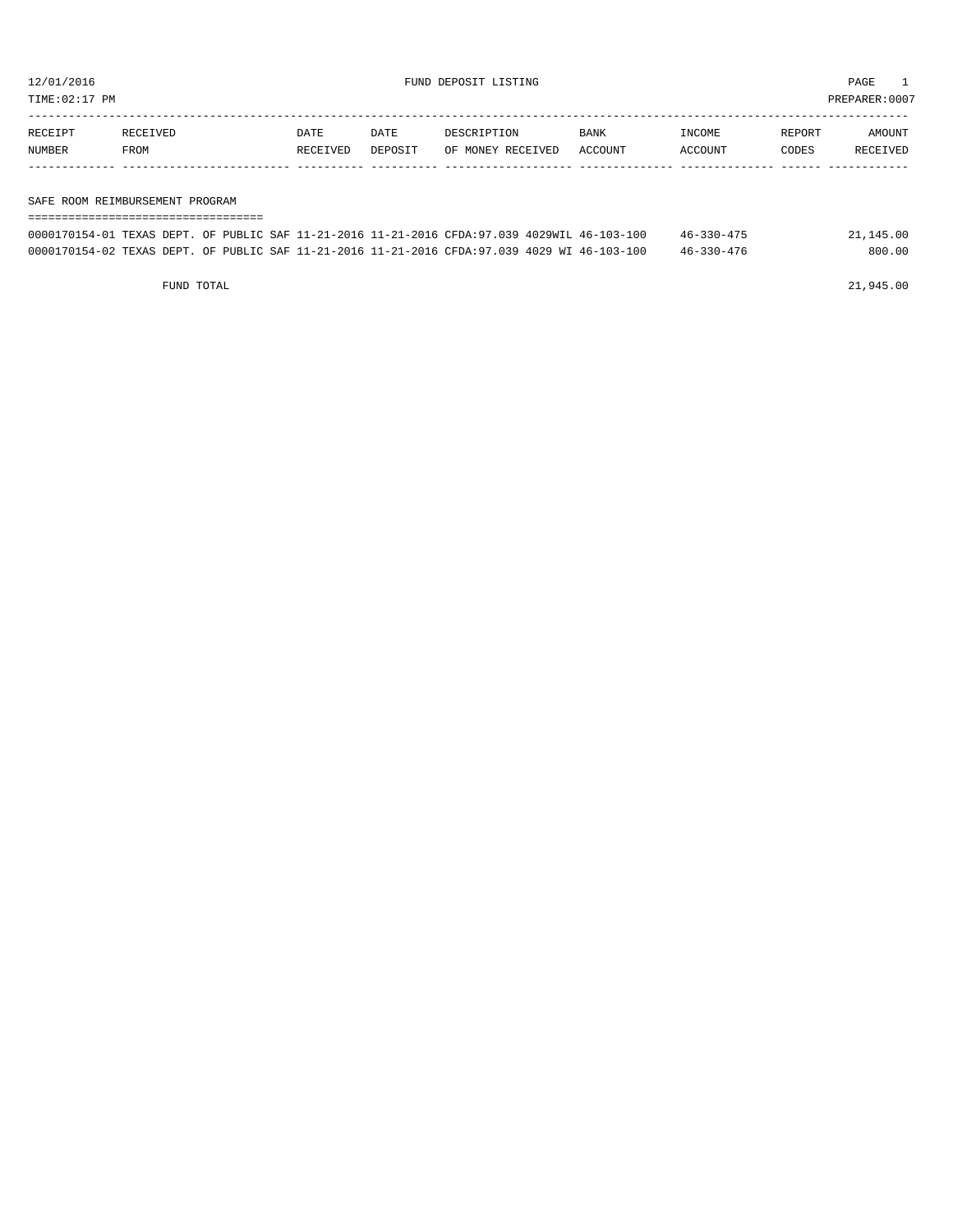| TIME:02:17 PM<br>PREPARER: 0007       |                                   |                  |                 |                                  |                 |                   |                 |                    |  |  |  |
|---------------------------------------|-----------------------------------|------------------|-----------------|----------------------------------|-----------------|-------------------|-----------------|--------------------|--|--|--|
| RECEIVED<br>RECEIPT<br>NUMBER<br>FROM |                                   | DATE<br>RECEIVED | DATE<br>DEPOSIT | DESCRIPTION<br>OF MONEY RECEIVED | BANK<br>ACCOUNT | INCOME<br>ACCOUNT | REPORT<br>CODES | AMOUNT<br>RECEIVED |  |  |  |
|                                       | CO.CLERK CO.& DIST.CT. TECHNOLOGY |                  |                 |                                  |                 |                   |                 |                    |  |  |  |
|                                       |                                   |                  |                 |                                  |                 |                   |                 |                    |  |  |  |

| 0000170121-27 COUNTY CLERK | 11-09-2016 11-09-2016 JUNE 2016 | $51 - 103 - 100$ | $51 - 370 - 440$ | 95.69 |
|----------------------------|---------------------------------|------------------|------------------|-------|
| 0000170139-25 COUNTY CLERK | 11-14-2016 11-14-2016 JULY 2016 | $51 - 103 - 100$ | $51 - 370 - 440$ | 78.84 |

FUND TOTAL 174.53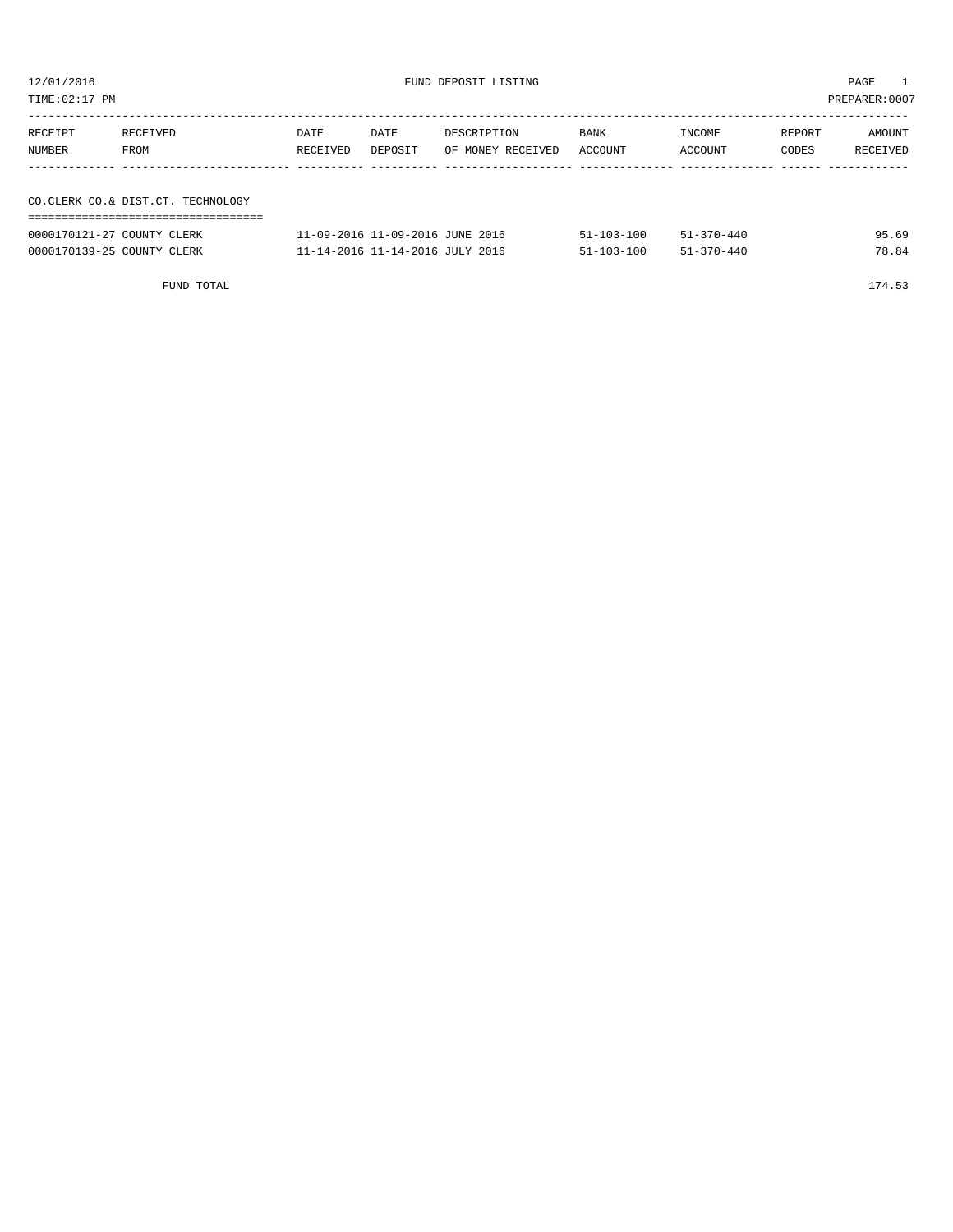12/01/2016 FUND DEPOSIT LISTING PAGE 1

| RECEIPT | RECEIVED | <b>DATE</b> | DATE    | DESCRIPTION               | BANK | INCOME         | REPORT | AMOUNT          |
|---------|----------|-------------|---------|---------------------------|------|----------------|--------|-----------------|
| NUMBER  | FROM     | RECEIVED    | DEPOSIT | OF MONEY RECEIVED ACCOUNT |      | <b>ACCOUNT</b> | CODES  | <b>RECEIVED</b> |
|         |          |             |         |                           |      |                |        |                 |

## CO.CLK.COURT RECORDS PRESERVATION

| 0000170113-18 LEGEND BANK  | 11-04-2016 11-04-2016 OCT, 2016 INTEREST 52-103-100 |                  | $52 - 360 - 100$ | 0.62   |
|----------------------------|-----------------------------------------------------|------------------|------------------|--------|
| 0000170121-28 COUNTY CLERK | 11-09-2016 11-09-2016 JUNE 2016                     | $52 - 103 - 100$ | $52 - 370 - 133$ | 330.00 |
| 0000170139-26 COUNTY CLERK | 11-14-2016 11-14-2016 JULY 2016                     | $52 - 103 - 100$ | $52 - 370 - 133$ | 200.00 |

FUND TOTAL 530.62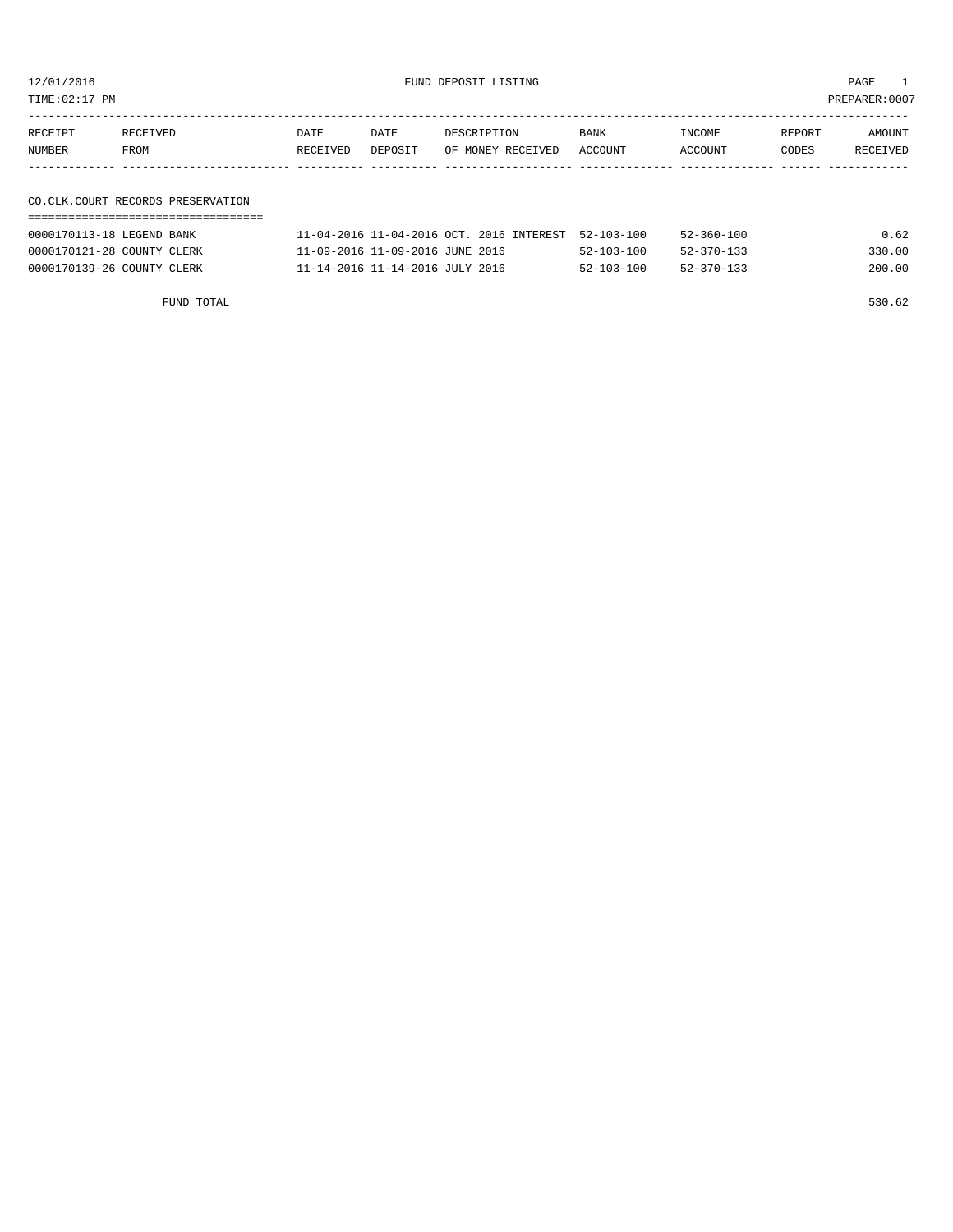| TIME:02:17 PM<br>PREPARER: 0007 |                                 |                             |         |                   |                            |         |       |          |  |  |  |
|---------------------------------|---------------------------------|-----------------------------|---------|-------------------|----------------------------|---------|-------|----------|--|--|--|
| RECEIPT                         | RECEIVED                        | DESCRIPTION<br>BANK<br>DATE |         |                   | AMOUNT<br>INCOME<br>REPORT |         |       |          |  |  |  |
| NUMBER                          | FROM                            | RECEIVED                    | DEPOSIT | OF MONEY RECEIVED | ACCOUNT                    | ACCOUNT | CODES | RECEIVED |  |  |  |
|                                 |                                 |                             |         |                   |                            |         |       |          |  |  |  |
| CO.CLERK RECORDS ARCHIVE        | ------------------------------- |                             |         |                   |                            |         |       |          |  |  |  |

| 0000170121-29 COUNTY CLERK | 11-09-2016 11-09-2016 JUNE 2016 | $53 - 103 - 100$ | $53 - 370 - 133$ | 6.570.00 |
|----------------------------|---------------------------------|------------------|------------------|----------|
| 0000170139-27 COUNTY CLERK | 11-14-2016 11-14-2016 JULY 2016 | $53 - 103 - 100$ | $53 - 370 - 133$ | 5.160.00 |

FUND TOTAL 11,730.00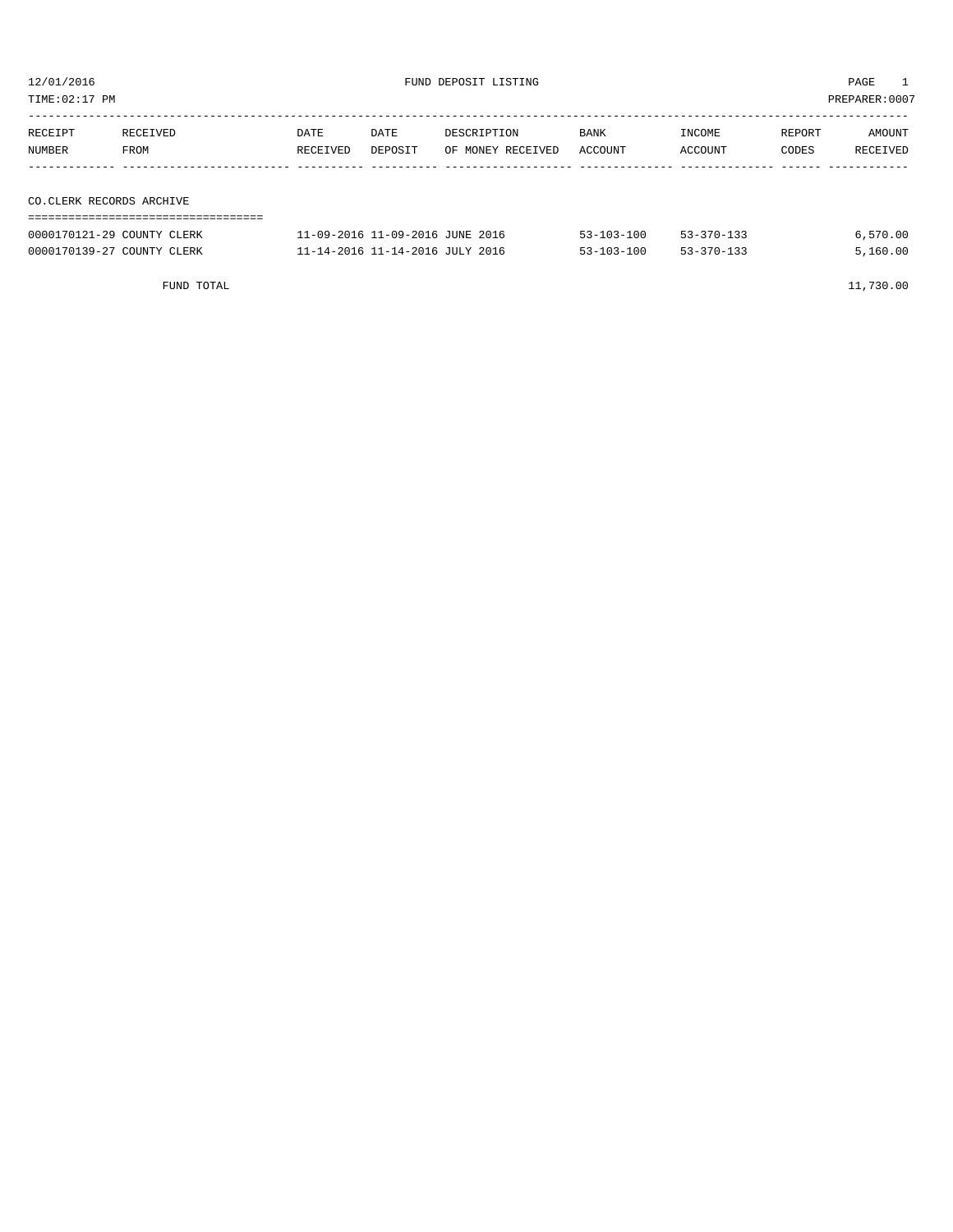TIME:02:17 PM PREPARER:0007

| RECEIPT | RECEIVED | <b>DATE</b> | <b>DATE</b> | DESCRIPTION       | <b>BANK</b> | INCOME  | REPORT | AMOUNT   |
|---------|----------|-------------|-------------|-------------------|-------------|---------|--------|----------|
| NUMBER  | FROM     | RECEIVED    | DEPOSIT     | OF MONEY RECEIVED | ACCOUNT     | ACCOUNT | CODES  | RECEIVED |
|         |          |             |             |                   |             |         |        |          |
|         |          |             |             |                   |             |         |        |          |

F.C. LAW ENFORCEMENT EDUCATION

===================================

| 0000170113-26 LEGEND BANK | 11-04-2016 11-04-2016 OCT. 2016 INTEREST 55-103-155 |  | $55 - 360 - 100$ | 0.02 |
|---------------------------|-----------------------------------------------------|--|------------------|------|
|                           |                                                     |  |                  |      |

FUND TOTAL 0.02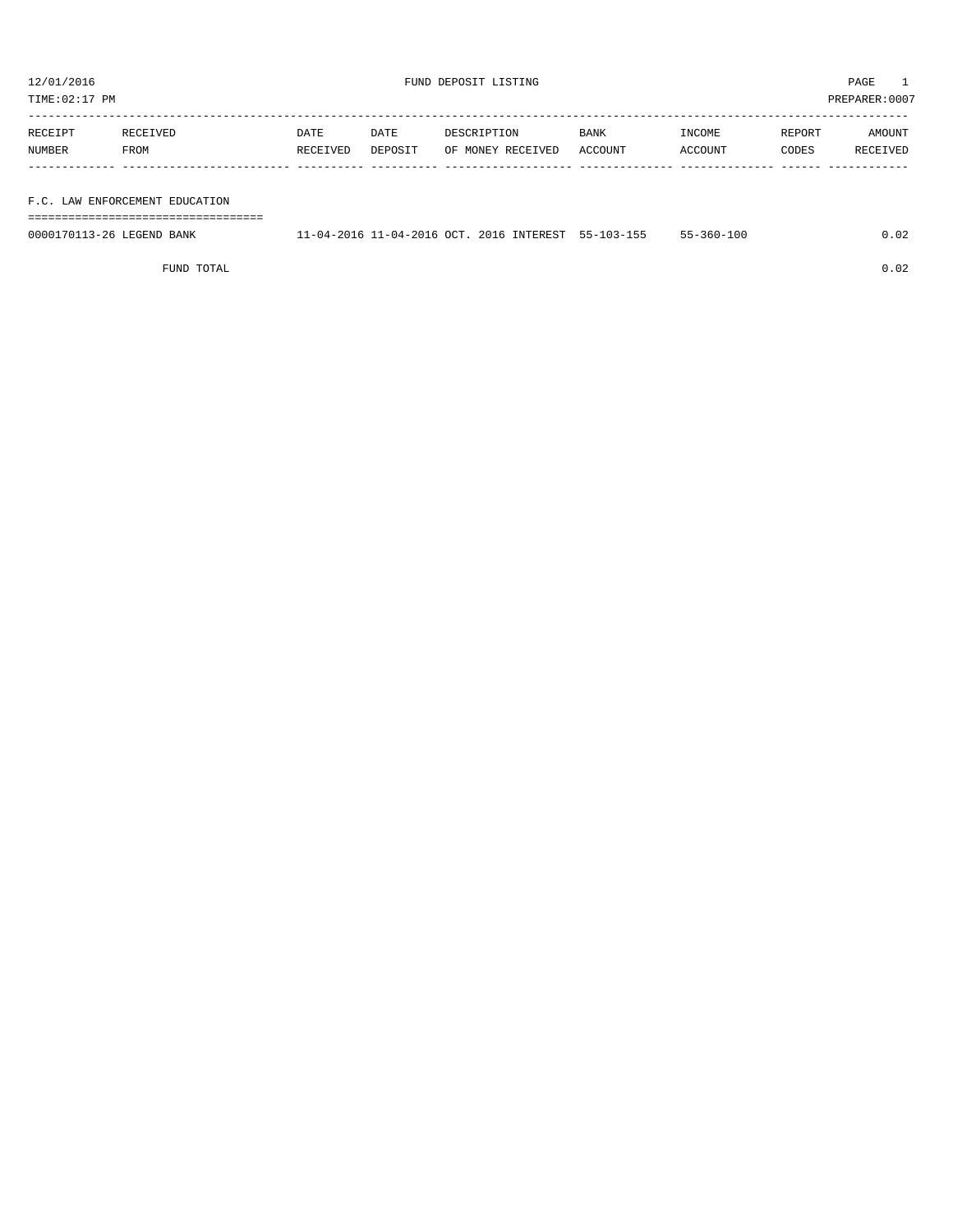TIME:02:17 PM PREPARER:0007

| RECEIPT       | RECEIVED | DATE     | DATE    | DESCRIPTION       | BANK    | INCOME  | REPORT | AMOUNT   |
|---------------|----------|----------|---------|-------------------|---------|---------|--------|----------|
| <b>NUMBER</b> | FROM     | RECEIVED | DEPOSIT | OF MONEY RECEIVED | ACCOUNT | ACCOUNT | CODES  | RECEIVED |
|               |          |          |         |                   |         |         |        |          |

#### F C SHERIFF FORFEITURE

===================================

| 0000170113-27 LEGEND BANK | 11-04-2016 11-04-2016 OCT, 2016 INTEREST 56-103-156 |  | . | $56 - 360 - 100$ | $\sim$ $\sim$ |
|---------------------------|-----------------------------------------------------|--|---|------------------|---------------|
|                           |                                                     |  |   |                  |               |

FUND TOTAL 0.25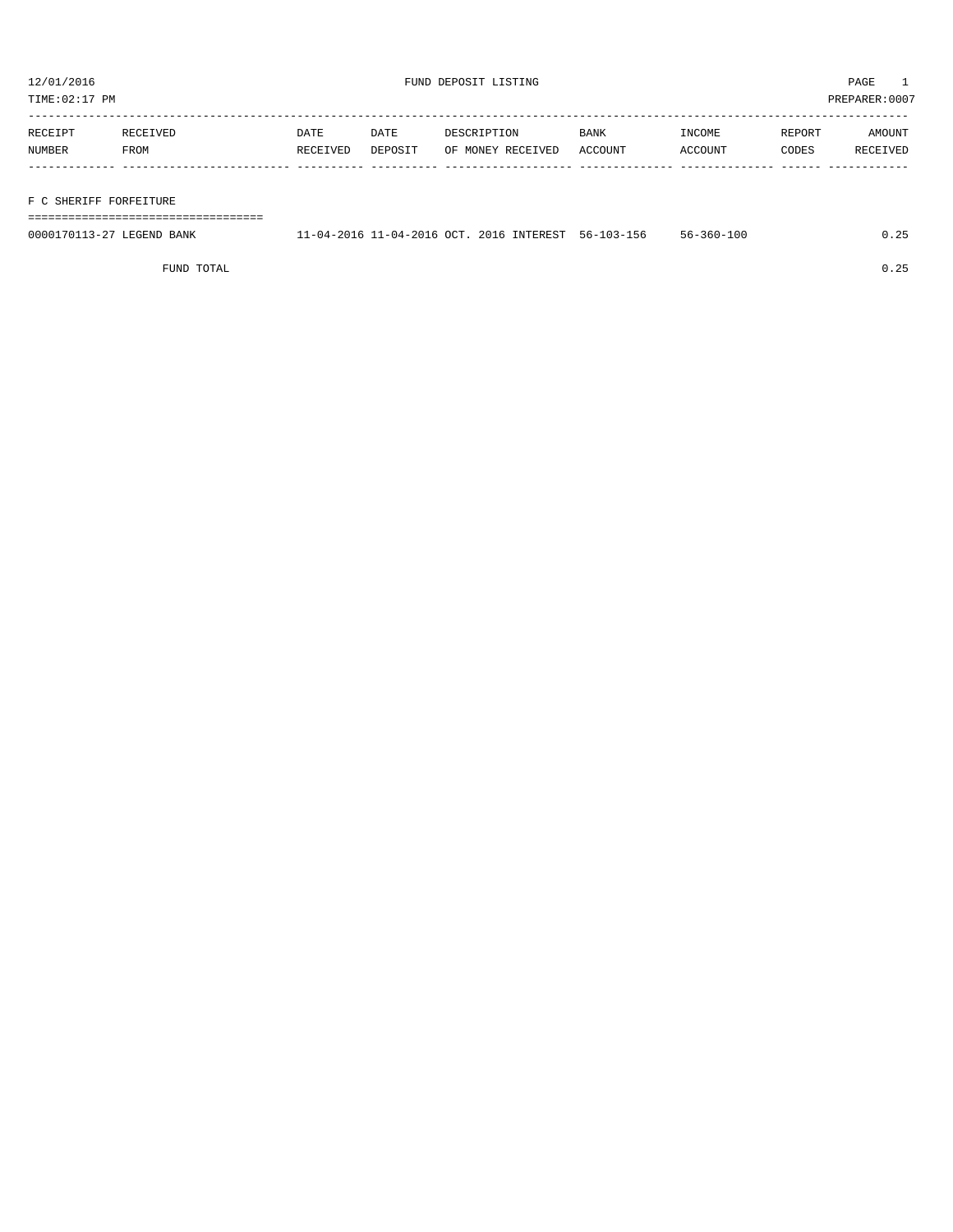12/01/2016 FUND DEPOSIT LISTING PAGE 1

| RECEIPT            | RECEIVED | <b>DATE</b> | DATE    | DESCRIPTION       | BANK    | INCOME  | REPORT | AMOUNT   |
|--------------------|----------|-------------|---------|-------------------|---------|---------|--------|----------|
| NUMBER             | FROM     | RECEIVED    | DEPOSIT | OF MONEY RECEIVED | ACCOUNT | ACCOUNT | CODES  | RECEIVED |
|                    |          |             |         |                   |         |         |        |          |
|                    |          |             |         |                   |         |         |        |          |
| DRUG COURT PROGRAM |          |             |         |                   |         |         |        |          |
|                    |          |             |         |                   |         |         |        |          |

# ===================================

| 0000170103-24 DISTRICT CLERK | 11-03-2016 11-03-2016 AUG. 1-31, 2016    | 59-103-100       | 59-370-425       | 207.63 |
|------------------------------|------------------------------------------|------------------|------------------|--------|
| 0000170107-24 DISTRICT CLERK | 11-04-2016 11-04-2016 SEPT. 1-30, 2016   | $59 - 103 - 100$ | $59 - 370 - 425$ | 180.57 |
| 0000170113-19 LEGEND BANK    | 11-04-2016 11-04-2016 OCT. 2016 INTEREST | $59 - 103 - 100$ | 59-360-100       | 1.97   |
| 0000170121-30 COUNTY CLERK   | 11-09-2016 11-09-2016 JUNE 2016          | $59 - 103 - 100$ | $59 - 370 - 425$ | 320.14 |
| 0000170139-28 COUNTY CLERK   | 11-14-2016 11-14-2016 JULY 2016          | $59 - 103 - 100$ | $59 - 370 - 425$ | 260.53 |
| 0000170145-24 DISTRICT CLERK | 11-17-2016 11-17-2016 OCT. 1-31, 2016    | 59-103-100       | $59 - 370 - 425$ | 142.12 |
|                              |                                          |                  |                  |        |

FUND TOTAL  $1,112.96$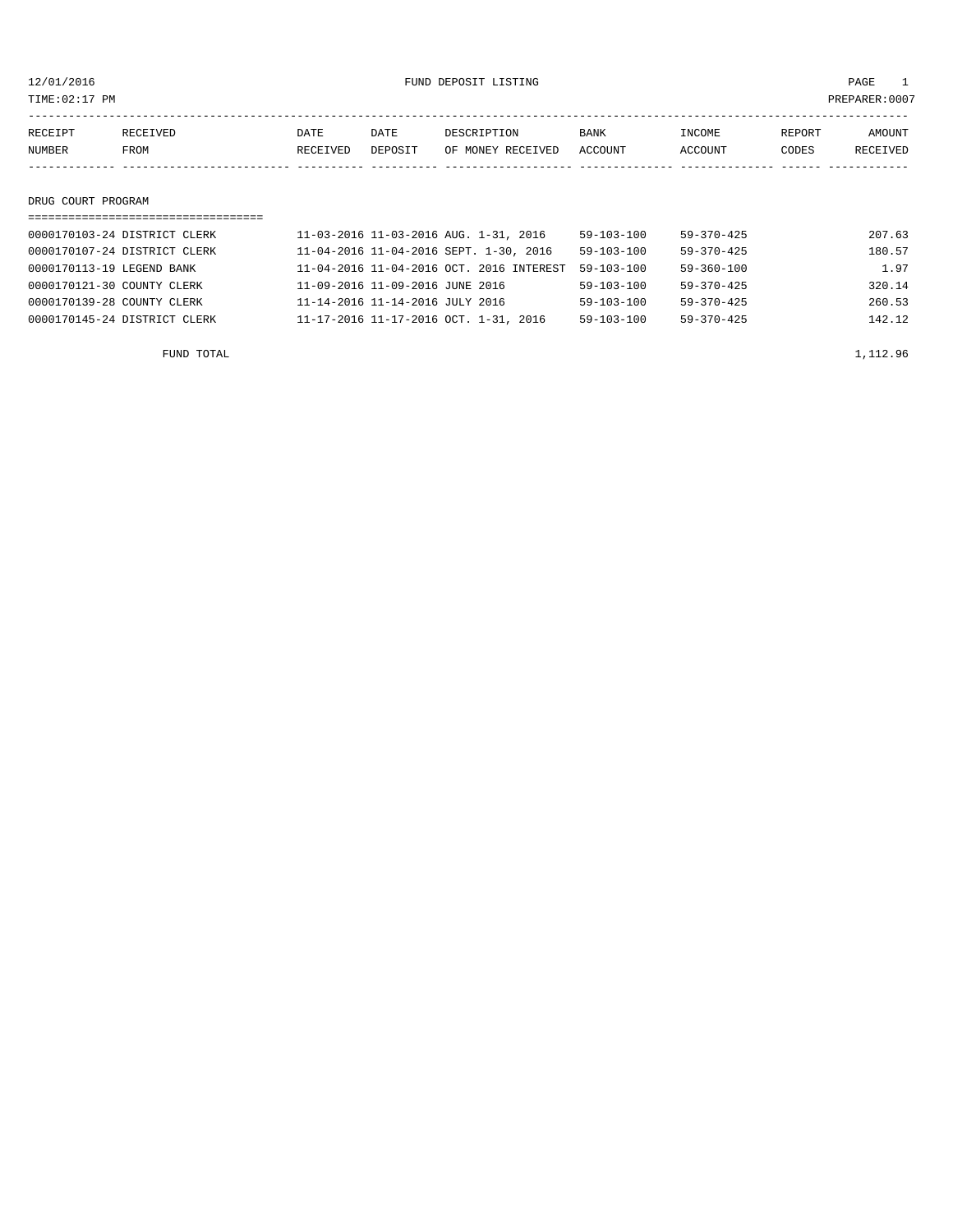12/01/2016 FUND DEPOSIT LISTING PAGE 1

| RECEIPT | <b>RECEIVED</b> | DATE     | DATE    | DESCRIPTION       | <b>BANK</b> | INCOME  | REPORT | AMOUNT          |
|---------|-----------------|----------|---------|-------------------|-------------|---------|--------|-----------------|
| NUMBER  | FROM            | RECEIVED | DEPOSIT | OF MONEY RECEIVED | ACCOUNT     | ACCOUNT | CODES  | <b>RECEIVED</b> |
|         |                 |          |         |                   |             |         |        |                 |

# DIST.CLK.CO.&DIST.CT.TECH.-COMB.FUN

| 0000170103-22 DISTRICT CLERK | 11-03-2016 11-03-2016 AUG. 1-31, 2016  | 61-103-100 | 61-370-440 | 39.96 |
|------------------------------|----------------------------------------|------------|------------|-------|
| 0000170107-22 DISTRICT CLERK | 11-04-2016 11-04-2016 SEPT. 1-30, 2016 | 61-103-100 | 61-370-440 | 28.69 |
| 0000170145-22 DISTRICT CLERK | 11-17-2016 11-17-2016 OCT. 1-31, 2016  | 61-103-100 | 61-370-440 | 31.26 |

FUND TOTAL 99.91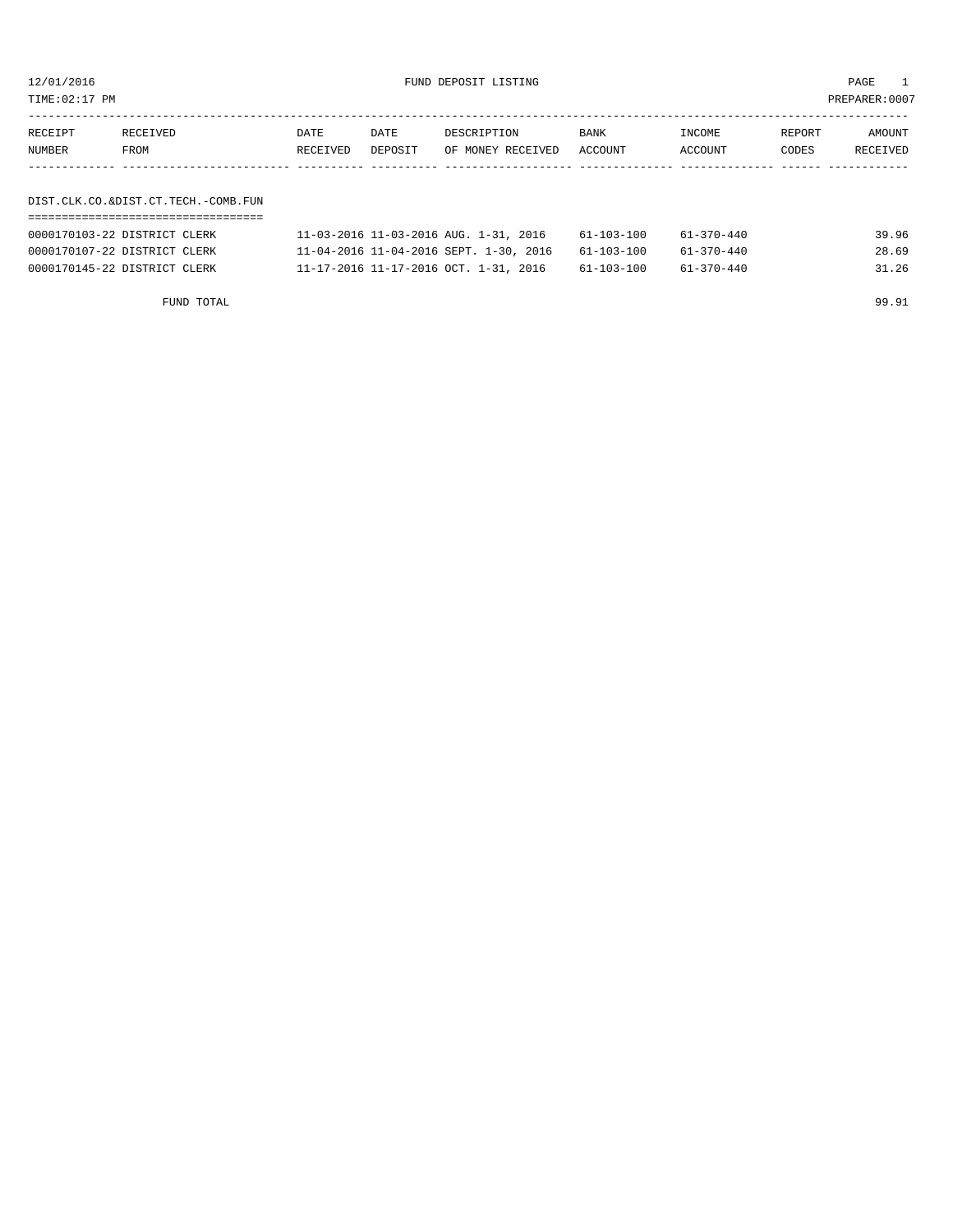12/01/2016 FUND DEPOSIT LISTING PAGE 1

| RECEIPT | <b>RECEIVED</b> | DATE     | DATE    | DESCRIPTION       | <b>BANK</b> | INCOME         | REPORT | AMOUNT          |
|---------|-----------------|----------|---------|-------------------|-------------|----------------|--------|-----------------|
| NUMBER  | FROM            | RECEIVED | DEPOSIT | OF MONEY RECEIVED | ACCOUNT     | <b>ACCOUNT</b> | CODES  | <b>RECEIVED</b> |
|         |                 |          |         |                   |             |                |        |                 |

# DIST.CLK.COURT RECORDS PRESERVATION

| 0000170103-23 DISTRICT CLERK | 11-03-2016 11-03-2016 AUG. 1-31, 2016               | 62-103-100       | 62-370-133       | 332.41 |
|------------------------------|-----------------------------------------------------|------------------|------------------|--------|
| 0000170107-23 DISTRICT CLERK | 11-04-2016 11-04-2016 SEPT. 1-30, 2016              | 62-103-100       | 62-370-133       | 276.70 |
| 0000170113-20 LEGEND BANK    | 11-04-2016 11-04-2016 OCT. 2016 INTEREST 62-103-100 |                  | 62-360-100       | 1.54   |
| 0000170145-23 DISTRICT CLERK | 11-17-2016 11-17-2016 OCT. 1-31, 2016               | $62 - 103 - 100$ | $62 - 370 - 133$ | 261.97 |

FUND TOTAL 872.62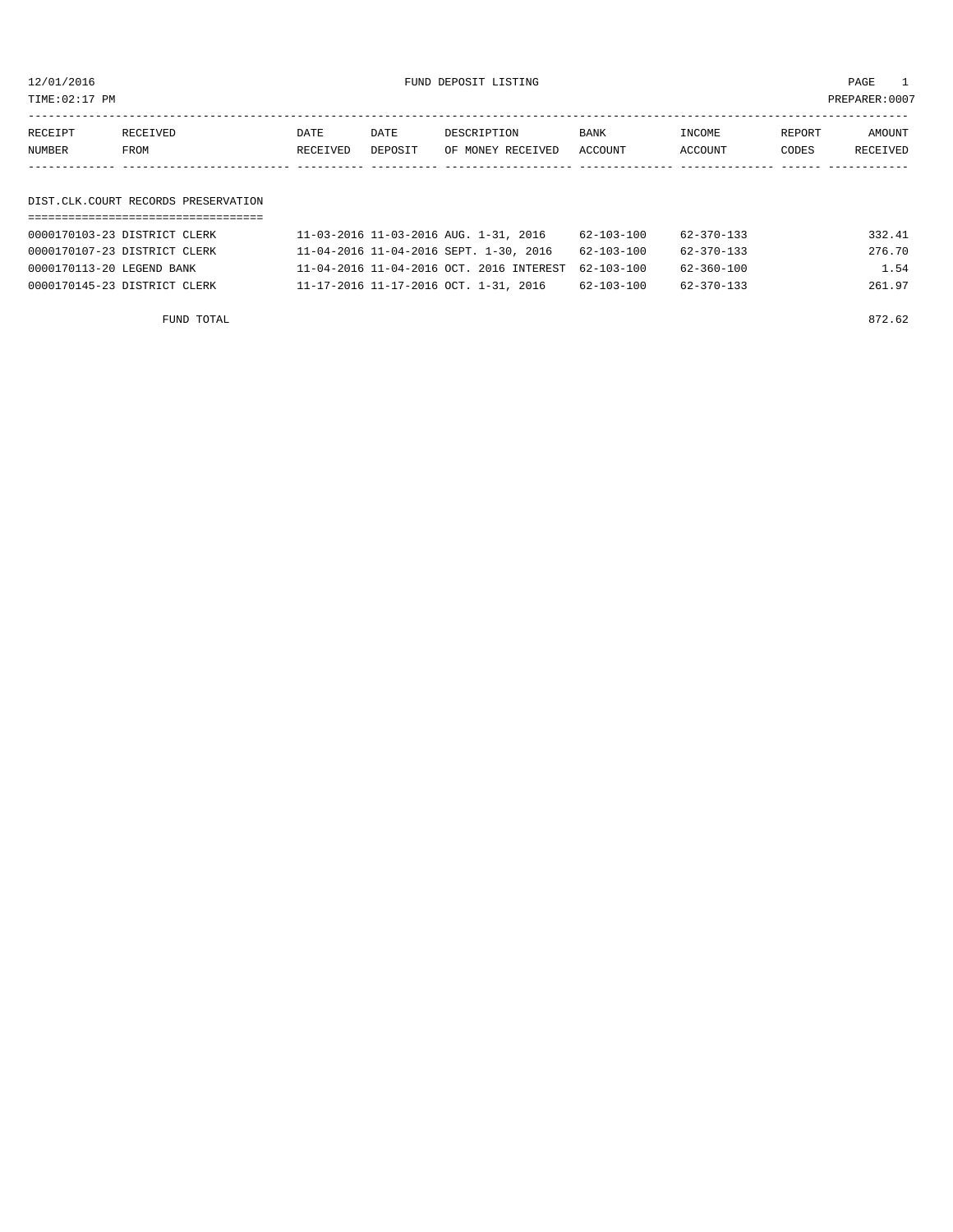TIME:02:17 PM PREPARER:0007

| RECEIPT           | RECEIVED | DATE     | DATE    | DESCRIPTION       | BANK    | INCOME  | REPORT | AMOUNT   |  |  |
|-------------------|----------|----------|---------|-------------------|---------|---------|--------|----------|--|--|
| <b>NUMBER</b>     | FROM     | RECEIVED | DEPOSIT | OF MONEY RECEIVED | ACCOUNT | ACCOUNT | CODES  | RECEIVED |  |  |
|                   |          |          |         |                   |         |         |        |          |  |  |
|                   |          |          |         |                   |         |         |        |          |  |  |
| RIGHT OF WAY FUND |          |          |         |                   |         |         |        |          |  |  |
|                   |          |          |         |                   |         |         |        |          |  |  |

| 0000170098-08 TEXPOOL     | 11-01-2016 11-01-2016 OCT, 2016 INTEREST 70-103-175 |  | $70 - 360 - 100$ | 43.03      |
|---------------------------|-----------------------------------------------------|--|------------------|------------|
| 0000170113-21 LEGEND BANK | 11-04-2016 11-04-2016 OCT, 2016 INTEREST 70-103-100 |  | $70 - 360 - 100$ | $\pm 0.07$ |

FUND TOTAL 44.10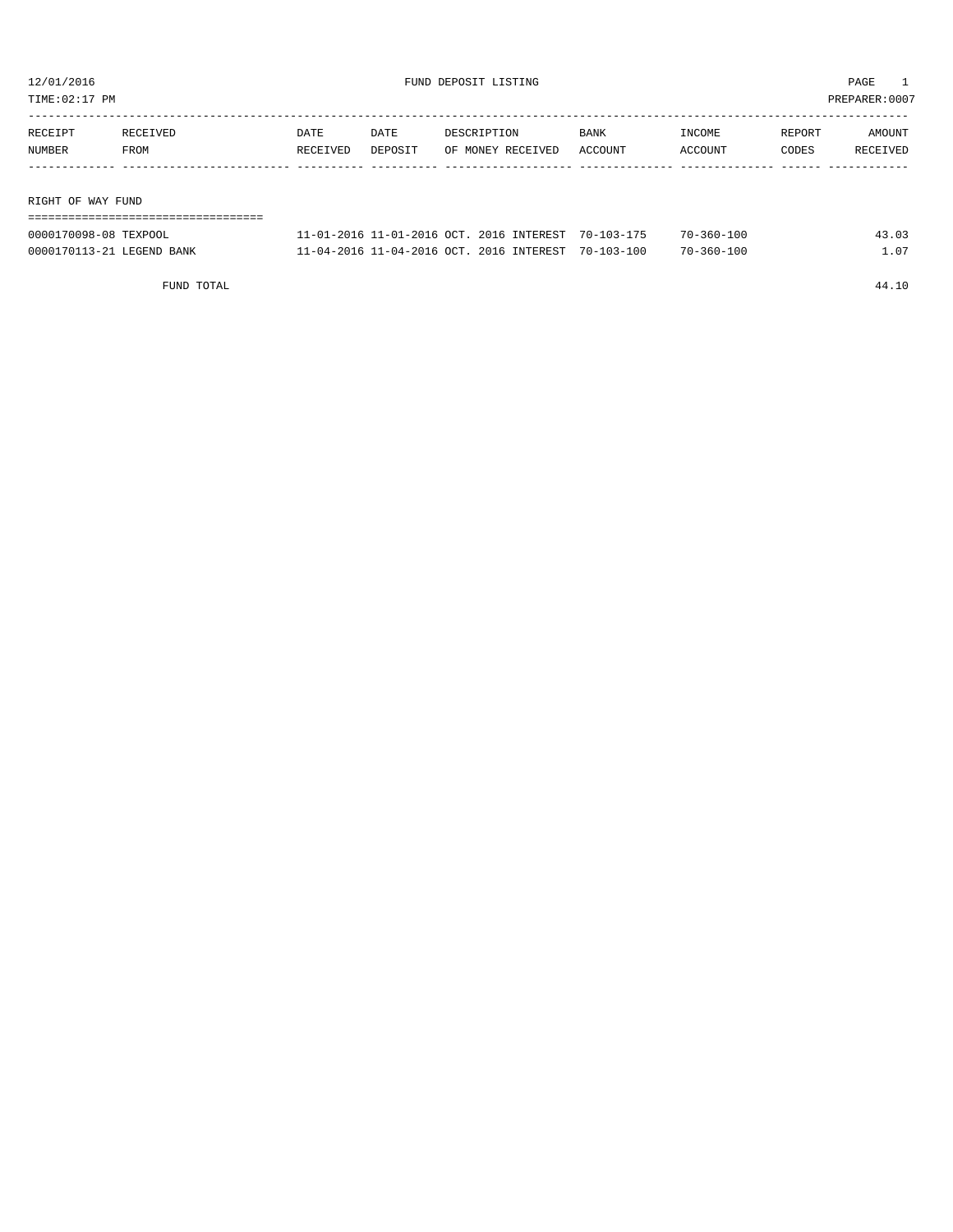12/01/2016 FUND DEPOSIT LISTING PAGE 1

| RECEIPT | <b>RECEIVED</b> | DATE     | DATE    | DESCRIPTION       | <b>BANK</b> | INCOME  | REPORT | AMOUNT          |
|---------|-----------------|----------|---------|-------------------|-------------|---------|--------|-----------------|
| NUMBER  | <b>FROM</b>     | RECEIVED | DEPOSIT | OF MONEY RECEIVED | ACCOUNT     | ACCOUNT | CODES  | <b>RECEIVED</b> |
|         |                 |          |         |                   |             |         |        |                 |

#### JUVENILE PROBATION

| ===============================  |                                                      |                  |                  |        |
|----------------------------------|------------------------------------------------------|------------------|------------------|--------|
| 0000170108-01 JUVENILE PROBATION | 11-04-2016 11-04-2016 PID-2163 JOINT REST 87-103-187 |                  | $87 - 340 - 576$ | 20.00  |
| 0000170109-01 JUVENILE PROBATION | 11-04-2016 11-04-2016 PID-2171 JOINT REST 87-103-187 |                  | $87 - 340 - 576$ | 164.00 |
| 0000170110-01 JUVENILE PROBATION | 11-04-2016 11-04-2016 PID-2168 DEFERRED              | $87 - 103 - 187$ | $87 - 340 - 575$ | 5.00   |
| 0000170111-01 JUVENILE PROBATION | 11-04-2016 11-04-2016 PID-2174 DEFERRED              | $87 - 103 - 187$ | $87 - 340 - 575$ | 15.00  |
| 0000170147-01 JUVENILE PROBATION | 11-18-2016 11-18-2016 PID-2174 DEFERRED              | $87 - 103 - 187$ | $87 - 340 - 575$ | 15.00  |
| 0000170148-01 JUVENILE PROBATION | 11-18-2016 11-18-2016 PID-2121 PROBATION             | 87-103-187       | $87 - 340 - 575$ | 20.00  |
| 0000170149-01 JUVENILE PROBATION | 11-18-2016 11-18-2016 PID-2138 PROBATION             | 87-103-187       | $87 - 340 - 575$ | 20.00  |
|                                  |                                                      |                  |                  |        |

FUND TOTAL 259.00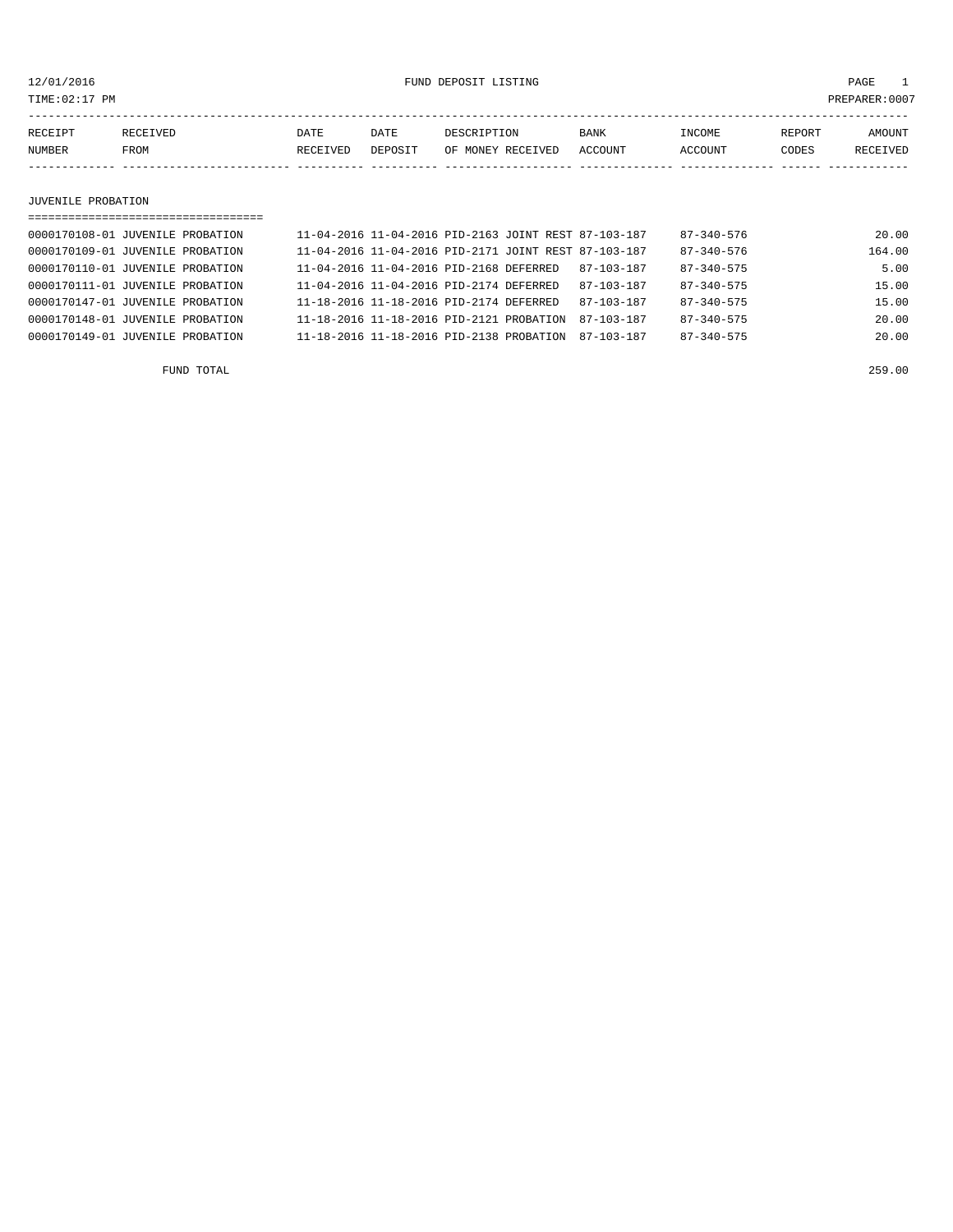12/01/2016 FUND DEPOSIT LISTING PAGE 1

| RECEIPT | RECEIVED | DATE     | DATE    | DESCRIPTION       | <b>BANK</b> | INCOME  | REPORT | AMOUNT          |
|---------|----------|----------|---------|-------------------|-------------|---------|--------|-----------------|
| NUMBER  | FROM     | RECEIVED | DEPOSIT | OF MONEY RECEIVED | ACCOUNT     | ACCOUNT | CODES  | <b>RECEIVED</b> |
|         |          |          |         |                   |             |         |        |                 |

#### TEXAS JUVENILE JUSTICE DEPT.

| ==================================== |                                          |                  |                  |           |
|--------------------------------------|------------------------------------------|------------------|------------------|-----------|
| 0000170113-28 LEGEND BANK            | 11-04-2016 11-04-2016 OCT. 2016 INTEREST | $89 - 103 - 992$ | $89 - 360 - 189$ | 0.58      |
| 0000170164-01 T, J. J. D.            | 11-28-2016 11-28-2016 MENTAL HEALTH      | 89-103-998       | 89-330-919       | 1,404.00  |
| 0000170164-02 T, J. J. D.            | 11-28-2016 11-28-2016 COMM. DIR.         | $89 - 103 - 997$ | $89 - 330 - 918$ | 1,260.00  |
| 0000170164-03 T, J. J. D.            | 11-28-2016 11-28-2016 PRE/POST           | 89-103-996       | 89-330-917       | 1,196.00  |
| 0000170164-04 T.J.J.D.               | 11-28-2016 11-28-2016 COMM. PROG.        | 89-103-994       | 89-330-916       | 6.341.00  |
| 0000170164-05 T.J.J.D.               | 11-28-2016 11-28-2016 BASIC              | $89 - 103 - 993$ | $89 - 330 - 915$ | 10,042.00 |

FUND TOTAL 20,243.58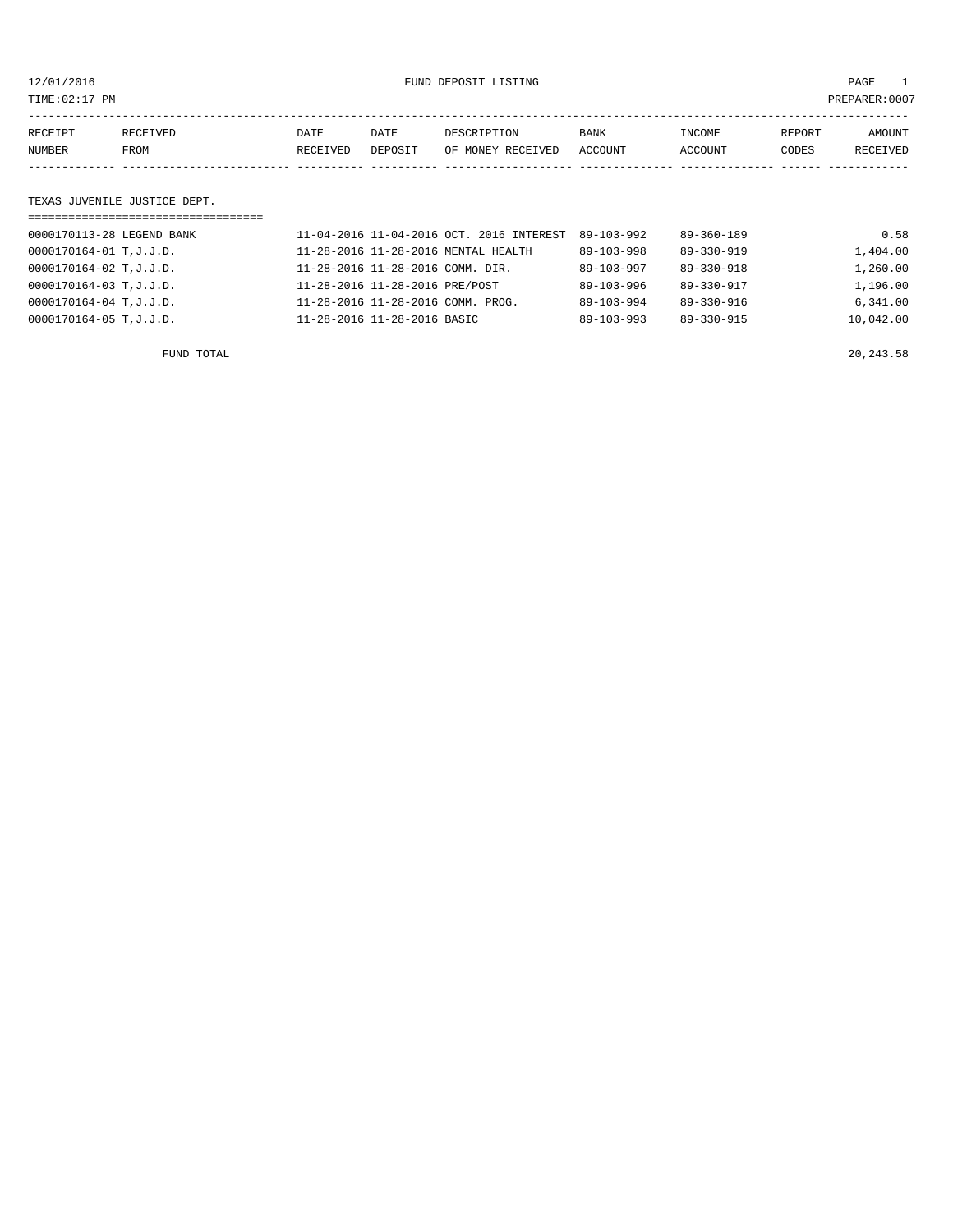TIME:02:17 PM PREPARER:0007

| RECEIPT | RECEIVED | <b>DATE</b> | DATE    | DESCRIPTION       | BANK    | INCOME  | REPORT | AMOUNT   |
|---------|----------|-------------|---------|-------------------|---------|---------|--------|----------|
| NUMBER  | FROM     | RECEIVED    | DEPOSIT | OF MONEY RECEIVED | ACCOUNT | ACCOUNT | CODES  | RECEIVED |
|         |          |             |         |                   |         |         |        |          |
|         |          |             |         |                   |         |         |        |          |

#### STATZER FUND

| ------------------------------------- |                                                     |  |            |       |
|---------------------------------------|-----------------------------------------------------|--|------------|-------|
| 0000170098-09 TEXPOOL                 | 11-01-2016 11-01-2016 OCT. 2016 INTEREST 92-103-175 |  | 92-360-100 | 12.72 |
| 0000170113-22 LEGEND BANK             | 11-04-2016 11-04-2016 OCT. 2016 INTEREST 92-103-100 |  | 92-360-100 | 0.21  |

FUND TOTAL 12.93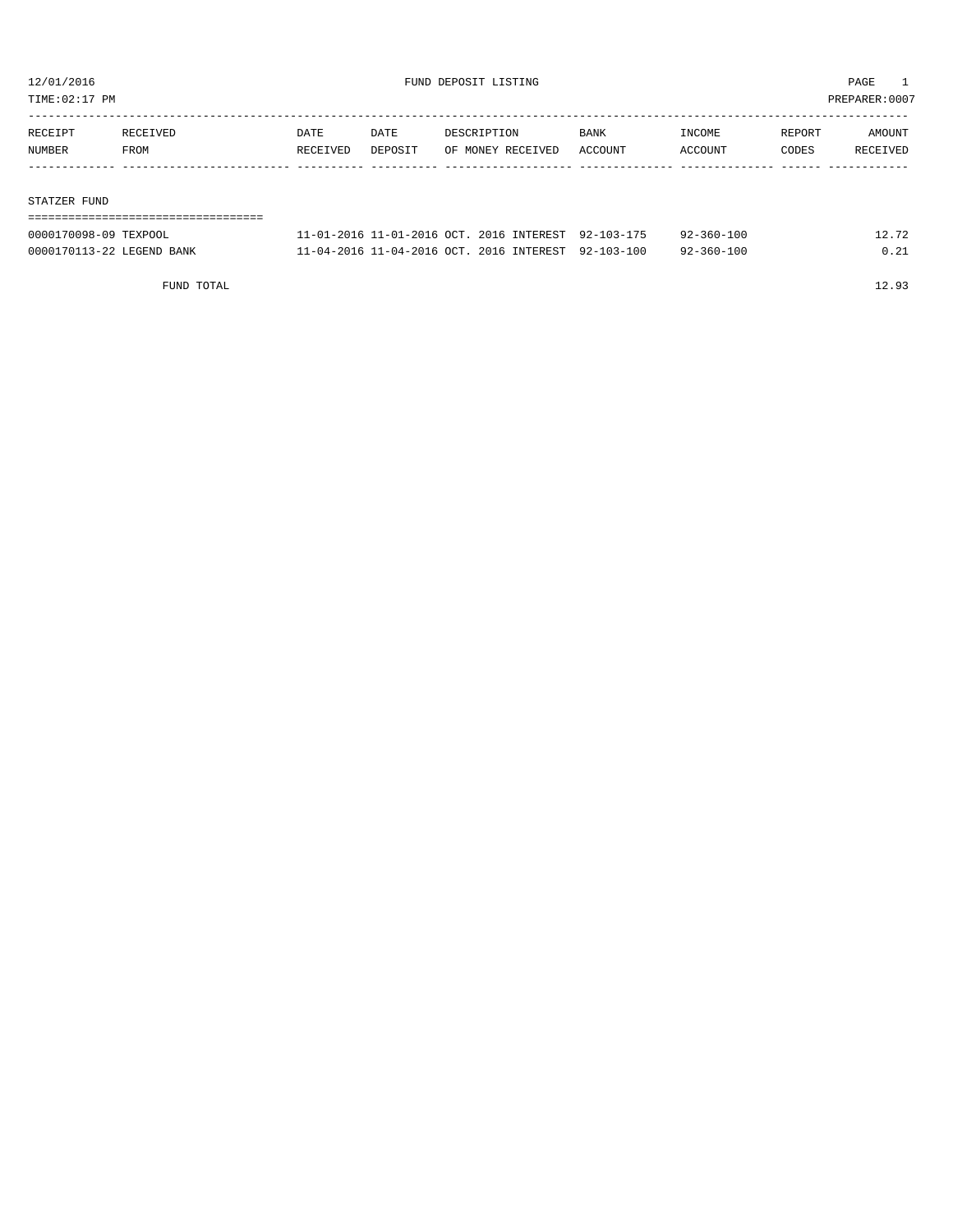TIME:02:17 PM PREPARER:0007

| RECEIPT       | <b>RECEIVED</b> | DATE     | DATE    | DESCRIPTION       | <b>BANK</b> | TNCOME.        | <b>REPORT</b> | <b>AMOUNT</b>   |
|---------------|-----------------|----------|---------|-------------------|-------------|----------------|---------------|-----------------|
| <b>NUMBER</b> | <b>FROM</b>     | RECEIVED | DEPOSIT | OF MONEY RECEIVED | ACCOUNT     | <b>ACCOUNT</b> | CODES         | <b>RECEIVED</b> |
|               |                 |          |         |                   |             |                |               |                 |

#### PAYROLL

## =================================== 0000170100-01 H. SCOTT DYER JR. 11-02-2016 11-02-2016 NOV. 2016 COBRA HEA 95-100-100 95-370-130 794.42 0000170101-01 APRIL HARRISON 11-03-2016 11-03-2016 OCT. 2016 COBRA DEN 95-100-100 95-370-130 68.34 0000170119-01 GLENN F. EDWARDS 11-09-2016 11-09-2016 OCT. & NOV. 2016 CO 95-100-100 95-370-130 47.60 0000170169-01 JANIE HERRINGTON 11-29-2016 11-29-2016 DEC. 2016 & JAN. 20 95-100-100 95-370-130 136.68

FUND TOTAL  $1,047.04$